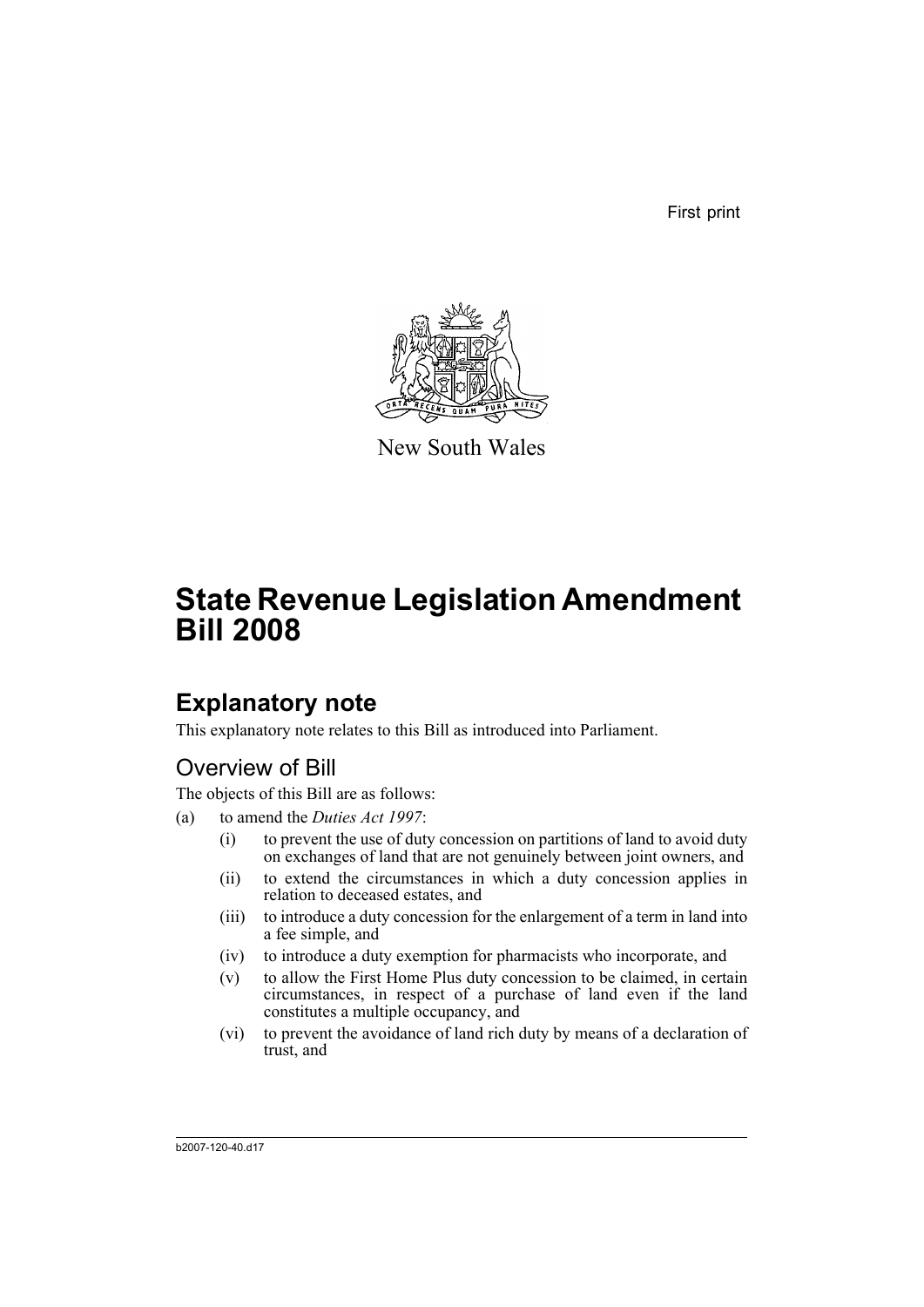Explanatory note

- (vii) to introduce a concession on the duty payable for registration of a motor vehicle in respect of any motor vehicle that has been modified for the purpose of use by, or transport of, a person with a disability, and
- (viii) to extend the duty exemption for charities to a person who acts as a trustee of a charity when acting in that capacity, and
- (ix) to provide that the stamping of an instrument under the Act is a tax assessment for the purposes of the *Taxation Administration Act 1996*, and
- (x) to extend provisions that relate to quoted marketable securities to stapled securities that are quoted on a stock exchange, and
- (xi) to remove obsolete and redundant provisions in the Act and make other changes by way of statute law revision,
- (b) to amend the *First Home Owner Grant Act 2000*:
	- (i) to allow the grant to be claimed (in certain circumstances) if a person builds a home on land owned by another, purchases a manufactured home and installs it on land owned by another or purchases land with the assistance of another person who acquires a small interest in the property, and
	- (ii) to extend (from 2 years to 3 years) the period during which proceedings for an offence against the Act must be commenced,
- (c) to amend the *Health Insurance Levies Act 1982* for statute law revision purposes,
- (d) to amend the *Land Tax Management Act 1956*:
	- (i) to clarify an exemption for non-profit associations, and
	- (ii) to clarify the application of the principal place of residence exemption to land comprised of 2 or more lots or strata lots, and
	- (iii) to extend a concession to land owned by one person that is comprised of multiple residential occupancies, and
	- (iv) for statute law revision purposes,
- (e) to amend the *Payroll Tax Act 2007*:
	- (i) to clarify an exemption for charitable bodies, and
	- (ii) to modify grouping provisions,
- (f) to amend the *Taxation Administration Act 1996*:
	- (i) to allow tax officers to disclose information obtained under taxation laws in connection with the administration of the *Fines Act 1996*, and
	- (ii) to allow information obtained under taxation laws to be disclosed to the Commissioner of NSW Fire Brigades and the Commissioner of the NSW Rural Fire Service, and
	- (iii) to extend (from 2 years to 3 years) the period during which proceedings for an offence against a taxation law must be commenced, and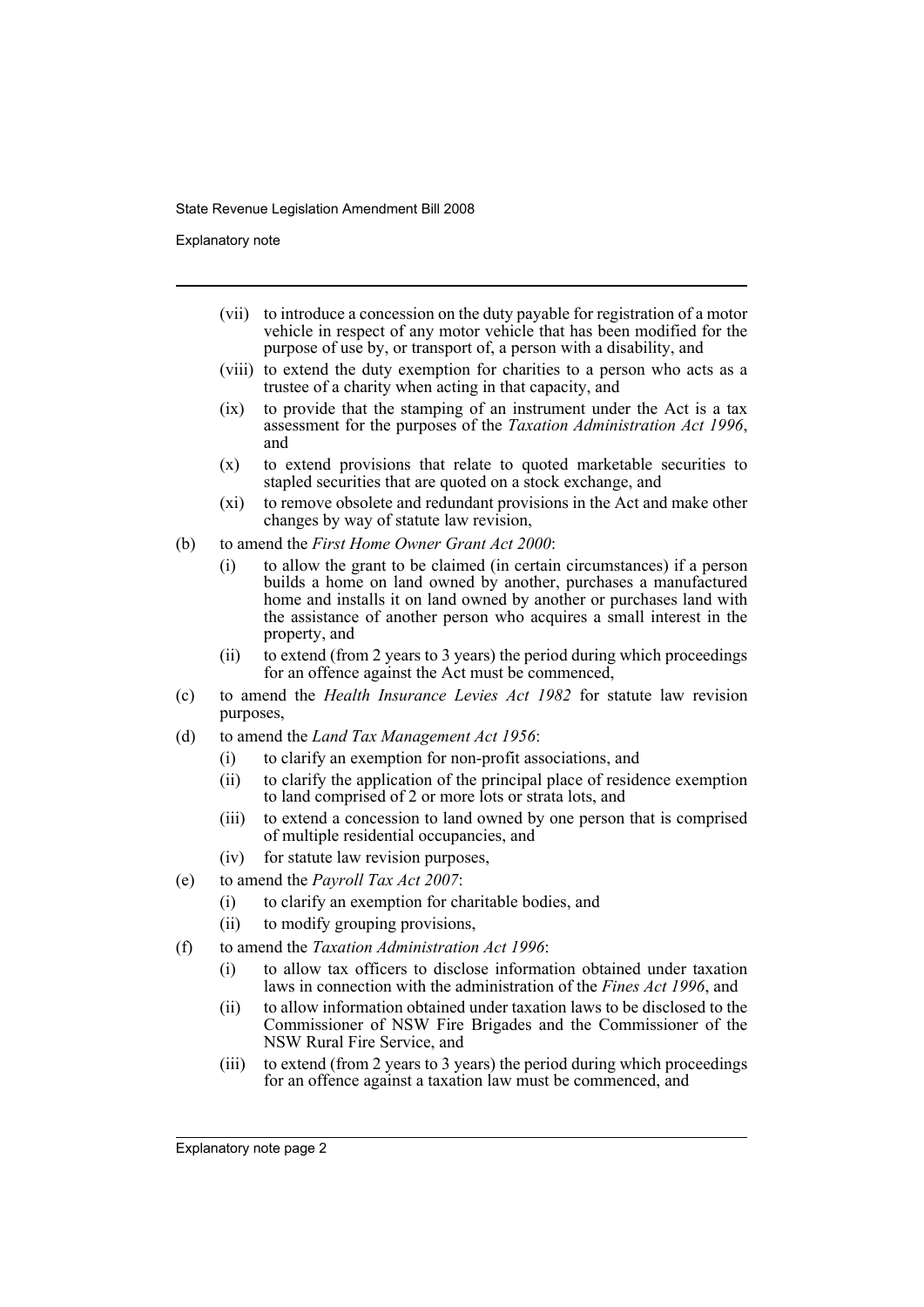Explanatory note

(iv) for statute law revision purposes,

- (g) to amend the *Unclaimed Money Act 1995* as a consequence of changes to Commonwealth law dealing with unclaimed superannuation benefits and for statute law revision purposes,
- (h) to repeal the *Debits Tax Act 1990* (as the tax under that Act has been abolished),
- (i) to repeal the *Stamp Duties Act 1920* (which was replaced by the *Duties Act 1997*) and to make provision for the final determination of duty payable in respect of leases that are chargeable with duty under that Act,
- (j) to repeal the *Taxation Administration Regulation 2003* and transfer the remaining provisions of that regulation to the *Taxation Administration Act 1996*.

The Bill also makes other minor and consequential amendments and includes savings and transitional provisions.

# Outline of provisions

**Clause 1** sets out the name (also called the short title) of the proposed Act.

**Clause 2** provides for the commencement of the proposed Act.

**Clause 3** is a formal provision that gives effect to the amendments to the Acts referred to in Schedules 1–7.

**Clause 4** repeals the *Debits Tax Act 1990*, the *Stamp Duties Act 1920* and the *Taxation Administration Regulation 2003*. The *Stamp Duties Act 1920* has been replaced by the *Duties Act 1997*. Debits tax was abolished on 1 January 2002. **Schedules 1 and 6** include savings and transitional provisions relating to the repeal of these Acts that are explained further below. The provisions of the *Taxation Administration Regulation 2003* that remain relevant are to be transferred to the *Taxation Administration Act 1996* by **Schedule 6**.

**Clause 5** provides for the repeal of the proposed Act after all the amendments made by the proposed Act have commenced. Once the amendments have commenced the proposed Act will be spent and section 30 of the *Interpretation Act 1987* provides that the repeal of an amending Act does not affect the amendments made by that Act.

# **Schedule 1 Amendment of Duties Act 1997**

### **Partitions of land**

At present the *Duties Act 1997* provides for a duty concession on a transfer of land that is jointly owned where the land is transferred to one or more of the joint owners (referred to as a partition). **Schedule 1 [3]** provides that the concession does not apply in cases where the Chief Commissioner of State Revenue is satisfied that the partition is part of a scheme to avoid duty on an exchange of land between parties who are not joint owners.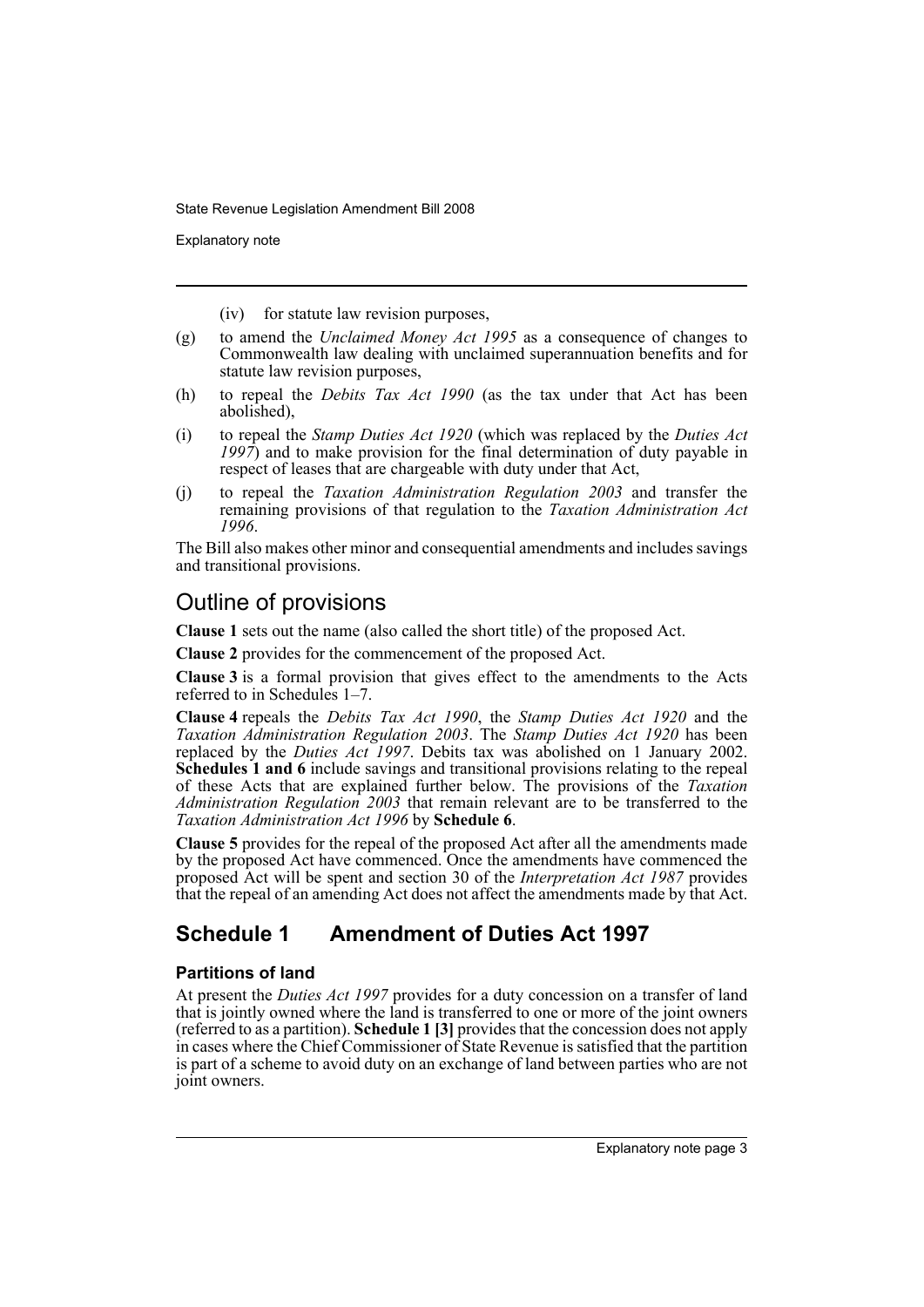Explanatory note

#### **Concessions for deceased estates**

At present, the *Duties Act 1997* provides for a duty concession on a transfer of dutiable property by the legal personal representative of a deceased person if the transfer is made under and in conformity with the trusts contained in the will of the deceased person or arising on intestacy. Duty on such a transfer is charged at a flat rate of \$10, rather than ad valorem. **Schedule 1 [8] and [9]** extend this concession to the following cases:

- (a) an appropriation of the property of the deceased person in or towards satisfaction of a beneficiary's entitlement under the trusts contained in the will of the deceased person or arising on intestacy,
- (b) a transfer of dutiable property of a deceased person to a beneficiary of the estate by agreement between 2 or more beneficiaries to vary the trusts contained in the will or arising on intestacy.

In the second case, the concession will only apply to that part of the dutiable value of the property transferred which is dutiable property to which the beneficiary was entitled under the will or on intestacy. Ad valorem duty will remain chargeable on the transfer to the extent that it varies the trusts contained in the will or arising on intestacy.

**Schedule 1 [6] and [7]** are consequential amendments.

#### **Enlargement of term in land into fee simple**

Under section 134 of the *Conveyancing Act 1919* a term in land of not less than 300 years may be enlarged (or converted) in certain circumstances to an estate in fee simple in the land. Under the *Duties Act 1997*, such an enlargement of a term in land is chargeable with duty in the same way as a transfer of the land.

**Schedule 1 [11]** provides that such an enlargement is chargeable with duty of \$10 if ad valorem duty was paid on the transaction by which the term in land was acquired and the Chief Commissioner of State Revenue is satisfied that the term in land was not granted, and subsequently enlarged, for the purpose of avoiding duty.

#### **Incorporation of pharmacists**

Under the *Pharmacy Practice Act 2006* it is permissible for a pharmacy business to be carried on by a pharmacists' body corporate. Previously, a corporation was prohibited from having a pecuniary interest in the business of a pharmacist (under section 25 of the *Pharmacy Act 1964*).

**Schedule 1 [13]** provides for a duty exemption for any currently practising pharmacist, or partnership of pharmacists, that becomes a body corporate. A transfer of dutiable property of the pharmacist or partnership to the incorporated body will be exempt from duty. This is similar to the exemption that applies to lawyers who incorporate.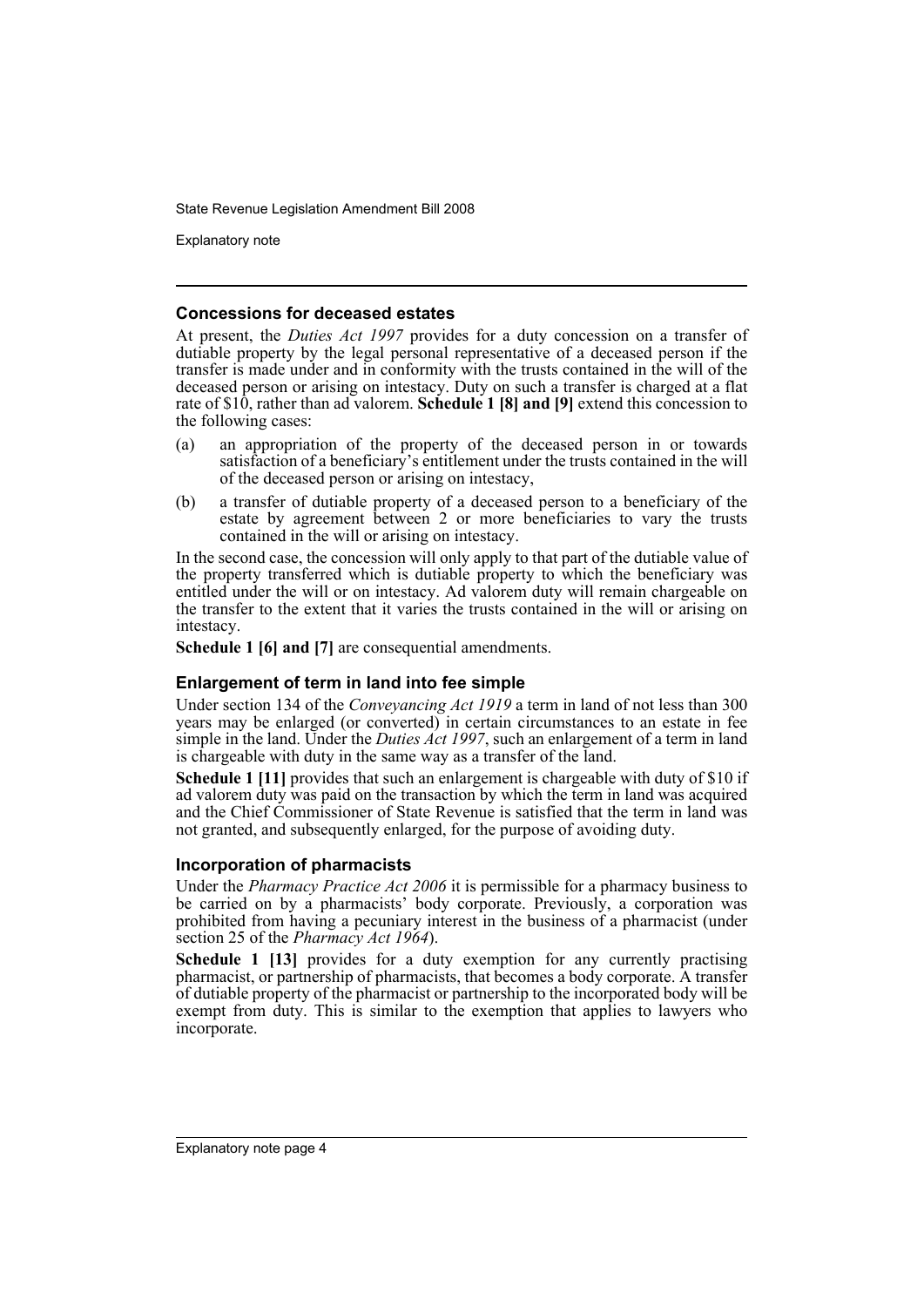Explanatory note

#### **First Home Plus**

The First Home Plus scheme under the *Duties Act 1997* allows first home owners to obtain a duty exemption or concession when they build or purchase their first home. At present, the scheme requires that an application for a concession under the Act relate to the whole property.

**Schedule 1 [15] and [16]** will allow an application to be made under the scheme where the property concerned is a parcel of land on which 2 or more homes are built or are to be built, if the Chief Commissioner of State Revenue is satisfied that the first home owner will be entitled to occupy the home that the first home owner is acquiring to the exclusion of the persons who occupy other homes on the land.

#### **Acquisition of interests in land rich landholders**

An acquisition of an interest in a land rich landholder (a company or unit trust with significant land holdings) is chargeable with duty under the *Duties Act 1997* in a similar manner to a purchase of land.

**Schedule 1 [23]** extends the situations in which an acquisition will be dutiable under the land rich duty provisions. The amendment provides that a change in the capacity in which the person holds an interest in a land rich landholder is to be regarded as an acquisition of an interest in a land rich landholder. An example is if a person who holds a unit or share in a land rich landholder declares a trust in respect of the unit or share. This amendment is intended as an anti-avoidance measure.

**Schedule 1 [33]** is a related amendment to ensure that an exemption provision does not operate to permit the practice of using declarations of trust to avoid land rich duty.

#### **Modifications to vehicles**

**Schedule 1 [37]** introduces a duty concession in respect of the duty chargeable on an application to register a motor vehicle. The amendment allows the value of any modifications to the vehicle that have been made to a vehicle to enable a person with a disability to drive the vehicle or to enable someone else to use the vehicle to transport a person with a disability to be disregarded in determining the dutiable value of the motor vehicle.

**Schedule 1 [36]** is a consequential amendment.

#### **Exemptions for charities**

**Schedule 1 [43]** extends the duty exemption that applies to charities to persons acting in their capacity as a trustee for a charity.

**Schedule 1 [41] and [48]** make it clear that the charity exemption extends to any body established for charitable purposes (including a body corporate).

#### **Stamping of documents**

**Schedule 1 [53]** clarifies the interaction between the assessment provisions under the *Duties Act 1997* and the *Taxation Administration Act 1996*. The amendment provides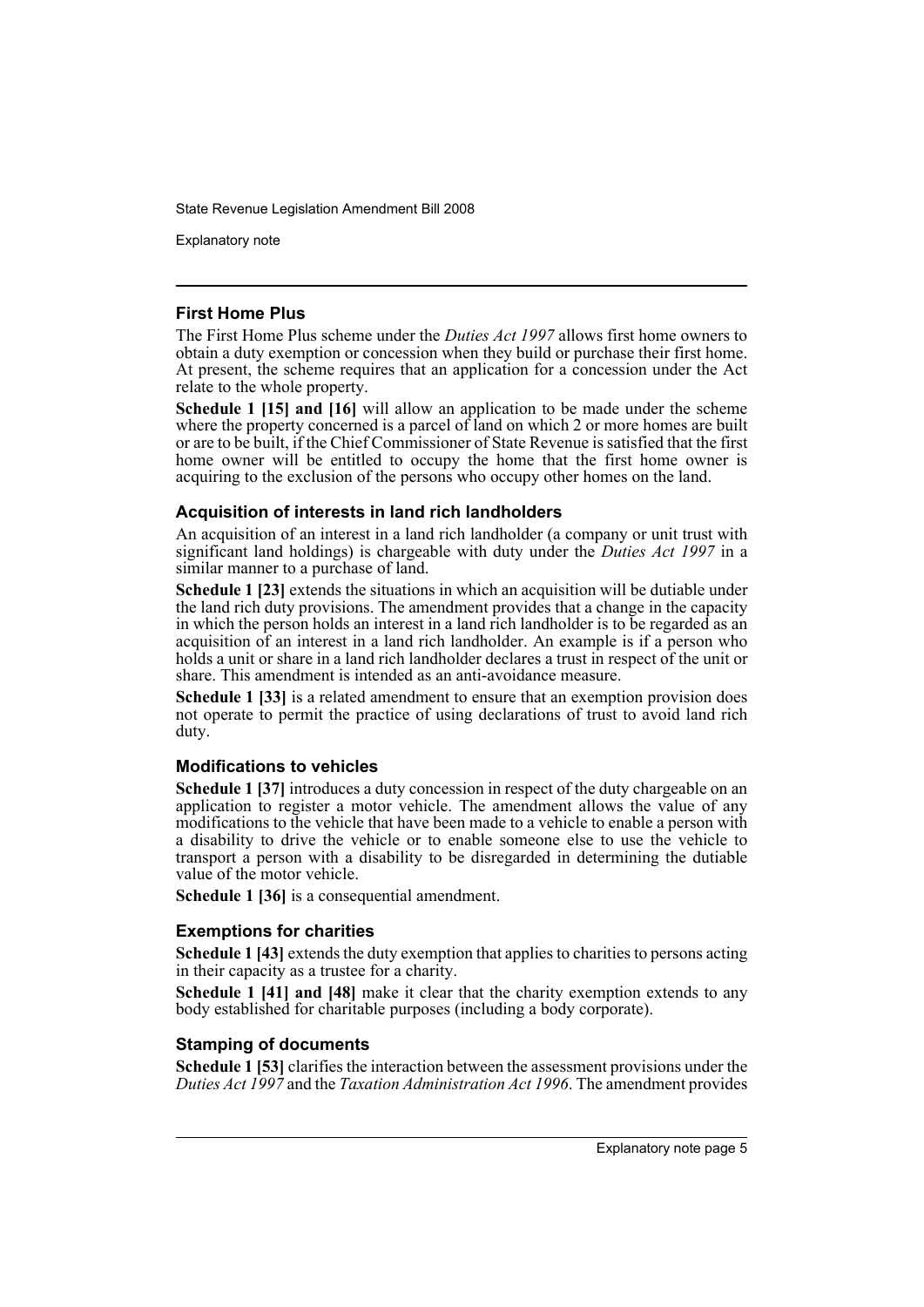Explanatory note

that the stamping of a document is taken to constitute an assessment under the *Taxation Administration Act 1996* and that the stamped instrument is a notice of assessment (unless a separate notice is issued). This means that the period for making an objection to the assessment will start to run from the date the stamped instrument is given to the taxpayer.

#### **Extension of meaning of "quoted" securities**

**Schedule 1 [60]** extends the meaning of "quoted", to shares, units in a unit trust scheme or interests in shares or units that comprise a stapled security that is quoted on a stock exchange. Accordingly, those securities will be considered to be a quoted marketable security (and not subject to duty under Chapter 2) if transferred. The amendment also clarifies that a reference to a quoted security can include a reference to a security that is not a marketable security (accordingly it is not necessary for the security to have a nexus with New South Wales, in the manner required of marketable securities).

Other amendments make the use of the expression "quoted" more consistent in the Act. (See **Schedule 1 [14], [25] and [59]**.)

#### **Removal of obsolete provisions**

The amendments remove provisions in the Act that are now obsolete. These provisions relate to:

- (a) vendor duty and duty on the disposal of interests in land rich landholders (**Schedule 1 [1], [2], [17]–[22], [24], [26]–[32], [34], [35], [38]–[40], [42], [45], [47], [49], [52], [54], [57] and [58]**), and
- (b) use of adhesive stamps (**Schedule 1 [50] and [51]**), and
- (c) duty on hire of goods (**Schedule 1 [58]**).

**Schedule 1 [4] and [5]** are consequential amendments.

#### **Other amendments**

**Schedule 1 [10]** clarifies the application of an exemption where ad valorem duty has previously been paid.

**Schedule 1 [12]** updates a reference to the *Legal Profession Act 1987* (which has been replaced by the *Legal Profession Act 2004*).

**Schedule 1 [44] and [46]** update a provision as a consequence of the abolition of the general duty on leases and its replacement with a more limited duty on leases (leases in respect of which a premium is paid or agreed to be paid).

Schedule 1 [55] enables savings and transitional regulations to be made as a consequence of the amendments.

**Schedule 1 [56]** provides for savings and transitional matters, including by providing for the final determination of the duty chargeable under the *Stamp Duties Act 1920* in connection with leases entered into before the *Duties Act 1997* took effect.

**Schedule 1 [61]** updates a reference to the Newcastle stock exchange.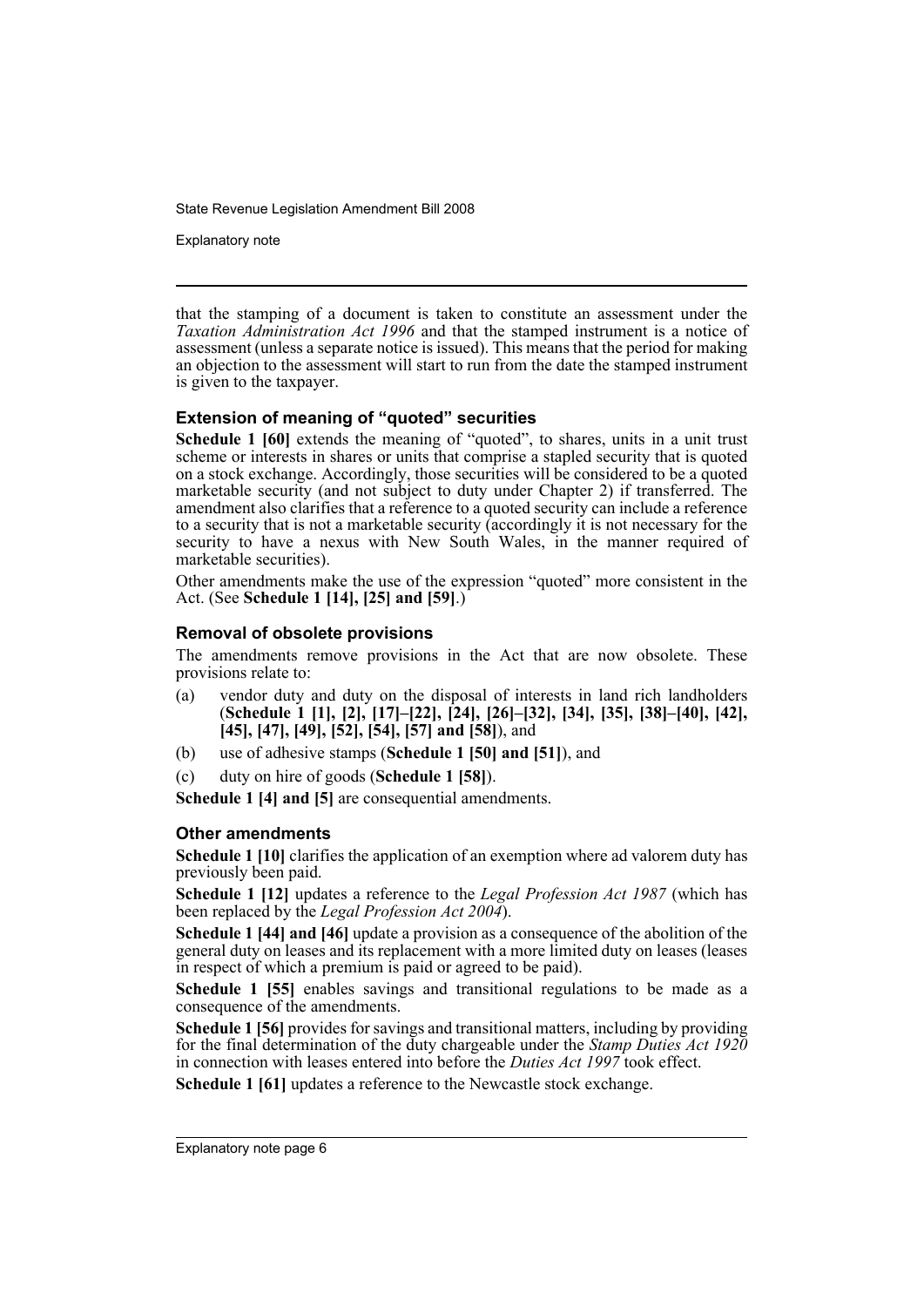Explanatory note

### **Schedule 2 Amendment of First Home Owner Grant Act 2000**

#### **Grant for building of home on land owned by another or purchase of manufactured home**

**Schedule 2 [3]** allows the first home owner grant to be claimed, in certain circumstances, in the following situations:

- (a) where a person builds a home on land owned by another (and has the permission of the owner of the land to occupy it, or a right to occupy it, after completion), including where the home is attached to another dwelling,
- (b) where a person purchases a manufactured home and installs it on land owned by another but which the person has a right to occupy under a lease, licence or other arrangement.

**Schedule 2 [4]** removes the requirement for the owner of the land to be a party to the first home owner grant application in circumstances referred to above.

The new provisions replace current provisions of the Act that give the Chief Commissioner of State Revenue a discretion to approve a grant (in cases where land is not owned by the applicant) in particular cases. (See **Schedule 2 [1] and [2]**.)

#### **Small interest holders**

**Schedule 2 [5]** will allow a person to qualify for the grant even if a small interest in the land is held by another person or persons (up to a 5% ownership share) and the other person or persons have previously owned land (for example, where a parent of the applicant takes a small share in the land in order to assist with financing).

#### **Proceedings for offences**

**Schedule 2 [6]** extends, from 2 to 3 years, the period during which proceedings for an offence under the Act must be taken.

#### **Savings and transitional provisions**

**Schedule 2 [7]** enables savings and transitional regulations to be made as a consequence of the amendments.

**Schedule 2 [8]** provides for other savings and transitional matters.

# **Schedule 3 Amendment of Health Insurance Levies Act 1982**

**Schedule 3** makes an amendment to the description of family membership plans in the *Health Insurance Levies Act 1982*. The amendment removes the need to make regulations that define what is meant by "dependant" by utilising a definition under Commonwealth health insurance legislation.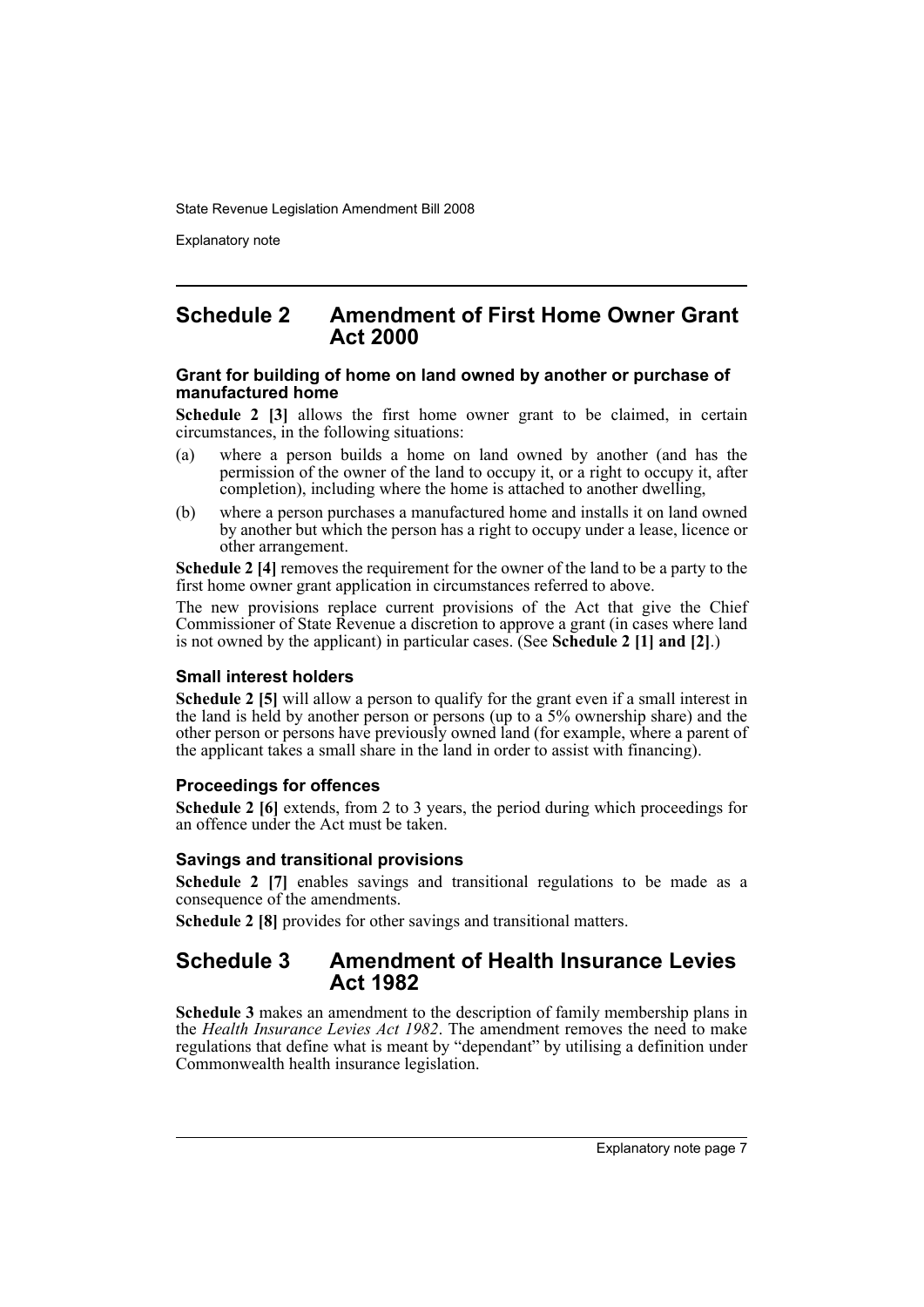Explanatory note

### **Schedule 4 Amendment of Land Tax Management Act 1956**

#### **Principal place of residence exemption**

**Schedule 4 [15]** clarifies the application of the principal place of residence exemption to land comprised of 2 or more lots or 2 or more strata lots. In order to qualify for the exemption:

- (a) the lots must be adjoining or, in the case of strata lots, must have adjoining walls or floors, and
- (b) the lots must be owned by the same person or, if any of the lots are jointly owned, the lots must all be jointly owned by the same persons, and
- (c) the lots must be the site of, or comprise, a single residence.

The rules will not prevent a part of the land from being used for the purpose of an occupancy in addition to that of the owner if it is permitted under the existing rules relating to the principal place of residence exemption (see clause 4 of Schedule 1A to the Act). However, the additional residential occupancy must be located on a lot that is also used and occupied by the owner of the land for residential purposes. (See **Schedule 4 [13]**).

The rules will not prevent a strata lot that is ancillary to a residence (such as one used as a garage) from being claimed as being subject to the principal place of residence exemption.

**Schedule 4 [10]–[12]** are ancillary amendments.

#### **Concession for multiple-occupancy land**

**Schedule 4 [14]** will allow a land tax concession to be applied in respect of land owned by one person that does comprise more than one residential occupancy. (This may include land that is excluded from the principal place of residence exemption by the amendments referred to above). The concession, which is similar to the concession that applies to mixed use land, will allow land tax to be assessed on the basis of that proportion of the land that is used for a separate residential occupation to that of the owner.

#### **Land exempted from tax**

The *Land Tax Management Act 1956* contains a land tax exemption for land that is the site of a building used and owned by a non-profit association for the purposes of that association. **Schedule 4 [9]** clarifies that, if the building contains strata lots, each strata lot is to be regarded as separate premises for the purposes of the exemption (and the exemption applies if the premises are used and owned by a non-profit association for the purposes of that association).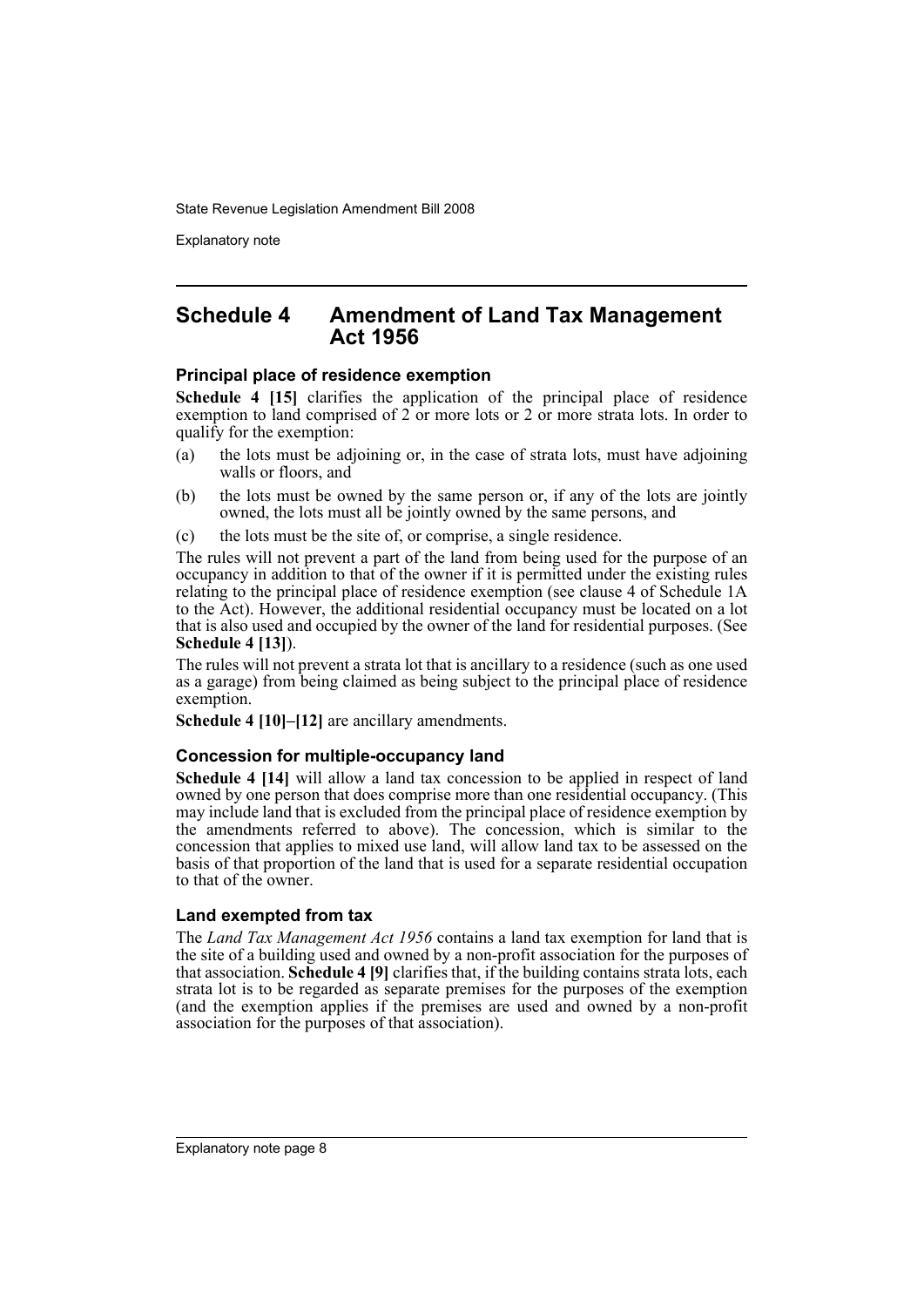Explanatory note

#### **Other amendments**

**Schedule 4 [1] and [3]–[7]** remove the general distinction in the *Land Tax Management Act 1956* between flats and single dwellings. The distinction is only relevant to the mixed use land concession in sections 9C and 9D (where it is preserved). The amendments ensure that the concession for additional residential occupancies under the principal place of residence exemption is capable of applying to any flat that is a separate dwelling from a person's principal place of residence.

**Schedule 4 [2]** simplifies an existing provision (including by rectifying a formatting error).

**Schedule 4 [8]** removes a redundant cross-reference.

**Schedule 4 [16]** enables savings and transitional regulations to be made as a consequence of the amendments.

**Schedule 4 [17]** provides for the application of the amendments in respect of the next land tax year to commence on or after the commencement of the amendments.

# **Schedule 5 Amendment of Payroll Tax Act 2007**

#### **Exemption for charitable bodies**

**Schedule 5 [1]** clarifies an exemption from payroll tax that currently applies to wages paid by any non-profit organisation that has a wholly charitable, benevolent, philanthropic or patriotic purpose so that it applies to wages paid by a non-profit organisation that has as its sole or dominant purpose a charitable, benevolent, philanthropic or patriotic purpose. The amendment does not affect the existing requirement that the wages must be paid or payable for work of a kind ordinarily performed in connection with the religious, charitable, benevolent, philanthropic or patriotic purpose and to a person engaged exclusively in that kind of work.

### **Grouping provisions**

**Schedule 5 [2]** removes a provision that may require a trustee company to be grouped together, for payroll tax purposes, with other companies in which it has an interest as trustee, as if the companies were related bodies corporate under the *Corporations Act 2001* of the Commonwealth. Although it will still be possible for a trustee company to be grouped with another company in which it holds an interest under other provisions of the *Payroll Tax Act 2007* (such as those relating to commonly controlled businesses), it will no longer be required to treat the companies as related bodies corporate. As a result, the Chief Commissioner of State Revenue will have a discretion to exclude persons from the group in appropriate cases.

**Schedule 5 [3]** modifies the grouping provisions in the *Payroll Tax Act 2007* so that when 2 or more members of a group, when considered together, have a controlling interest in a business, all the members of the group and the person or persons who carry on the business will together constitute a group.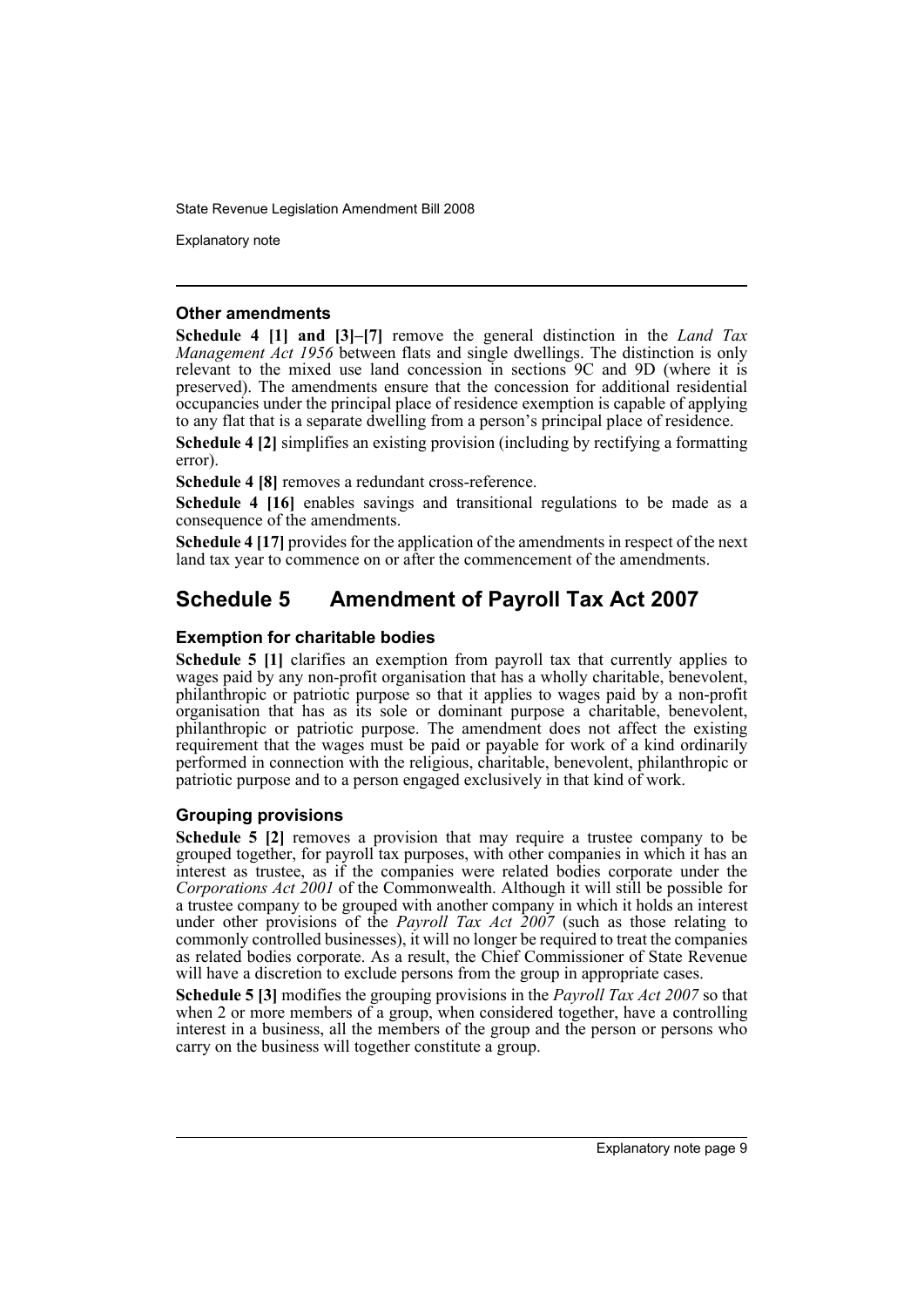Explanatory note

#### **Other amendments**

**Schedule 5 [4] and [5]** correct the various formulae used for calculating annual payroll tax liability to recognise that leap years will contain an extra day to other years. **Schedule 5 [7]** ensures that the changes extend to the financial year commencing 1 July 2007 (as it straddles a leap year).

**Schedule 5 [6]** facilitates the making of savings and transitional regulations as a consequence of the amendments.

# **Schedule 6 Amendment of Taxation Administration Act 1996**

#### **Disclosure of information**

**Schedule 6 [5]** allows tax officers to disclose information obtained under taxation laws in connection with the administration or execution of the *Fines Act 1996*. **Schedule 6 [4]** is a consequential amendment.

**Schedule 6 [7]** allows tax officers to disclose information obtained under taxation laws to the Commissioner of NSW Fire Brigades and the Commissioner of the NSW Rural Fire Service. **Schedule 6 [6]** is a consequential amendment.

#### **Extension of time for commencement of proceedings**

**Schedule 6 [9]** extends, from 2 to 3 years, the period during which proceedings may be taken for an offence under a taxation law. Transitional arrangements in **Schedule 6 [11]** make it clear that the extension does not apply to offences alleged to have been committed before the change.

#### **Recognised revenue laws for the purpose of reciprocal enforcement arrangements**

**Schedule 6 [2] and [12]** transfer, from the regulations under the *Taxation Administration Act 1996* to the Act, the list of revenue laws of other jurisdictions that are recognised for the purpose of reciprocal enforcement arrangements under the Act. The list is also updated. Under the proposed amendment in **Schedule 6 [3]**, it will be possible to directly amend the list of recognised revenue laws by proclamation of the Governor published in the Gazette.

#### **Other amendments**

**Schedule 6 [1]** updates the definition of "taxation laws", so that references to Acts that are repealed or proposed to be repealed are omitted.

**Schedule 6 [8]** omits a redundant cross-reference from a section.

**Schedule 6 [10]** enables savings and transitional regulations to be made as a consequence of the amendments.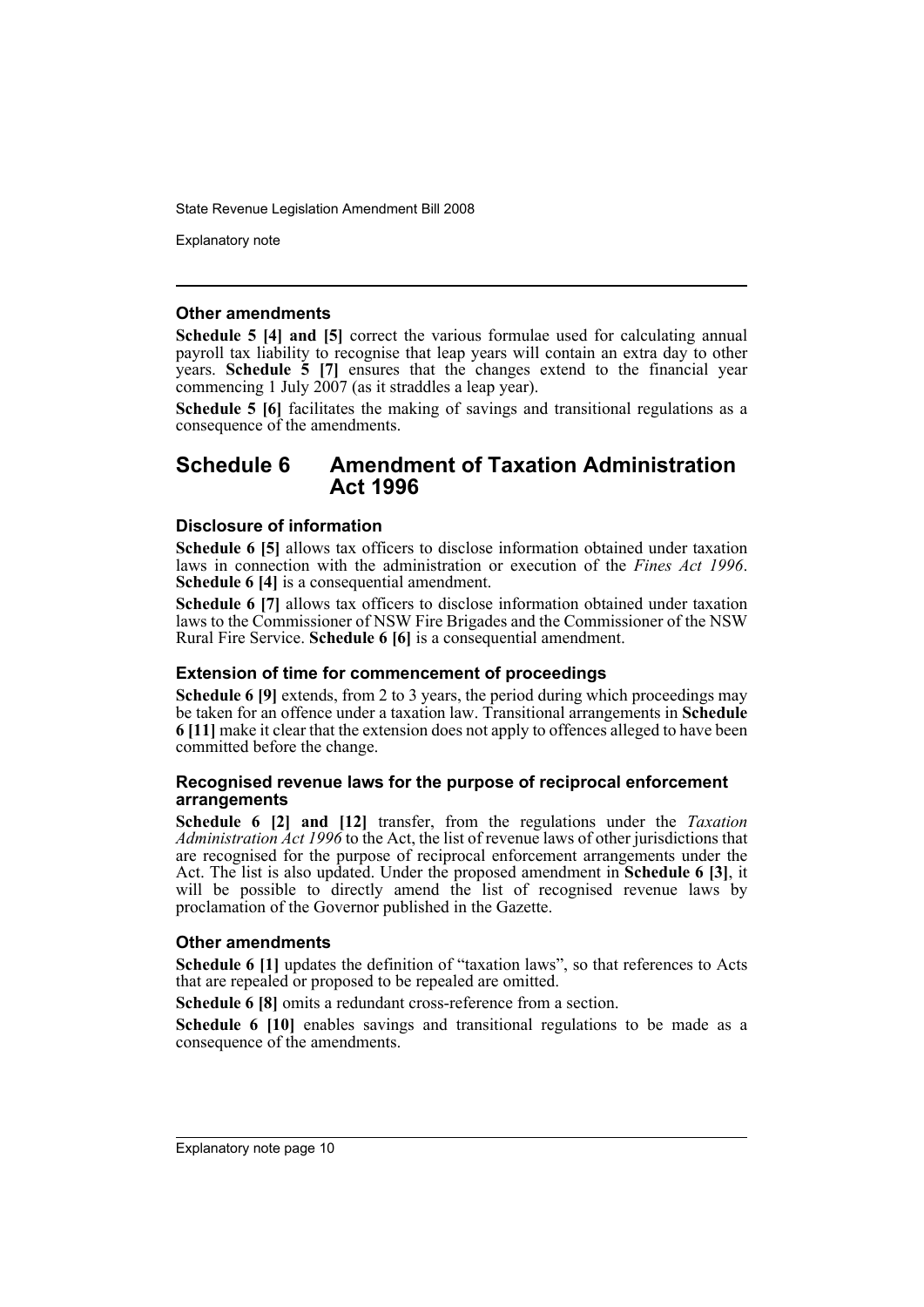Explanatory note

**Schedule 6 [11]** provides for other transitional matters. These include provisions that make it clear that the repeal of the *Debits Tax Act 1990* and the *Stamp Duties Act 1920* does not affect any liability for tax under those Acts that arose before the repeal.

# **Schedule 7 Amendment of Unclaimed Money Act 1995**

#### **Extension of Commonwealth laws relating to unclaimed money to superannuation providers**

**Schedule 7 [1]–[10], [12] and [13]** make amendments that are consequential on the extension of the *Superannuation (Unclaimed Money and Lost Members) Act 1999* of the Commonwealth to all superannuation benefits other than those provided by public sector superannuation schemes. The amendments remove provisions that require unclaimed superannuation benefits to be paid to the Chief Commissioner of State Revenue. Existing arrangements will continue for NSW public sector superannuation schemes.

**Schedule 7 [16]** provides that the new arrangements are taken to have effect from 1 July 2007.

**Schedule 7 [17]** makes a consequential amendment to the long title.

#### **Other amendments**

**Schedule 7 [11] and [14]** are statute law revision amendments that clarify that certain arrangements under the *Taxation Administration Act 1996* do not apply in respect of the *Unclaimed Money Act 1995*.

**Schedule 7 [15]** enables savings and transitional regulations to be made as a consequence of the amendments.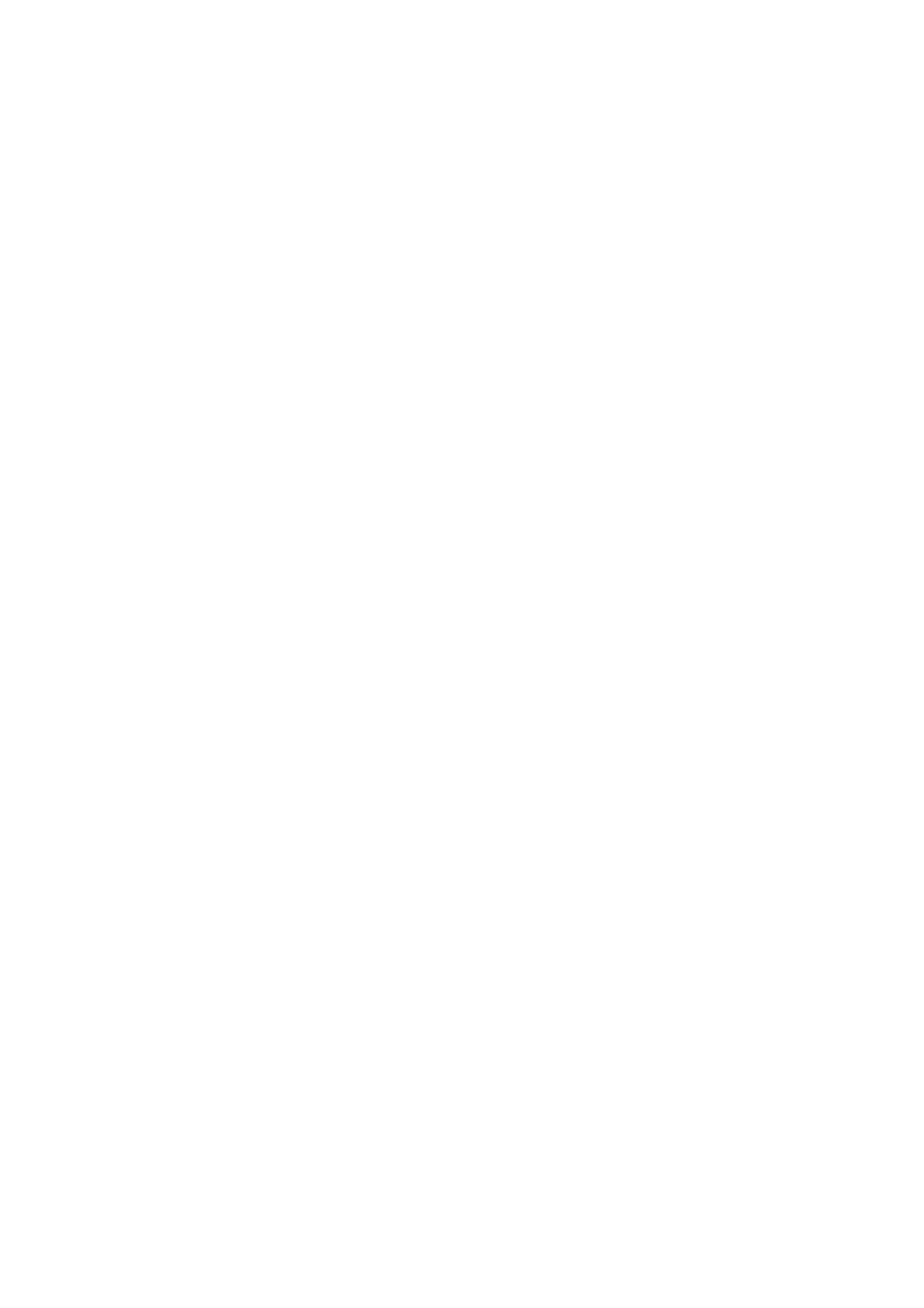First print



New South Wales

# **State Revenue Legislation Amendment Bill 2008**

# **Contents**

|            |                                                      | Page |
|------------|------------------------------------------------------|------|
| 1          | Name of Act                                          |      |
| 2          | Commencement                                         | 2    |
| 3          | Amendment of Acts                                    | 2    |
| 4          | Repeal of Acts and instrument                        | 2    |
| 5          | Repeal of Act                                        | 2    |
| Schedule 1 | Amendment of Duties Act 1997 No 123                  | 3    |
| Schedule 2 | Amendment of First Home Owner Grant Act 2000 No 21   | 14   |
| Schedule 3 | Amendment of Health Insurance Levies Act 1982 No 159 | 17   |
| Schedule 4 | Amendment of Land Tax Management Act 1956 No 26      | 18   |
| Schedule 5 | Amendment of Payroll Tax Act 2007 No 21              | 22   |
| Schedule 6 | Amendment of Taxation Administration Act 1996 No 97  | 24   |
| Schedule 7 | Amendment of Unclaimed Money Act 1995 No 75          | 27   |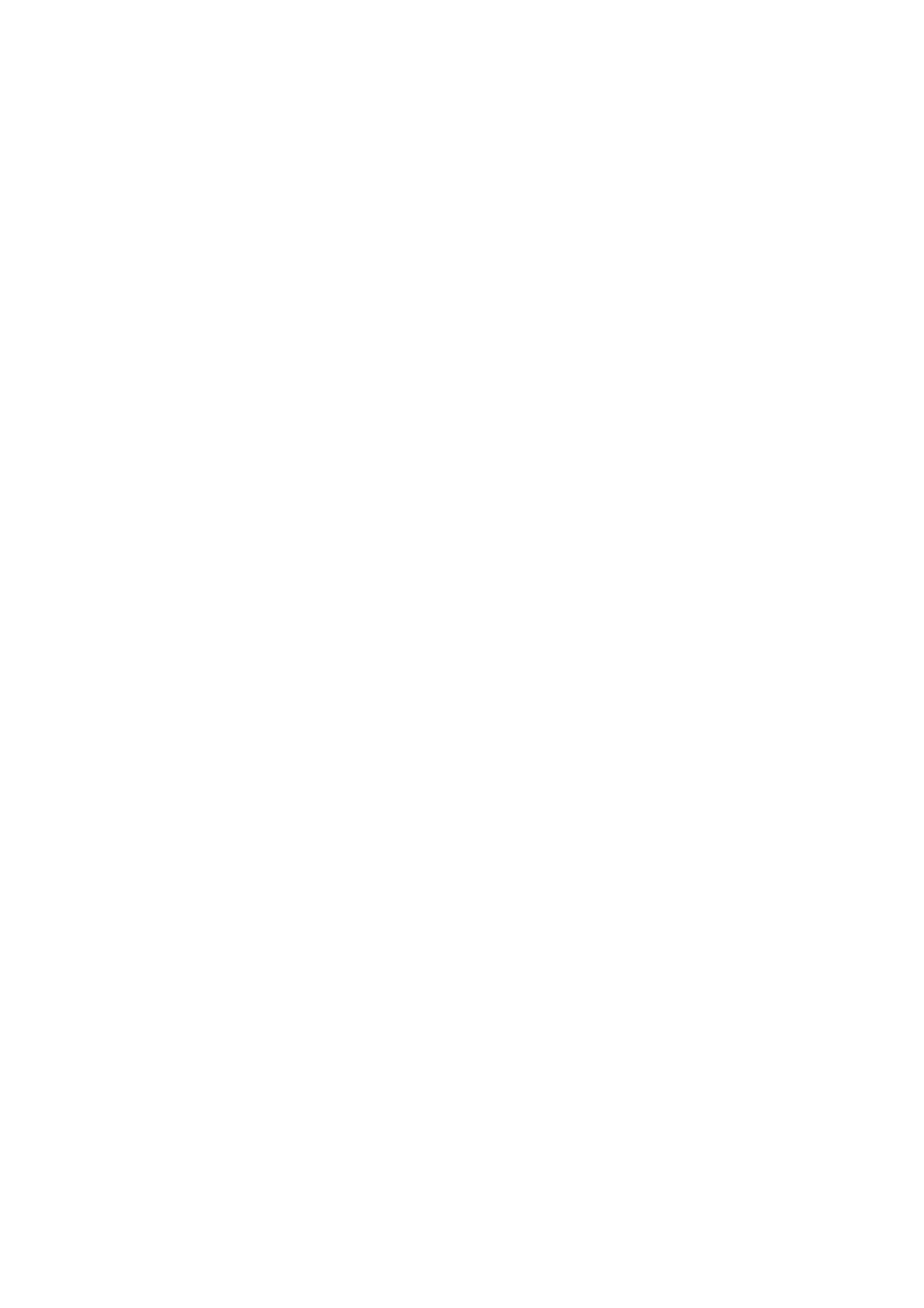

New South Wales

# **State Revenue Legislation Amendment Bill 2008**

No , 2008

# **A Bill for**

An Act to make miscellaneous amendments to certain State revenue legislation.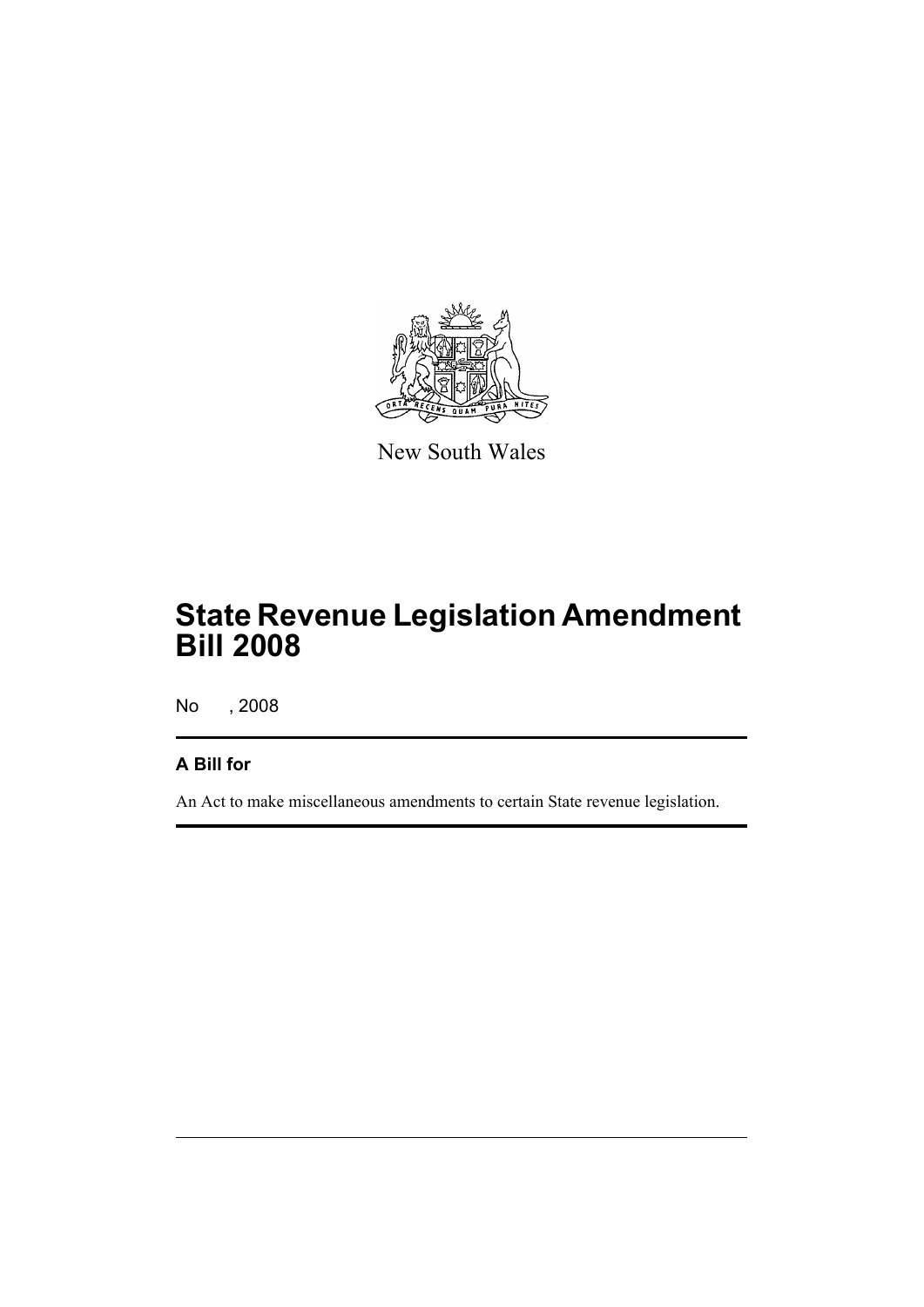<span id="page-15-4"></span><span id="page-15-3"></span><span id="page-15-2"></span><span id="page-15-1"></span><span id="page-15-0"></span>

|              |                    | The Legislature of New South Wales enacts:                                                                                                                       | 1                            |  |  |  |
|--------------|--------------------|------------------------------------------------------------------------------------------------------------------------------------------------------------------|------------------------------|--|--|--|
| 1            | <b>Name of Act</b> |                                                                                                                                                                  |                              |  |  |  |
|              |                    | This Act is the <i>State Revenue Legislation Amendment Act 2008</i> .                                                                                            | 3                            |  |  |  |
| $\mathbf{2}$ |                    | Commencement                                                                                                                                                     | 4                            |  |  |  |
|              | (1)                | This Act commences on the date of assent to this Act, except as<br>provided by subsection (2).                                                                   | 5<br>6                       |  |  |  |
|              | (2)                | The following provisions commence, or are taken to have commenced,<br>on the dates indicated:                                                                    | $\overline{7}$<br>8          |  |  |  |
|              |                    | Schedule 1 [23] and [33]—the date on which the Bill for the State<br>(a)<br>Revenue Legislation Amendment Act 2008 is introduced in the<br>Legislative Assembly, | $\boldsymbol{9}$<br>10<br>11 |  |  |  |
|              |                    | Schedule 5 [1]–[3]—1 July 2008.<br>(b)                                                                                                                           | 12                           |  |  |  |
| 3            |                    | <b>Amendment of Acts</b>                                                                                                                                         | 13                           |  |  |  |
|              |                    | The Acts specified in Schedules $1-7$ are amended as set out in those<br>Schedules.                                                                              | 14<br>15                     |  |  |  |
| 4            |                    | <b>Repeal of Acts and instrument</b>                                                                                                                             | 16                           |  |  |  |
|              |                    | The following Acts and instrument are repealed:                                                                                                                  | 17                           |  |  |  |
|              |                    | Debits Tax Act 1990 No 112                                                                                                                                       | 18                           |  |  |  |
|              |                    | Stamp Duties Act 1920 No 47                                                                                                                                      | 19                           |  |  |  |
|              |                    | Taxation Administration Regulation 2003                                                                                                                          | 20                           |  |  |  |
| 5            |                    | <b>Repeal of Act</b>                                                                                                                                             | 21                           |  |  |  |
|              | (1)                | This Act is repealed on the day following the day on which all of the<br>provisions of this Act have commenced.                                                  | 22<br>23                     |  |  |  |
|              | (2)                | The repeal of this Act does not, because of the operation of section 30<br>of the <i>Interpretation Act 1987</i> , affect any amendment made by this Act.        | 24<br>25                     |  |  |  |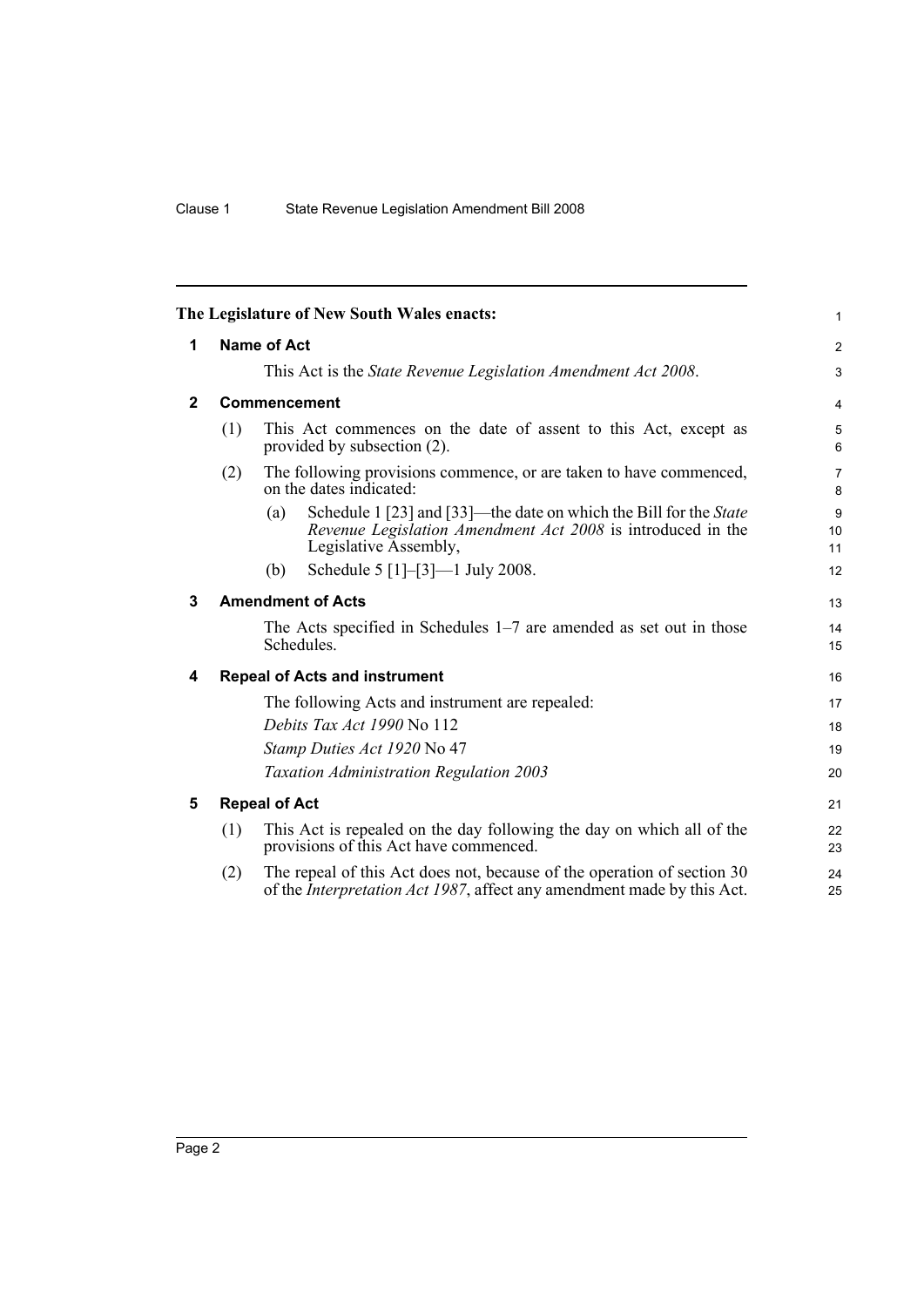Amendment of Duties Act 1997 No 123 Schedule 1

<span id="page-16-0"></span>

|                  | <b>Schedule 1</b>                                                                          |     | <b>Amendment of Duties Act 1997 No 123</b>                                                                                                                                                                                                                                                                                                      | $\mathbf{1}$               |
|------------------|--------------------------------------------------------------------------------------------|-----|-------------------------------------------------------------------------------------------------------------------------------------------------------------------------------------------------------------------------------------------------------------------------------------------------------------------------------------------------|----------------------------|
|                  |                                                                                            |     | (Section 3)                                                                                                                                                                                                                                                                                                                                     | $\overline{2}$             |
| [1]              | property                                                                                   |     | Section 8 Imposition of duty on certain transactions concerning dutiable                                                                                                                                                                                                                                                                        | 3<br>4                     |
|                  |                                                                                            |     | Omit the note at the end of section $8(3)$ .                                                                                                                                                                                                                                                                                                    | 5                          |
| [2]              |                                                                                            |     | Section 13 Who is liable to pay duty?                                                                                                                                                                                                                                                                                                           | 6                          |
|                  |                                                                                            |     | Omit the note at the end of the section.                                                                                                                                                                                                                                                                                                        | 7                          |
| $\left[3\right]$ | <b>Section 30 Partitions</b>                                                               |     |                                                                                                                                                                                                                                                                                                                                                 | 8                          |
|                  | Insert after section 30 $(5)$ :                                                            |     |                                                                                                                                                                                                                                                                                                                                                 | 9                          |
|                  | (6)                                                                                        |     | Anti-avoidance criteria                                                                                                                                                                                                                                                                                                                         | 10                         |
|                  |                                                                                            |     | This section does not apply in respect of a partition if the Chief<br>Commissioner is satisfied that the partition is part of a scheme to<br>avoid duty on an exchange of land that was not jointly held by the<br>parties before the scheme was entered into.                                                                                  | 11<br>12<br>13<br>14       |
| [4]              | Section 32A Premium rate for residential land with dutiable value<br>exceeding \$3,000,000 |     |                                                                                                                                                                                                                                                                                                                                                 | 15<br>16                   |
|                  |                                                                                            |     | Omit section 32A (4), and the note to the subsection. Insert instead:                                                                                                                                                                                                                                                                           | 17                         |
|                  | (4)                                                                                        |     | For the purpose of subsection $(3)$ $(a)$ , land does not cease to be<br>regarded as land on which there is one single dwelling, or one<br>flat, merely because the land is also used or is capable of being<br>used for the purpose of one other residential occupancy, if that<br>residential occupancy is an excluded residential occupancy. | 18<br>19<br>20<br>21<br>22 |
| [5]              | Section 32A (6)                                                                            |     |                                                                                                                                                                                                                                                                                                                                                 | 23                         |
|                  | Insert in alphabetical order:                                                              |     |                                                                                                                                                                                                                                                                                                                                                 | 24                         |
|                  |                                                                                            |     | <i>excluded residential occupancy means:</i>                                                                                                                                                                                                                                                                                                    | 25                         |
|                  |                                                                                            | (a) | one room, or                                                                                                                                                                                                                                                                                                                                    | 26                         |
|                  |                                                                                            | (b) | one suite of rooms (not being a flat) each room of which all<br>occupants of the suite are entitled to occupy, or                                                                                                                                                                                                                               | 27<br>28                   |
|                  |                                                                                            | (c) | one flat, or                                                                                                                                                                                                                                                                                                                                    | 29                         |
|                  |                                                                                            | (d) | one suite of rooms (not being a flat) each room of which all<br>occupants of the suite are entitled to occupy, and one room,<br><sub>or</sub>                                                                                                                                                                                                   | 30<br>31<br>32             |
|                  |                                                                                            | (e) | one flat and one room, or                                                                                                                                                                                                                                                                                                                       | 33                         |
|                  |                                                                                            | (f) | 2 rooms, each of which is separately occupied.                                                                                                                                                                                                                                                                                                  | 34                         |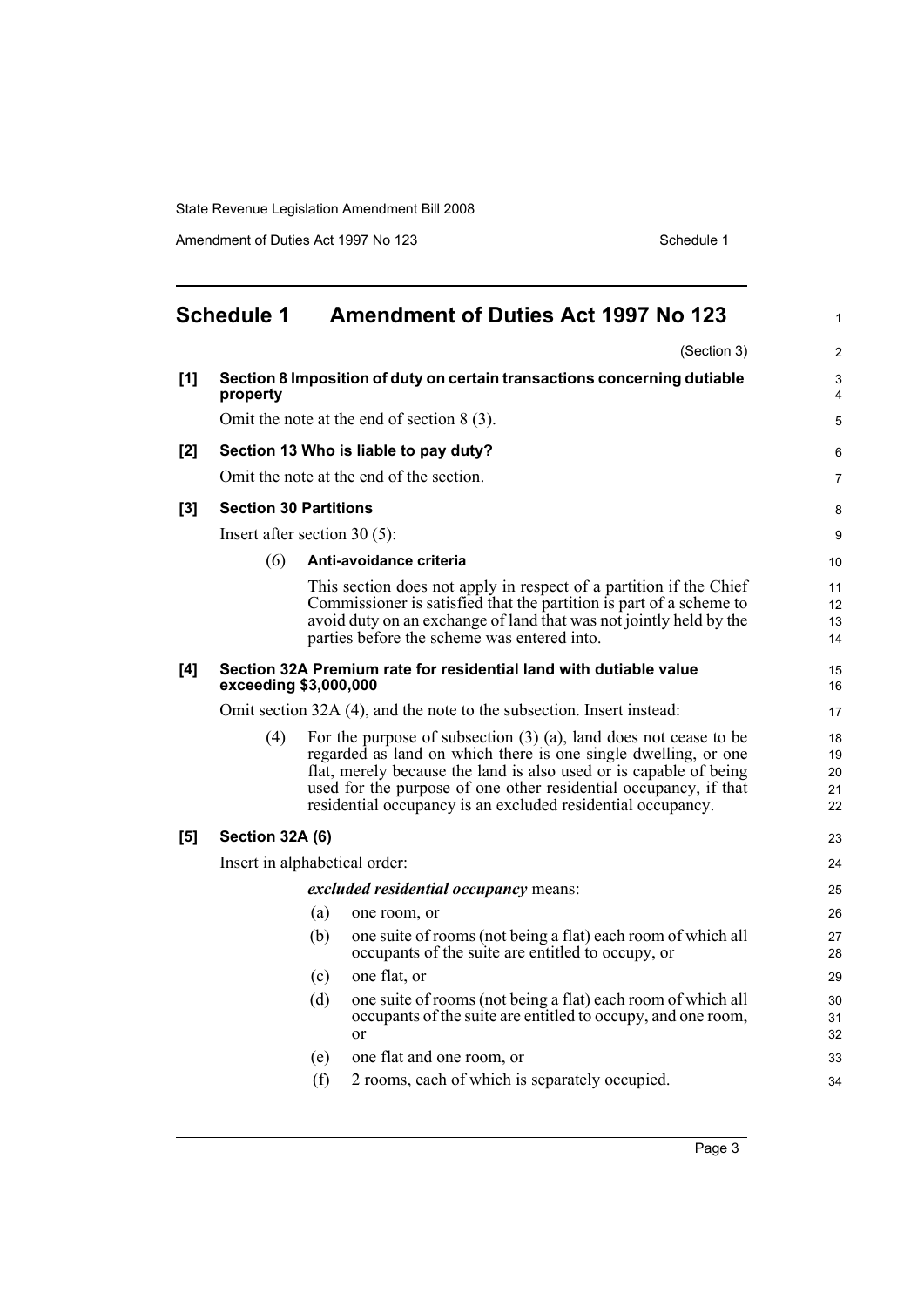Schedule 1 Amendment of Duties Act 1997 No 123

| [6]    |                      | <b>Section 63 Deceased estates</b>  |                                                                                                                                                                                                                                                                                                                                                                                                                                                                                                                                                                                                                | 1                                                  |
|--------|----------------------|-------------------------------------|----------------------------------------------------------------------------------------------------------------------------------------------------------------------------------------------------------------------------------------------------------------------------------------------------------------------------------------------------------------------------------------------------------------------------------------------------------------------------------------------------------------------------------------------------------------------------------------------------------------|----------------------------------------------------|
|        |                      |                                     | Omit "not made for valuable consideration" in section 63 (a).                                                                                                                                                                                                                                                                                                                                                                                                                                                                                                                                                  | 2                                                  |
| [7]    | Section 63 (a) (ii)  |                                     |                                                                                                                                                                                                                                                                                                                                                                                                                                                                                                                                                                                                                | 3                                                  |
|        |                      | Omit "and". Insert instead "or".    |                                                                                                                                                                                                                                                                                                                                                                                                                                                                                                                                                                                                                | 4                                                  |
| [8]    | Section 63 (a) (iii) |                                     |                                                                                                                                                                                                                                                                                                                                                                                                                                                                                                                                                                                                                | 5                                                  |
|        |                      | Insert after section $63$ (a) (ii): |                                                                                                                                                                                                                                                                                                                                                                                                                                                                                                                                                                                                                | 6                                                  |
|        |                      | (111)                               | an appropriation of the property of the deceased<br>person (as referred to in section 46 of the Trustee<br>Act 1925) in or towards satisfaction of the                                                                                                                                                                                                                                                                                                                                                                                                                                                         | 7<br>8<br>9                                        |
|        |                      |                                     | beneficiary's entitlement under the trusts contained<br>in the will of the deceased person or arising on<br>intestacy, and                                                                                                                                                                                                                                                                                                                                                                                                                                                                                     | 10<br>11<br>12                                     |
| [9]    |                      | Section 63 (2) and (3)              |                                                                                                                                                                                                                                                                                                                                                                                                                                                                                                                                                                                                                | 13                                                 |
|        |                      | Insert at the end of section 63:    |                                                                                                                                                                                                                                                                                                                                                                                                                                                                                                                                                                                                                | 14                                                 |
|        | (2)                  |                                     | If a transfer of dutiable property is made by a legal personal<br>representative of a deceased person to a beneficiary under an<br>agreement (whether or not in writing) between the beneficiary<br>and one or more other beneficiaries to vary the trusts contained in<br>a will of the deceased person or arising on intestacy, the dutiable<br>value of the dutiable property is to be reduced by the portion of<br>the dutiable value that is referable to the dutiable property to<br>which the beneficiary had an entitlement arising under the trusts<br>contained in the will or arising on intestacy. | 15<br>16<br>17<br>18<br>19<br>20<br>21<br>22<br>23 |
|        | (3)                  | subsection $(2)$ applies.           | Section 25 does not apply to a dutiable transaction to which                                                                                                                                                                                                                                                                                                                                                                                                                                                                                                                                                   | 24<br>25                                           |
| $[10]$ |                      |                                     | Section 64 Conversion of land use entitlement to different form of title                                                                                                                                                                                                                                                                                                                                                                                                                                                                                                                                       | 26                                                 |
|        |                      |                                     | Omit "at the time" from section $64$ (c) (i).                                                                                                                                                                                                                                                                                                                                                                                                                                                                                                                                                                  | 27                                                 |
|        |                      |                                     | Insert instead "on the transaction by which".                                                                                                                                                                                                                                                                                                                                                                                                                                                                                                                                                                  | 28                                                 |
| $[11]$ | <b>Section 64AA</b>  |                                     |                                                                                                                                                                                                                                                                                                                                                                                                                                                                                                                                                                                                                | 29                                                 |
|        |                      | Insert after section 64:            |                                                                                                                                                                                                                                                                                                                                                                                                                                                                                                                                                                                                                | 30                                                 |
|        | 64AA                 |                                     | Enlargement of the term in land into fee simple                                                                                                                                                                                                                                                                                                                                                                                                                                                                                                                                                                | 31                                                 |
|        |                      | \$10 if:                            | The duty chargeable on the enlargement of a term in land into a<br>fee simple under section 134 of the Conveyancing Act 1919 is                                                                                                                                                                                                                                                                                                                                                                                                                                                                                | 32<br>33<br>34                                     |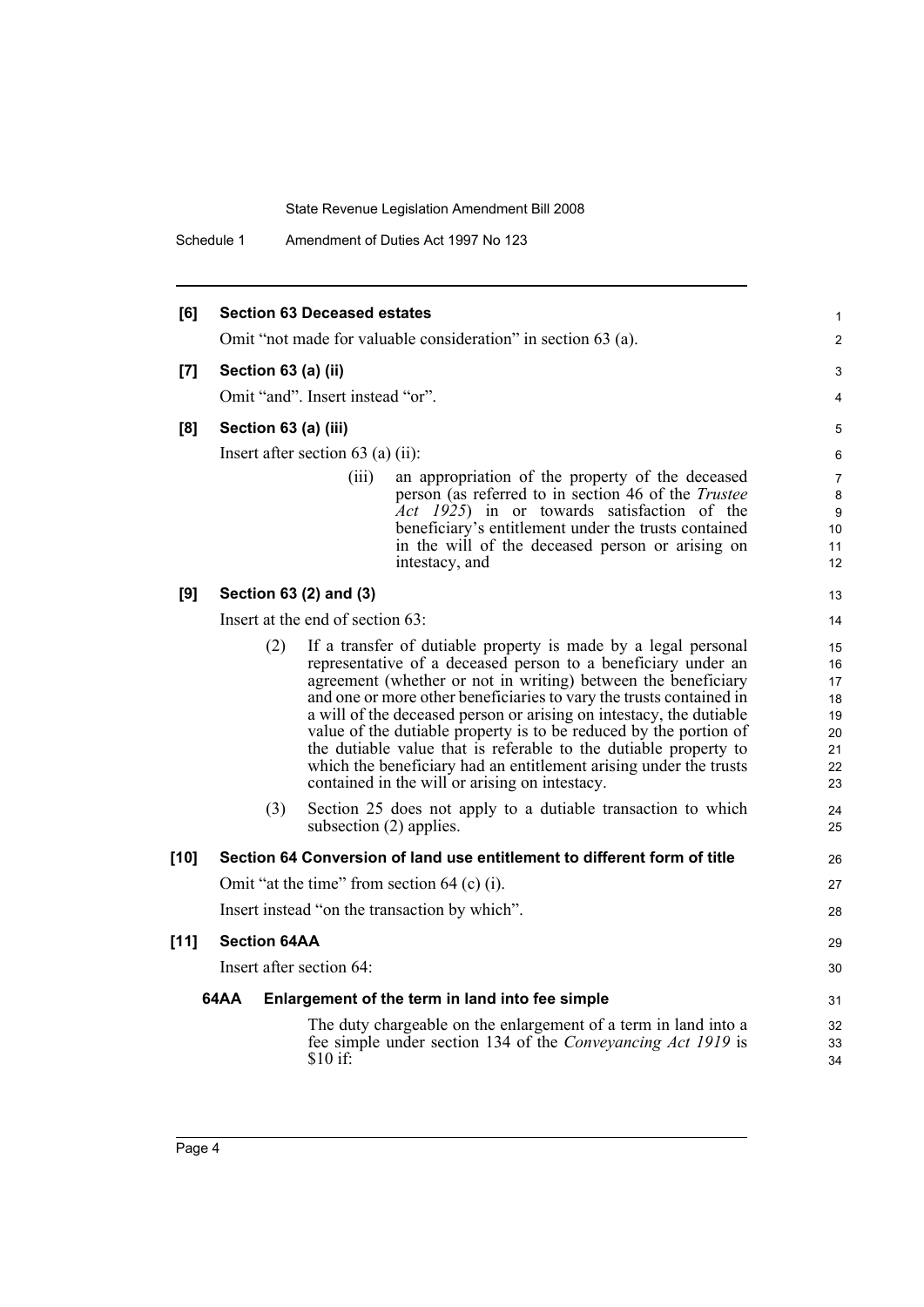Amendment of Duties Act 1997 No 123 Schedule 1

|        |                                  | (a) |            | the Chief Commissioner is satisfied that the grant of the<br>term in the land, and subsequent enlargement, are not part<br>of a scheme to avoid duty on a transfer of land, and                                                                                                                                                                                                                                                                                                                                                                         | 1<br>$\overline{\mathbf{c}}$<br>3                        |  |
|--------|----------------------------------|-----|------------|---------------------------------------------------------------------------------------------------------------------------------------------------------------------------------------------------------------------------------------------------------------------------------------------------------------------------------------------------------------------------------------------------------------------------------------------------------------------------------------------------------------------------------------------------------|----------------------------------------------------------|--|
|        |                                  | (b) |            | one of the following applies:                                                                                                                                                                                                                                                                                                                                                                                                                                                                                                                           | 4                                                        |  |
|        |                                  |     | (i)        | ad valorem duty was paid by the transferee on the<br>transaction by which the term in the land was<br>acquired,                                                                                                                                                                                                                                                                                                                                                                                                                                         | 5<br>6<br>7                                              |  |
|        |                                  |     | (ii)       | section 55, 57 or 63 applied to the acquisition of the<br>term in the land, and duty was paid as provided for<br>by the section that applied,                                                                                                                                                                                                                                                                                                                                                                                                           | 8<br>9<br>10                                             |  |
|        |                                  |     | (iii)      | no duty was chargeable on the acquisition of the<br>term in the land by the transferee because of section<br>68.                                                                                                                                                                                                                                                                                                                                                                                                                                        | 11<br>12<br>13                                           |  |
| $[12]$ |                                  |     |            | <b>Section 65 Exemptions from duty</b>                                                                                                                                                                                                                                                                                                                                                                                                                                                                                                                  | 14                                                       |  |
|        |                                  |     |            | Omit "under that Act" wherever occurring in section 65 (5).                                                                                                                                                                                                                                                                                                                                                                                                                                                                                             | 15                                                       |  |
|        |                                  |     |            | Insert instead "under the Legal Profession Act 2004".                                                                                                                                                                                                                                                                                                                                                                                                                                                                                                   | 16                                                       |  |
| $[13]$ | <b>Section 65 (17)</b>           |     |            |                                                                                                                                                                                                                                                                                                                                                                                                                                                                                                                                                         | 17                                                       |  |
|        | Insert after section 65 $(16)$ : |     |            |                                                                                                                                                                                                                                                                                                                                                                                                                                                                                                                                                         |                                                          |  |
|        | (17)                             |     |            | Pharmacists' body corporate                                                                                                                                                                                                                                                                                                                                                                                                                                                                                                                             | 19                                                       |  |
|        |                                  |     |            | No duty is chargeable under this Chapter on the transfer of, or an<br>agreement to transfer, dutiable property in the following cases:                                                                                                                                                                                                                                                                                                                                                                                                                  | 20<br>21                                                 |  |
|        |                                  | (a) | corporate, | dutiable property of a partnership carrying on the business<br>of a pharmacist before the commencement of section 25 of<br>the <i>Pharmacy Practice Act 2006</i> that is transferred or<br>agreed to be transferred to a pharmacists' body corporate<br>(within the meaning of that Act), if the members of the<br>partnership immediately before the transfer or agreement<br>is first executed are all directors and shareholders of the<br>pharmacists' body corporate and there are no other<br>directors or shareholders of that pharmacists' body | 22<br>23<br>24<br>25<br>26<br>27<br>28<br>29<br>30<br>31 |  |
|        |                                  | (b) | corporate. | dutiable property of a pharmacist carrying on the business<br>of a pharmacist before the commencement of section 25 of<br>the <i>Pharmacy Practice Act 2006</i> that is transferred or<br>agreed to be transferred to a pharmacists' body corporate<br>(within the meaning of that Act), if the pharmacist is the<br>sole director and shareholder of that pharmacists' body                                                                                                                                                                            | 32<br>33<br>34<br>35<br>36<br>37<br>38                   |  |
|        |                                  |     |            |                                                                                                                                                                                                                                                                                                                                                                                                                                                                                                                                                         |                                                          |  |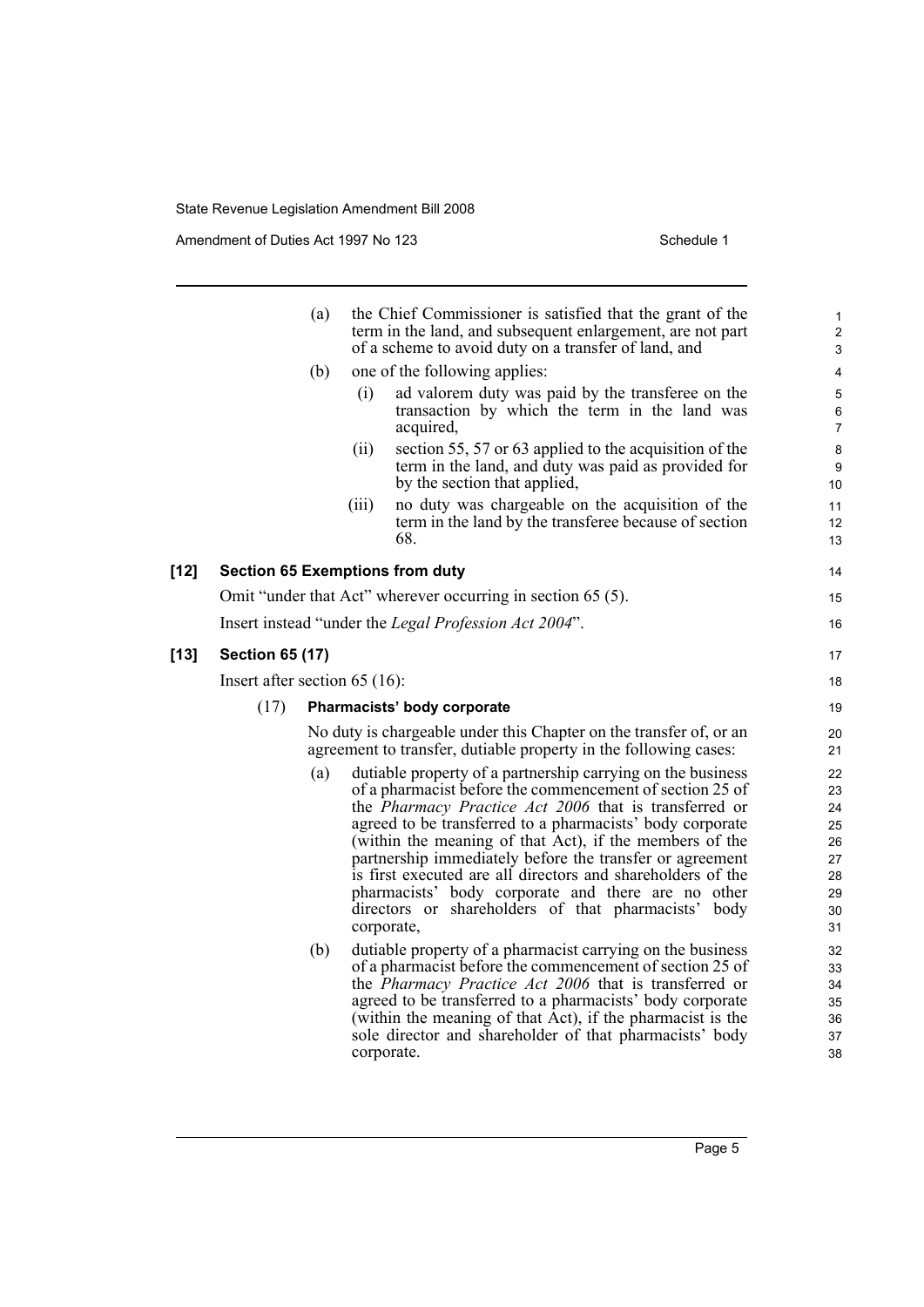Schedule 1 Amendment of Duties Act 1997 No 123

| $[14]$ | Section 66 Exemptions-marketable securities                                                                                                                                                                                                                                                                                                                                                                         | $\mathbf{1}$                    |
|--------|---------------------------------------------------------------------------------------------------------------------------------------------------------------------------------------------------------------------------------------------------------------------------------------------------------------------------------------------------------------------------------------------------------------------|---------------------------------|
|        | Omit "listed for quotation" from section 66 (9A) (a). Insert instead "quoted".                                                                                                                                                                                                                                                                                                                                      | $\overline{2}$                  |
| $[15]$ | Section 74 Eligible agreements or transfers                                                                                                                                                                                                                                                                                                                                                                         | $\mathfrak{S}$                  |
|        | Insert "or, if the property is a parcel of land on which 2 or more homes are<br>built, or are being built, for that part of the land that is an exclusive occupancy"<br>after "property" in section 74 (2).                                                                                                                                                                                                         | $\overline{4}$<br>5<br>6        |
| $[16]$ | <b>Section 74 (4)</b>                                                                                                                                                                                                                                                                                                                                                                                               | $\overline{7}$                  |
|        | Insert after the note to section $74(3)$ :                                                                                                                                                                                                                                                                                                                                                                          | 8                               |
|        | For the purposes of this section, land is an <i>exclusive occupancy</i><br>(4)<br>only if the Chief Commissioner is satisfied that the person<br>acquiring the land will be entitled to occupy a home that is built,<br>or being built, on the land as a place of residence to the exclusion<br>of other persons who occupy or are to occupy the other home or<br>homes built or being built on the parcel of land. | 9<br>10<br>11<br>12<br>13<br>14 |
| $[17]$ | Section 99 Transfer by special trust to corporation                                                                                                                                                                                                                                                                                                                                                                 | 15                              |
|        | Omit "and disposal" from section 99 (2).                                                                                                                                                                                                                                                                                                                                                                            | 16                              |
| $[18]$ | Chapter 4 Transactions concerning land-related property-vendor duty<br>Omit the Chapter.                                                                                                                                                                                                                                                                                                                            | 17<br>18                        |
| $[19]$ | <b>Chapter 4A, heading</b>                                                                                                                                                                                                                                                                                                                                                                                          | 19                              |
|        | Omit "and disposal".                                                                                                                                                                                                                                                                                                                                                                                                | 20                              |
| $[20]$ | <b>Section 163 Overview</b>                                                                                                                                                                                                                                                                                                                                                                                         | 21                              |
|        | Omit "or 'vendor duty transactions' under Chapter 4" and the second<br>paragraph of the note.                                                                                                                                                                                                                                                                                                                       | 22<br>23                        |
| $[21]$ | Section 163A Meaning of "landholder" and related expressions                                                                                                                                                                                                                                                                                                                                                        | 24                              |
|        | Omit section $163A(2)$ and $(3)$ .                                                                                                                                                                                                                                                                                                                                                                                  | 25                              |
| $[22]$ | Section 163D What are "interests" and "significant interests" in<br>landholders?                                                                                                                                                                                                                                                                                                                                    | 26<br>27                        |
|        | Omit "For the purposes of Part 2 only, an" from section 163D (3).                                                                                                                                                                                                                                                                                                                                                   | 28                              |
|        | Insert instead "An".                                                                                                                                                                                                                                                                                                                                                                                                | 29                              |
|        |                                                                                                                                                                                                                                                                                                                                                                                                                     |                                 |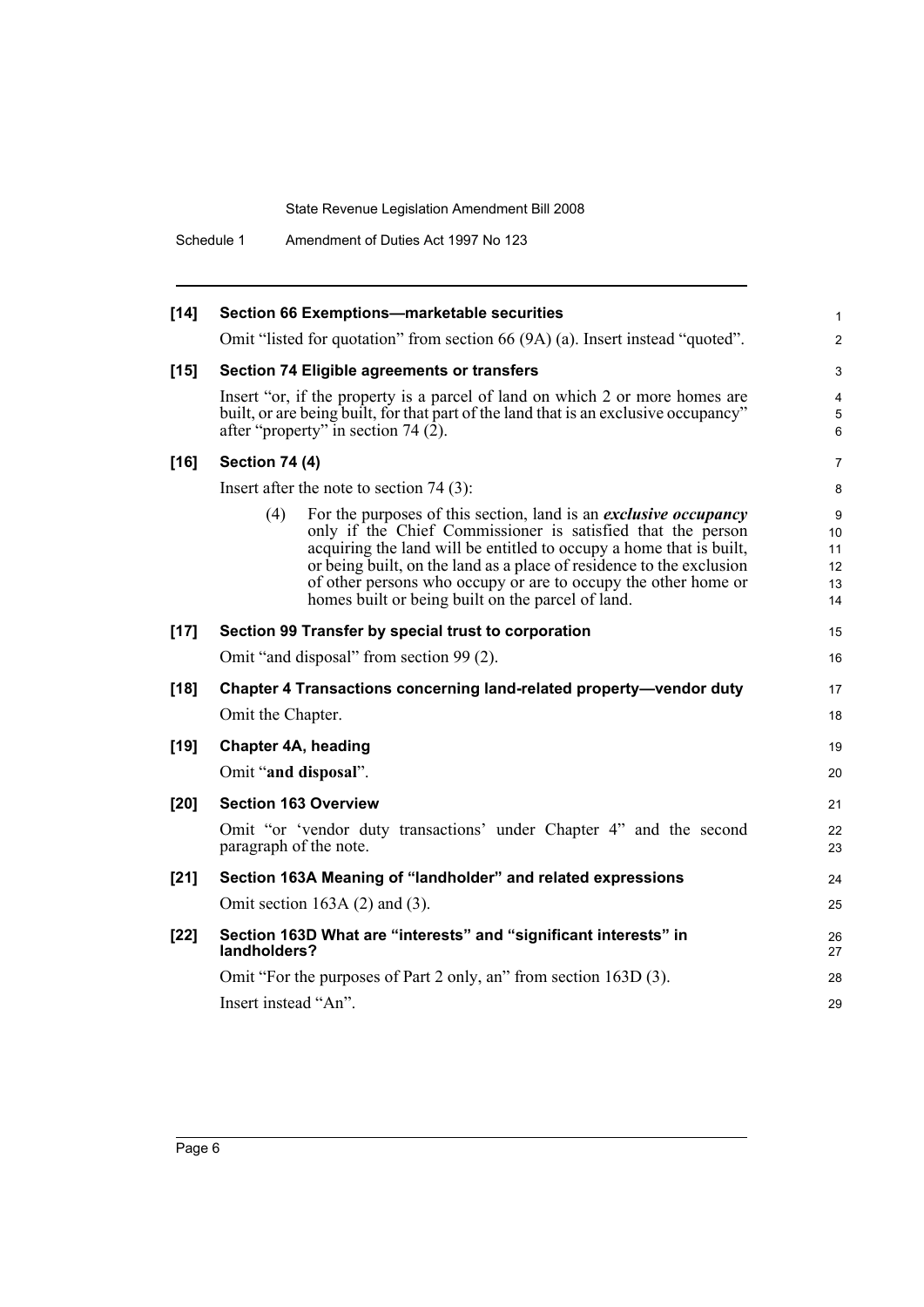Amendment of Duties Act 1997 No 123 Schedule 1

| $[23]$ |                                     | Section 163G How may an interest be "acquired"?                                                                                                                                                                                                                                                 | 1                                  |
|--------|-------------------------------------|-------------------------------------------------------------------------------------------------------------------------------------------------------------------------------------------------------------------------------------------------------------------------------------------------|------------------------------------|
|        | Insert after section $163G(2)(d)$ : |                                                                                                                                                                                                                                                                                                 | $\overline{c}$                     |
|        | (e)                                 | if the person holds an interest in the land rich landholder<br>(whether or not as trustee for another person) and the<br>capacity in which the person holds the interest changes<br>(including if there is a change in the beneficial ownership<br>of an interest held by a person as trustee). | 3<br>4<br>5<br>6<br>$\overline{7}$ |
|        |                                     | Note. For example, the capacity in which a person holds a unit or<br>share in a land rich landholder changes if the person declares a<br>trust in respect of the unit or share.                                                                                                                 | 8<br>9<br>10                       |
| $[24]$ | landholders                         | Chapter 4A, Part 3 Charging of duty on disposals of interests in land rich                                                                                                                                                                                                                      | 11<br>12                           |
|        | Omit the Part.                      |                                                                                                                                                                                                                                                                                                 | 13                                 |
| $[25]$ | property: linked entities           | Section 163T Constructive ownership of land holdings and other                                                                                                                                                                                                                                  | 14<br>15                           |
|        |                                     | Omit "listed" wherever occurring in section 163T $(2)$ (a) (iv) and (b).                                                                                                                                                                                                                        | 16                                 |
|        | Insert instead "quoted".            |                                                                                                                                                                                                                                                                                                 | 17                                 |
| $[26]$ | Section 163T (2), note              |                                                                                                                                                                                                                                                                                                 | 18                                 |
|        | Omit the note.                      |                                                                                                                                                                                                                                                                                                 | 19                                 |
| $[27]$ |                                     | Section 163V Effect of uncompleted agreements                                                                                                                                                                                                                                                   | 20                                 |
|        |                                     | Omit "or disposal" from the note at the end of section 163V (1).                                                                                                                                                                                                                                | 21                                 |
| [28]   | Sections 163W and 163X              |                                                                                                                                                                                                                                                                                                 | 22                                 |
|        |                                     | Omit "acquisition or disposal" wherever occurring.                                                                                                                                                                                                                                              | 23                                 |
|        | Insert instead "acquisition".       |                                                                                                                                                                                                                                                                                                 | 24                                 |
| $[29]$ | Sections 163W and 163X              |                                                                                                                                                                                                                                                                                                 | 25                                 |
|        |                                     | Omit "or disposal statement" wherever occurring.                                                                                                                                                                                                                                                | 26                                 |
| $[30]$ |                                     | <b>Section 163Y Valuation of property</b>                                                                                                                                                                                                                                                       | 27                                 |
|        |                                     | Omit "or disposal statement" and "or relevant disposal" wherever occurring.                                                                                                                                                                                                                     | 28                                 |
| $[31]$ | disposal                            | Section 163Z Use of valuations prepared within 12-month period before                                                                                                                                                                                                                           | 29<br>30                           |
|        | Omit the section.                   |                                                                                                                                                                                                                                                                                                 | 31                                 |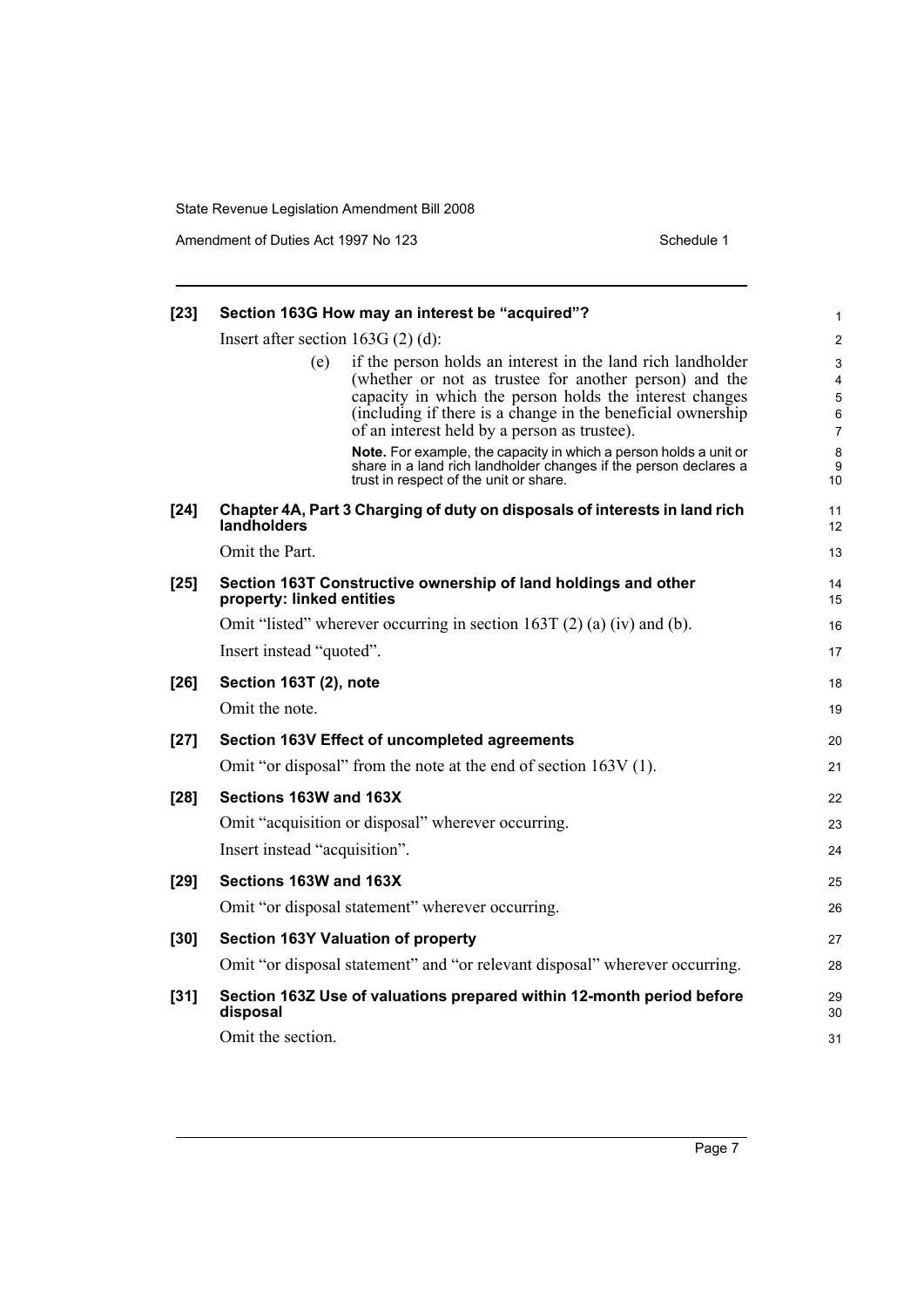Schedule 1 Amendment of Duties Act 1997 No 123

| $[32]$ |        |                     |                           | <b>Section 163ZB Exempt transactions</b>                                                                                                                                                                      | $\mathbf{1}$         |
|--------|--------|---------------------|---------------------------|---------------------------------------------------------------------------------------------------------------------------------------------------------------------------------------------------------------|----------------------|
|        |        |                     |                           | Omit "or disposal", "or disposed of" and "disposal or" wherever occurring.                                                                                                                                    | $\overline{2}$       |
| $[33]$ |        |                     | Section 163ZB (1) (i)     |                                                                                                                                                                                                               | 3                    |
|        |        |                     |                           | Insert "and the Chief Commissioner is satisfied that the acquisition is not part<br>of a scheme to avoid duty under this Chapter" after "New South Wales".                                                    | 4<br>5               |
| $[34]$ |        |                     | accommodation             | Section 163ZD Duty concession: disposals securing financial                                                                                                                                                   | 6<br>$\overline{7}$  |
|        |        | Omit the section.   |                           |                                                                                                                                                                                                               | 8                    |
| $[35]$ | duty   |                     |                           | Chapter 4A, Part 6 Further exemptions and concessions for disposal                                                                                                                                            | 9<br>10              |
|        |        | Omit the Part.      |                           |                                                                                                                                                                                                               | 11                   |
| $[36]$ |        |                     |                           | Chapter 9, Part 3, heading                                                                                                                                                                                    | 12                   |
|        |        |                     |                           | Omit the heading. Insert instead:                                                                                                                                                                             | 13                   |
|        | Part 3 |                     |                           | <b>Miscellaneous exemptions and reductions</b>                                                                                                                                                                | 14                   |
| $[37]$ |        | <b>Section 270A</b> |                           |                                                                                                                                                                                                               | 15                   |
|        |        |                     | Insert after section 270: |                                                                                                                                                                                                               | 16                   |
|        | 270A   |                     | disabilities              | Reduction in dutiable value-modified vehicles for people with                                                                                                                                                 | 17<br>18             |
|        |        | (1)                 |                           | Duty on an application to register a motor vehicle is to be charged<br>as provided for by this section if:                                                                                                    | 19<br>20             |
|        |        |                     | (a)                       | the application is made by a person with a disability or the<br>motor vehicle is used by or to transport a person with a<br>disability, and                                                                   | 21<br>22<br>23       |
|        |        |                     | (b)                       | modifications (user modifications) have been made to the<br>vehicle to enable a person with a disability to drive the<br>vehicle or to enable a person with a disability to be<br>transported in the vehicle. | 24<br>25<br>26<br>27 |
|        |        | (2)                 |                           | The duty chargeable on the application is to be charged on the<br>lesser of the following:                                                                                                                    | 28<br>29             |
|        |        |                     | (a)                       | the dutiable value of the motor vehicle reduced by the<br>value of the user modifications.                                                                                                                    | 30<br>31             |
|        |        |                     | (b)                       | the dutiable value of the motor vehicle determined without<br>regard to the user modifications.                                                                                                               | 32<br>33             |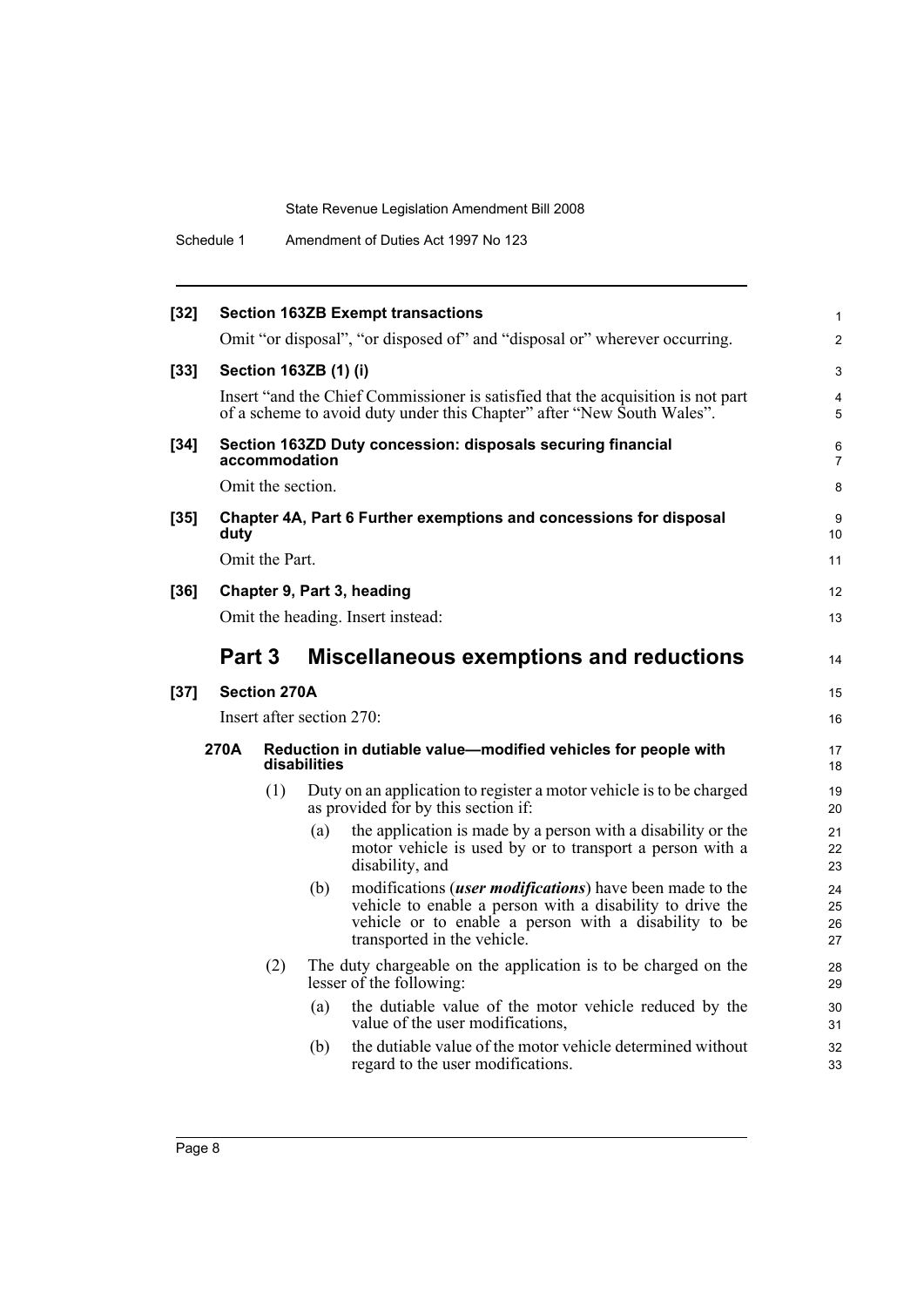Amendment of Duties Act 1997 No 123 Schedule 1

|        | (3)                                 | The value of the user modifications is the consideration in money<br>or money's worth given for the user modifications.                                                | 1<br>$\overline{c}$ |
|--------|-------------------------------------|------------------------------------------------------------------------------------------------------------------------------------------------------------------------|---------------------|
| $[38]$ |                                     | Section 275 Charitable and benevolent bodies                                                                                                                           | 3                   |
|        |                                     | Omit "(other than vendor duty)" from section 275 (1).                                                                                                                  | 4                   |
| $[39]$ | <b>Section 275 (2)</b>              |                                                                                                                                                                        | 5                   |
|        | Omit the subsection.                |                                                                                                                                                                        | 6                   |
| $[40]$ | <b>Section 275 (2A)</b>             |                                                                                                                                                                        | 7                   |
|        | Omit "or disposal".                 |                                                                                                                                                                        | 8                   |
| $[41]$ |                                     | Section 275 (3), definition of "exempt charitable or benevolent body"                                                                                                  | 9                   |
|        |                                     | Omit "any society or institution" wherever occurring.                                                                                                                  | 10                  |
|        |                                     | Insert instead "any body corporate, society, institution or other organisation".                                                                                       | 11                  |
| $[42]$ |                                     | Section 275 (3), definition of "exempt charitable or benevolent body"                                                                                                  | 12                  |
|        | Omit paragraph (b) (ii).            |                                                                                                                                                                        | 13                  |
| $[43]$ |                                     | Section 275 (3), definition of "exempt charitable or benevolent body"                                                                                                  | 14                  |
|        | Insert at the end of paragraph (b): |                                                                                                                                                                        | 15                  |
|        |                                     | , or                                                                                                                                                                   | 16                  |
|        | (c)                                 | any person acting in the person's capacity as trustee for a<br>body corporate, society, institution or other organisation<br>referred to in paragraph $(a)$ or $(b)$ . | 17<br>18<br>19      |
| $[44]$ | and benevolent bodies               | Section 275A Partial exemption for certain transactions by charitable                                                                                                  | 20<br>21            |
|        | $275A(1)$ .                         | Insert "or a lease," after "agreement for the sale or transfer," in section                                                                                            | 22<br>23            |
| $[45]$ | <b>Section 275A (2)</b>             |                                                                                                                                                                        | 24                  |
|        | Omit the subsection.                |                                                                                                                                                                        | 25                  |
| $[46]$ | <b>Section 275A (3)</b>             |                                                                                                                                                                        | 26                  |
|        | Omit the subsection.                |                                                                                                                                                                        | 27                  |
| $[47]$ | <b>Section 275A (5)</b>             |                                                                                                                                                                        | 28                  |
|        |                                     | Omit "or disposal" wherever occurring.                                                                                                                                 | 29                  |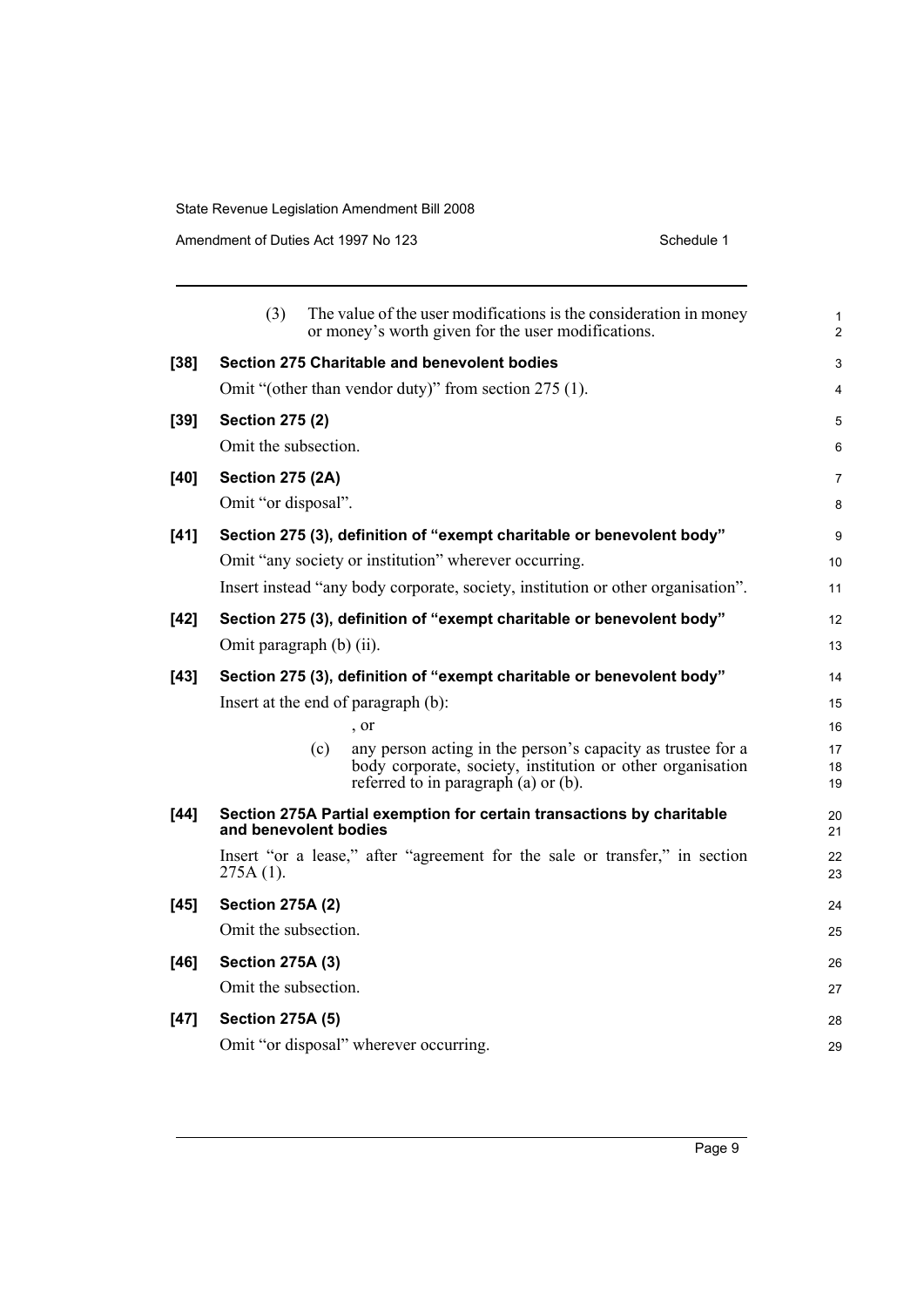| $[48]$ |                    | Section 275A (7), definition of "charitable or benevolent body"                                                                                                                                                                                                                                                                                                                                                                                                                             | 1                                            |
|--------|--------------------|---------------------------------------------------------------------------------------------------------------------------------------------------------------------------------------------------------------------------------------------------------------------------------------------------------------------------------------------------------------------------------------------------------------------------------------------------------------------------------------------|----------------------------------------------|
|        |                    | Omit "society or institution".                                                                                                                                                                                                                                                                                                                                                                                                                                                              | 2                                            |
|        |                    | Insert instead "body corporate, society, institution or other organisation".                                                                                                                                                                                                                                                                                                                                                                                                                | 3                                            |
| $[49]$ |                    | Sections 288 and 288A, notes                                                                                                                                                                                                                                                                                                                                                                                                                                                                | 4                                            |
|        | Omit the notes.    |                                                                                                                                                                                                                                                                                                                                                                                                                                                                                             | 5                                            |
| [50]   |                    | <b>Section 290 Adhesive stamps</b>                                                                                                                                                                                                                                                                                                                                                                                                                                                          | 6                                            |
|        | Omit the section.  |                                                                                                                                                                                                                                                                                                                                                                                                                                                                                             | $\overline{7}$                               |
| $[51]$ |                    | Section 292 Refunds-spoiled and unused stamps                                                                                                                                                                                                                                                                                                                                                                                                                                               | 8                                            |
|        | Omit the section.  |                                                                                                                                                                                                                                                                                                                                                                                                                                                                                             | 9                                            |
| $[52]$ |                    | Section 293 Reassessments-failed instruments                                                                                                                                                                                                                                                                                                                                                                                                                                                | 10                                           |
|        |                    | Omit "and Part 4 of Chapter 4 for refunds of vendor duty on failed<br>instruments" from the note.                                                                                                                                                                                                                                                                                                                                                                                           | 11<br>12                                     |
| $[53]$ | <b>Section 297</b> |                                                                                                                                                                                                                                                                                                                                                                                                                                                                                             | 13                                           |
|        |                    | Omit the section. Insert instead:                                                                                                                                                                                                                                                                                                                                                                                                                                                           | 14                                           |
|        | 297                | Stamping taken to constitute assessment                                                                                                                                                                                                                                                                                                                                                                                                                                                     | 15                                           |
|        | (1)                | For the purposes of the Taxation Administration Act 1996, the<br>stamping of an instrument by the Chief Commissioner is taken to<br>constitute an assessment of the duty payable under this Act in<br>respect of the instrument or the dutiable transaction effected or<br>evidenced by that instrument.                                                                                                                                                                                    | 16<br>17<br>18<br>19<br>20                   |
|        | (2)                | If the Chief Commissioner does not issue a notice of assessment<br>at the time that the instrument is stamped, the stamped instrument<br>is taken, for the purposes of the <i>Taxation Administration Act</i><br>1996, to be a notice of assessment.<br>Note. The Taxation Administration Act 1996 provides that an objection<br>to an assessment must be lodged within 60 days of service of the notice<br>of assessment (unless late lodgment is permitted by the Chief<br>Commissioner). | 21<br>22<br>23<br>24<br>25<br>26<br>27<br>28 |
| $[54]$ |                    | Section 301 Registration of transactions and instruments                                                                                                                                                                                                                                                                                                                                                                                                                                    | 29                                           |
|        |                    | Omit section 301 (2), and the note to that subsection.                                                                                                                                                                                                                                                                                                                                                                                                                                      | 30                                           |
| $[55]$ |                    | Schedule 1 Savings, transitional and other provisions                                                                                                                                                                                                                                                                                                                                                                                                                                       | 31                                           |
|        |                    | Insert at the end of clause $1(1)$ :                                                                                                                                                                                                                                                                                                                                                                                                                                                        | 32                                           |
|        |                    | State Revenue Legislation Amendment Act 2008                                                                                                                                                                                                                                                                                                                                                                                                                                                | 33                                           |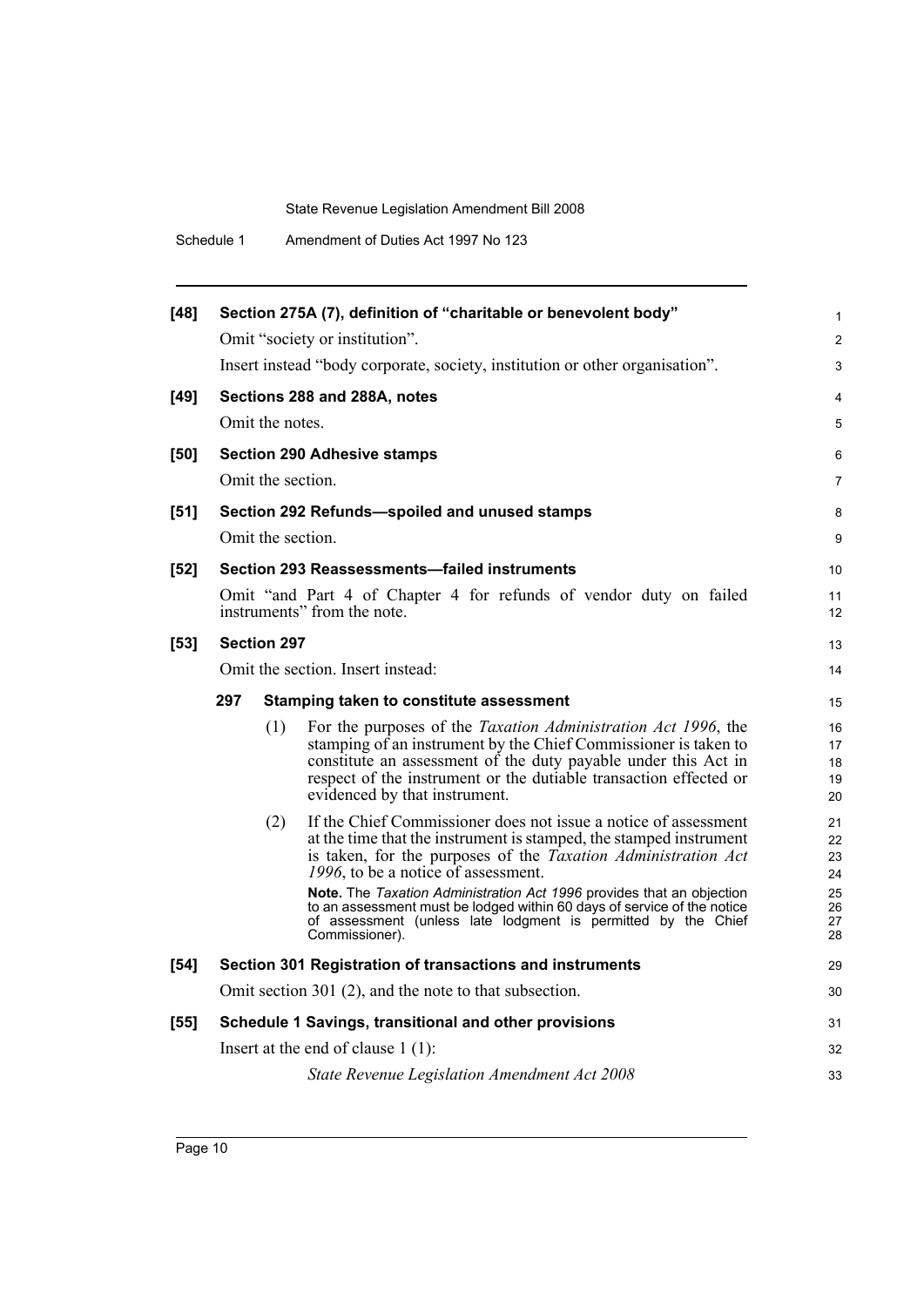Amendment of Duties Act 1997 No 123 Schedule 1

1  $\overline{2}$ 

3 4 5

#### **[56] Schedule 1, Part 28**

Insert after Part 27:

### **Part 28 Provisions consequent on enactment of State Revenue Legislation Amendment Act 2008**

#### **66 Repeal of vendor duty and other obsolete provisions**

An amendment made to this Act by the *State Revenue Legislation Amendment Act 2008* does not affect any liability for duty under this Act that arose before the commencement of that amendment, and this Act, as in force before that amendment, continues to have effect in respect of any such liability.

#### **67 Repeal of Stamp Duties Act 1920**

- (1) The repeal of the *Stamp Duties Act 1920* by the *State Revenue Legislation Amendment Act 2008* does not affect any liability for duty that arose before that repeal, and that Act, as in force immediately before that repeal, continues to have effect in respect of any such liability, subject to this clause.
- (2) If, immediately before the repeal of the *Stamp Duties Act 1920*, a lease to which section 78D of that Act applies has one or more redetermination dates that have not yet occurred:
	- (a) the Chief Commissioner must, on the first redetermination date to occur on or after the repeal of the *Stamp Duties Act 1920* (the *final redetermination date*), make a final estimate of the total rent payable for the term of the lease, and
	- (b) the lease is chargeable with duty under that Act as if that final estimate were the total rent payable for the term of the lease, and
	- (c) section 78D (2) (e) of the *Stamp Duties Act 1920* applies in respect of that redetermination, and
	- (d) no further redetermination of the duty payable in respect of the lease is to be made.
- (3) For the purposes of this clause, a *redetermination date* means a date on which the Chief Commissioner is required under section 78D of the *Stamp Duties Act 1920*, as in force immediately before its repeal, to make a redetermination of the duty payable in respect of a lease (or would have been required to do so if that Act had not been repealed).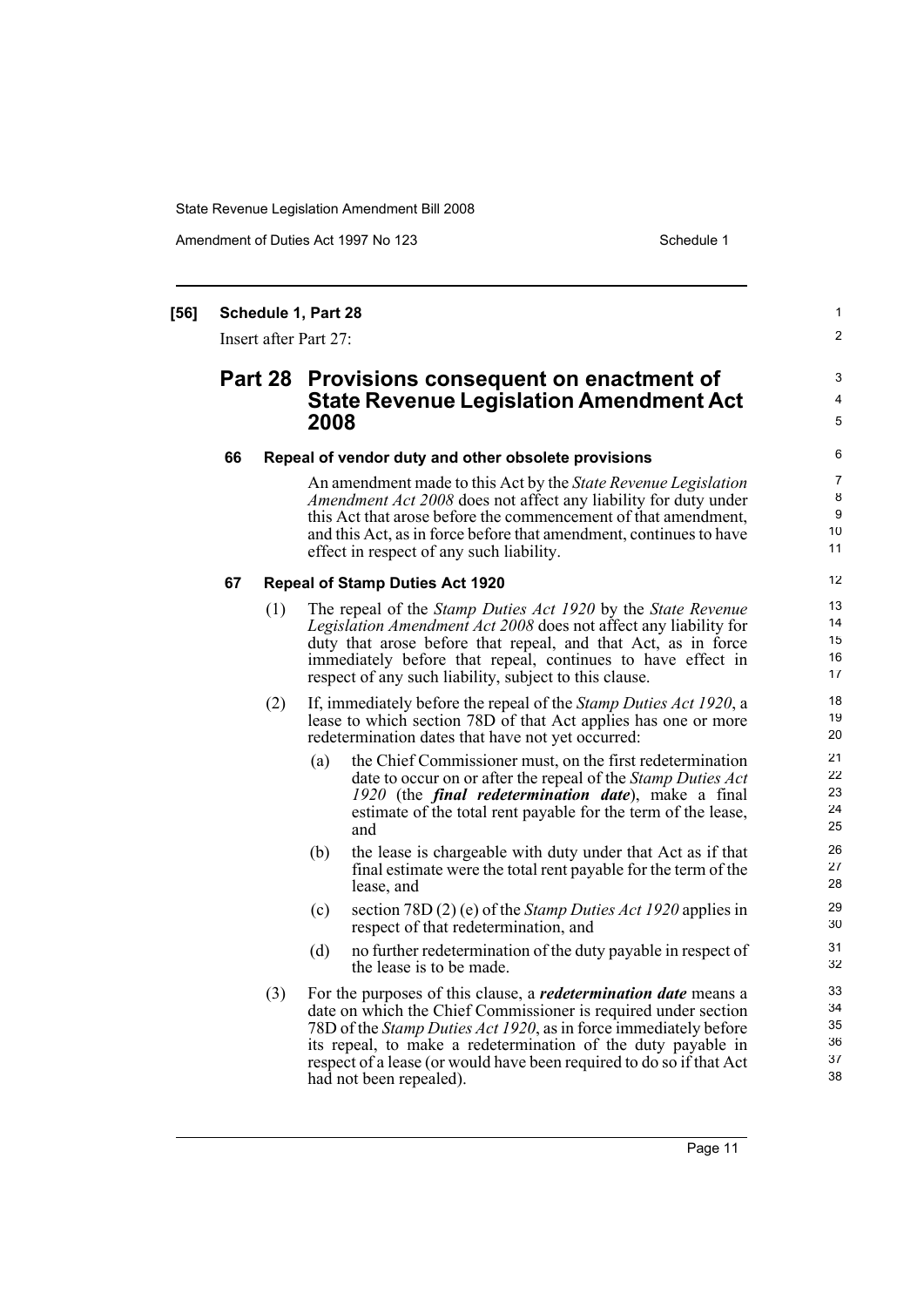| Schedule 1 | Amendment of Duties Act 1997 No 123 |
|------------|-------------------------------------|
|------------|-------------------------------------|

|        |    | (4)               | Section 78D (2) (c) of the Stamp Duties Act 1920, as in force<br>immediately before its repeal, continues to apply only to the final<br>redetermination date and to any redetermination date that<br>occurred before the final redetermination date.                                                                                                    | 1<br>$\overline{2}$<br>3<br>4    |
|--------|----|-------------------|---------------------------------------------------------------------------------------------------------------------------------------------------------------------------------------------------------------------------------------------------------------------------------------------------------------------------------------------------------|----------------------------------|
|        |    | (5)               | A reference in any Act or in any instrument made under any Act<br>to the <i>Stamp Duties Act 1920</i> is to be read as including a reference<br>to the Duties Act 1997.                                                                                                                                                                                 | 5<br>6<br>7                      |
|        |    | (6)               | A reference in any other instrument to the <i>Stamp Duties Act 1920</i><br>is to be read as including a reference to the <i>Duties Act 1997</i> unless<br>a contrary intention appears.                                                                                                                                                                 | 8<br>9<br>10                     |
|        | 68 |                   | <b>Changes to concessions</b>                                                                                                                                                                                                                                                                                                                           | 11                               |
|        |    | (1)               | The amendment to section 30 made by the State Revenue<br>Legislation Amendment Act 2008 does not apply in respect of a<br>transfer or agreement to transfer dutiable property first executed<br>before the commencement of the amendment.                                                                                                               | 12<br>13<br>14<br>15             |
|        |    | (2)               | The amendments to section 63 made by the <i>State Revenue</i><br>Legislation Amendment Act 2008 do not apply in respect of a<br>transfer of dutiable property made before the commencement of<br>those amendments.                                                                                                                                      | 16<br>17<br>18<br>19             |
| $[57]$ |    |                   | Schedule 2 Principal place of residence exemption-concessions                                                                                                                                                                                                                                                                                           | 20                               |
|        |    |                   | Omit the Schedule.                                                                                                                                                                                                                                                                                                                                      | 21                               |
| [58]   |    | <b>Dictionary</b> |                                                                                                                                                                                                                                                                                                                                                         | 22                               |
|        |    |                   | Omit the definitions of <i>commercial hire business</i> , <i>heritage building</i> , <i>hire of</i><br>goods, hire purchase agreement, hiring charges, land-related property,<br>special hiring agreement and vendor duty transaction.                                                                                                                  | 23<br>24<br>25                   |
| $[59]$ |    |                   | Dictionary, definition of "listed trust"                                                                                                                                                                                                                                                                                                                | 26                               |
|        |    |                   | Omit "listed for quotation". Insert instead "quoted".                                                                                                                                                                                                                                                                                                   | 27                               |
| [60]   |    |                   | Dictionary, definition of "quoted"                                                                                                                                                                                                                                                                                                                      | 28                               |
|        |    |                   | Omit the definition. Insert instead:                                                                                                                                                                                                                                                                                                                    | 29                               |
|        |    |                   | <i>quoted</i> , in relation to any shares, units in a unit trust scheme or<br>interests in such shares or units, includes:                                                                                                                                                                                                                              | 30<br>31                         |
|        |    |                   | shares, units or interests that have stopped being quoted on<br>(a)<br>a stock exchange merely because they belong to a class of<br>shares, units or interests the quotation of which has been<br>suspended, unless the body that issued the shares, units or<br>interests has ceased to be included in the official list of the<br>stock exchange, and | 32<br>33<br>34<br>35<br>36<br>37 |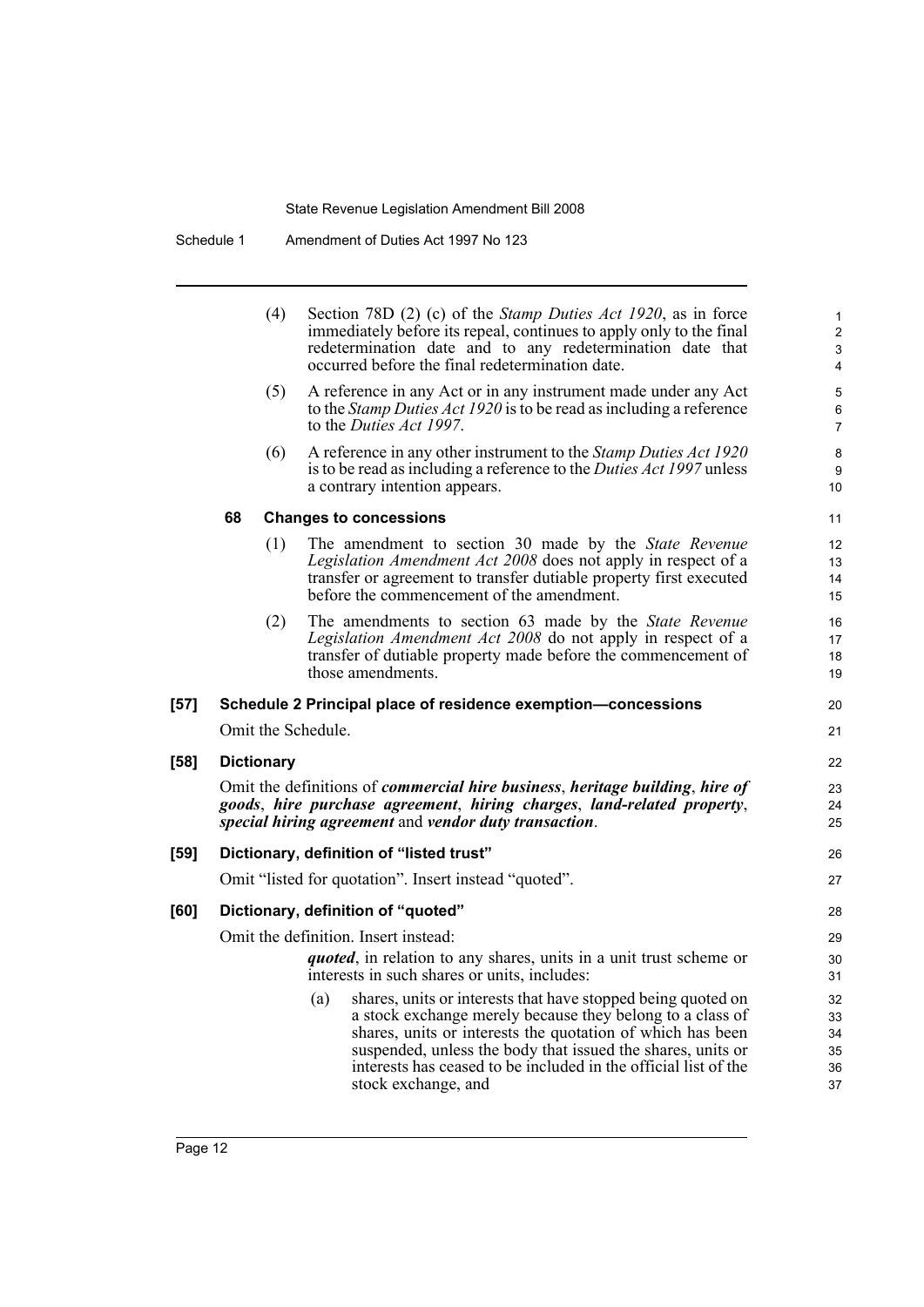Amendment of Duties Act 1997 No 123 Schedule 1

|      | (b)                                                   | shares, units or interests that comprise a stapled security<br>that is quoted on a stock exchange. | $\overline{2}$ |
|------|-------------------------------------------------------|----------------------------------------------------------------------------------------------------|----------------|
| [61] | Dictionary, definition of "recognised stock exchange" |                                                                                                    |                |
|      |                                                       | Omit "Stock Exchange of Newcastle".                                                                | $\overline{4}$ |
|      |                                                       | Insert instead "National Stock Exchange".                                                          | 5              |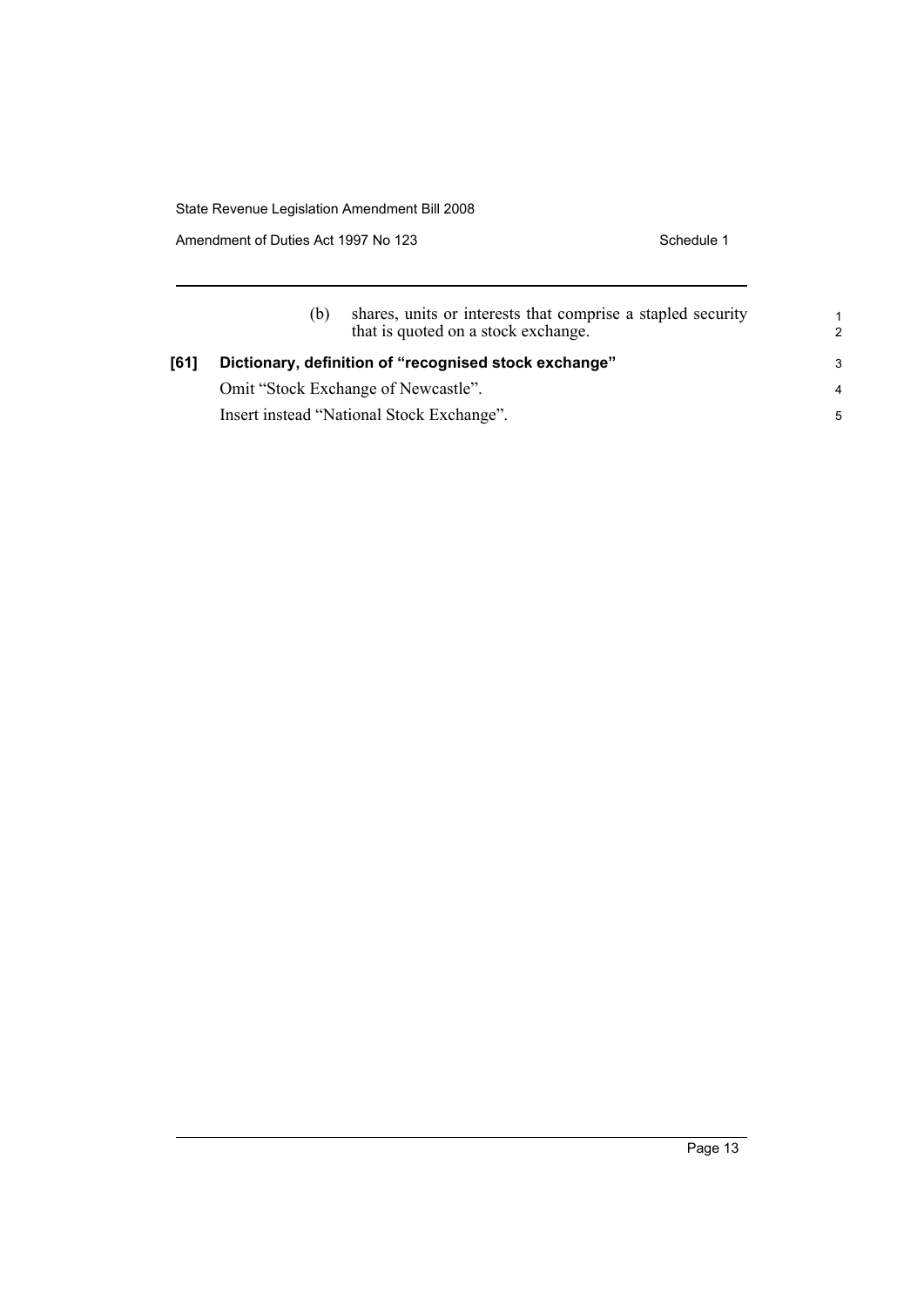# <span id="page-27-0"></span>**Schedule 2 Amendment of First Home Owner Grant Act 2000 No 21**

1 2

|     |    |     | (Section 3)                                                                                                                                                                                                                                                                                                                                                                                      | 3                                |
|-----|----|-----|--------------------------------------------------------------------------------------------------------------------------------------------------------------------------------------------------------------------------------------------------------------------------------------------------------------------------------------------------------------------------------------------------|----------------------------------|
| [1] |    |     | Section 5 Ownership of land and homes                                                                                                                                                                                                                                                                                                                                                            | 4                                |
|     |    |     | Omit "subsection (4)" from section 5 (3). Insert instead "sections 6C and 6D".                                                                                                                                                                                                                                                                                                                   | 5                                |
| [2] |    |     | Section 5 (4) and (5)                                                                                                                                                                                                                                                                                                                                                                            | 6                                |
|     |    |     | Omit the subsections.                                                                                                                                                                                                                                                                                                                                                                            | $\overline{7}$                   |
| [3] |    |     | Sections 6C and 6D                                                                                                                                                                                                                                                                                                                                                                               | 8                                |
|     |    |     | Insert after section 6B:                                                                                                                                                                                                                                                                                                                                                                         | 9                                |
|     | 6C |     | Building of home on land owned by another                                                                                                                                                                                                                                                                                                                                                        | 10                               |
|     |    | (1) | If a person enters into a comprehensive building contract to build,<br>or builds or has built, a free-standing home on land in which the<br>person does not have a relevant interest, the provisions of this Act<br>apply in respect of the building of the free-standing home as if the<br>person did have such a relevant interest.                                                            | 11<br>12<br>13<br>14<br>15       |
|     |    | (2) | If a person enters into a comprehensive building contract to build,<br>or builds or has built, at the person's own expense, an attached<br>home on land in which the person does not have a relevant<br>interest, the provisions of this Act apply in respect of the building<br>of the attached home as if the person did have such a relevant<br>interest.                                     | 16<br>17<br>18<br>19<br>20<br>21 |
|     |    | (3) | Accordingly, a person may apply for a first home owner grant in<br>respect of the building of such an attached home or free-standing<br>home.                                                                                                                                                                                                                                                    | 22<br>23<br>24                   |
|     |    | (4) | This section applies in respect of the building of a home only if<br>the owner of the estate in fee simple in the land on which the<br>home is built has consented to the occupation of the home by the<br>applicant for the first home owner grant on completion of the<br>home or the applicant has a right, under a lease, licence or other<br>arrangement, to occupy the home on completion. | 25<br>26<br>27<br>28<br>29<br>30 |
|     |    | (5) | In this section:                                                                                                                                                                                                                                                                                                                                                                                 | 31                               |
|     |    |     | <i>attached home</i> means a home which includes a kitchen, a<br>bathroom, a living area and a bedroom or a combined bedroom<br>living area and which is part of, or connected to, a building that<br>contains another home.                                                                                                                                                                     | 32<br>33<br>34<br>35             |
|     |    |     | <i>free-standing home</i> means a home that is not part of, or<br>connected to, a building that contains another home.                                                                                                                                                                                                                                                                           | 36<br>37                         |

 $[2]$ 

 $[3]$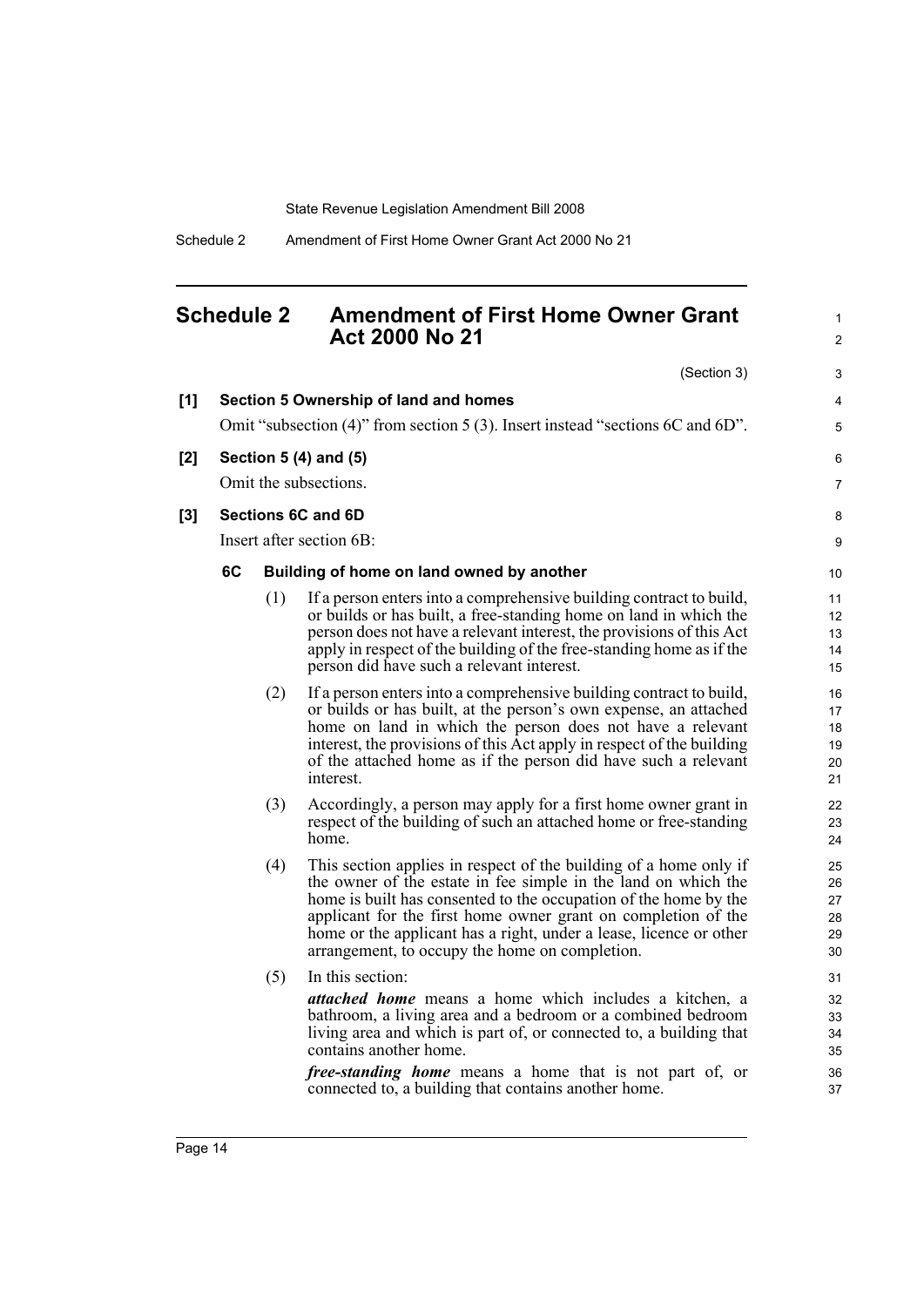|     | 6D<br><b>Purchase of manufactured home</b>               |     |     |                                                                                                                                                                                                                                                                                                   |                                        |
|-----|----------------------------------------------------------|-----|-----|---------------------------------------------------------------------------------------------------------------------------------------------------------------------------------------------------------------------------------------------------------------------------------------------------|----------------------------------------|
|     |                                                          | (1) |     | If a person purchases a manufactured home and intends to use it<br>as a place of residence on land which the person has a right to<br>occupy under a lease, licence or other arrangement but in which<br>the person does not have a relevant interest:                                            | $\overline{\mathbf{c}}$<br>3<br>4<br>5 |
|     |                                                          |     | (a) | this Act applies as if the person had a relevant interest in<br>the land and were an owner builder building a home on the<br>land, and                                                                                                                                                            | 6<br>7<br>8                            |
|     |                                                          |     | (b) | the commencement date of the transaction is taken to be<br>the date of the contract to purchase the manufactured<br>home, and                                                                                                                                                                     | 9<br>10<br>11                          |
|     |                                                          |     | (c) | the transaction is taken to be completed when the<br>manufactured home is ready for occupation as a place of<br>residence on land that the person has a right to occupy.                                                                                                                          | 12<br>13<br>14                         |
|     |                                                          | (2) |     | In this section:                                                                                                                                                                                                                                                                                  | 15                                     |
|     |                                                          |     |     | <i>manufactured home</i> has the same meaning as it has in the <i>Local</i><br>Government Act 1993.                                                                                                                                                                                               | 16<br>17                               |
| [4] | Section 15 All interested persons to join in application |     |     |                                                                                                                                                                                                                                                                                                   | 18                                     |
|     | Omit section 15 $(2)$ $(a)$ . Insert instead:            |     |     |                                                                                                                                                                                                                                                                                                   | 19                                     |
|     |                                                          |     | (a) | in a case to which section 6C or 6D applies—a person who<br>is the owner of the estate in fee simple in the land on which<br>the home is built or situated,                                                                                                                                       | 20<br>21<br>22                         |
| [5] | Section 15 (2) (e)                                       |     |     | 23                                                                                                                                                                                                                                                                                                |                                        |
|     | Insert after section 15 $(2)$ $(d)$ :                    |     |     | 24                                                                                                                                                                                                                                                                                                |                                        |
|     |                                                          |     | (e) | a person whose ownership share in the relevant home does<br>not exceed 5% (a <i>small interest holder</i> ), but only if, in a<br>case where there is more than one small interest holder, the<br>total ownership share of all small interest holders in the<br>relevant home does not exceed 5%. | 25<br>26<br>27<br>28<br>29             |
| [6] |                                                          |     |     | <b>Section 49 Proceedings for offences</b>                                                                                                                                                                                                                                                        | 30                                     |
|     |                                                          |     |     | Omit "2 years" from section 49 (2). Insert instead "3 years".                                                                                                                                                                                                                                     | 31                                     |
| [7] |                                                          |     |     | Schedule 1 Savings, transitional and other provisions                                                                                                                                                                                                                                             | 32                                     |
|     |                                                          |     |     | Insert at the end of clause $1(1)$ :                                                                                                                                                                                                                                                              | 33                                     |
|     |                                                          |     |     | State Revenue Legislation Amendment Act 2008                                                                                                                                                                                                                                                      | 34                                     |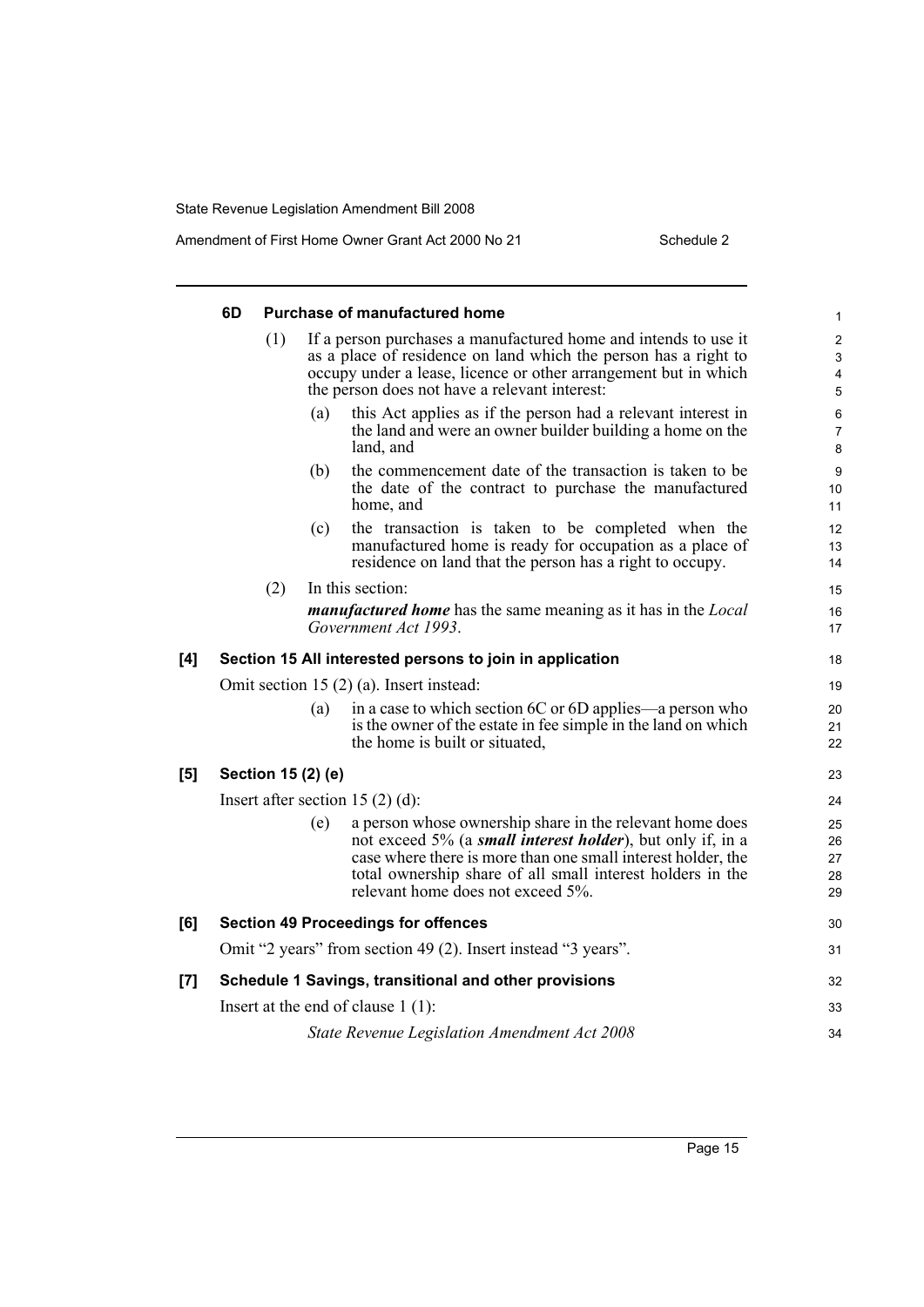Schedule 2 Amendment of First Home Owner Grant Act 2000 No 21

#### **[8] Schedule 1, Part 6**

Insert after Part 5:

# **Part 6 Provisions consequent on enactment of State Revenue Legislation Amendment Act 2008**

#### **10 Application of amendments**

- (1) An amendment to this Act made by the *State Revenue Legislation Amendment Act 2008* applies in relation to applications for the first home owner grant that are made on or after the commencement of that amendment.
- (2) The amendment made to section 49 by the *State Revenue Legislation Amendment Act 2008* does not apply in respect of an offence alleged to have been committed before the commencement of that amendment (and section 49, as in force immediately before that amendment, continues to apply in respect of any such offence).

1 2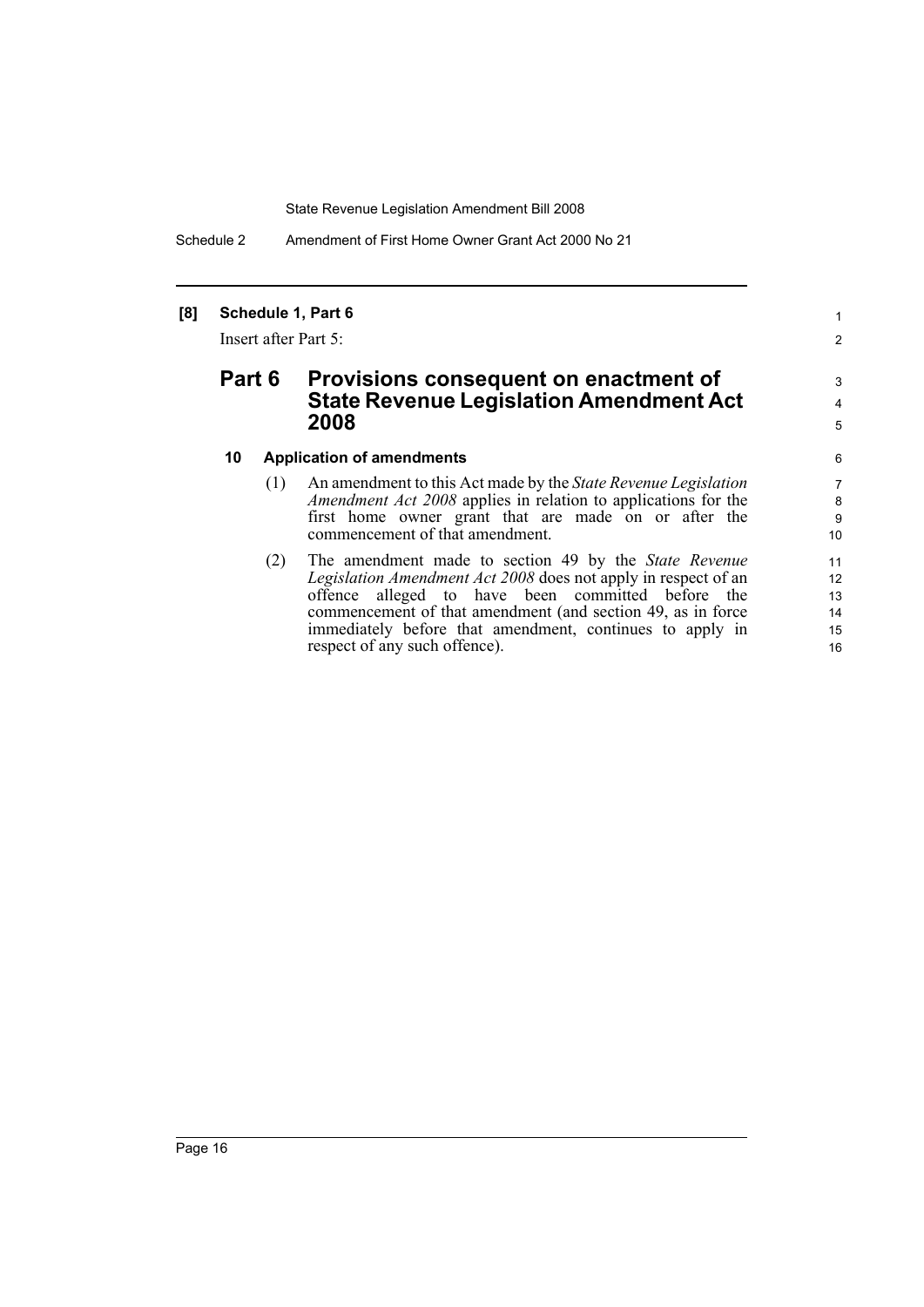Amendment of Health Insurance Levies Act 1982 No 159 Schedule 3

1 2

3 4 5

# <span id="page-30-0"></span>**Schedule 3 Amendment of Health Insurance Levies Act 1982 No 159** (Section 3) **Section 16B Contributors** Omit section 16B (3). Insert instead:

| A reference in subsection $(2)$ (b) to the dependants of a person | 6                                                                                                                                                                 |
|-------------------------------------------------------------------|-------------------------------------------------------------------------------------------------------------------------------------------------------------------|
| includes a reference to the spouse of the person and to any other | $\overline{7}$                                                                                                                                                    |
|                                                                   | 8                                                                                                                                                                 |
|                                                                   | 9                                                                                                                                                                 |
|                                                                   | 10 <sup>1</sup>                                                                                                                                                   |
|                                                                   | person who is a dependent child (within the meaning of section<br>10AA of the <i>Health Insurance Act 1973</i> of the Commonwealth)<br>in relation to the person. |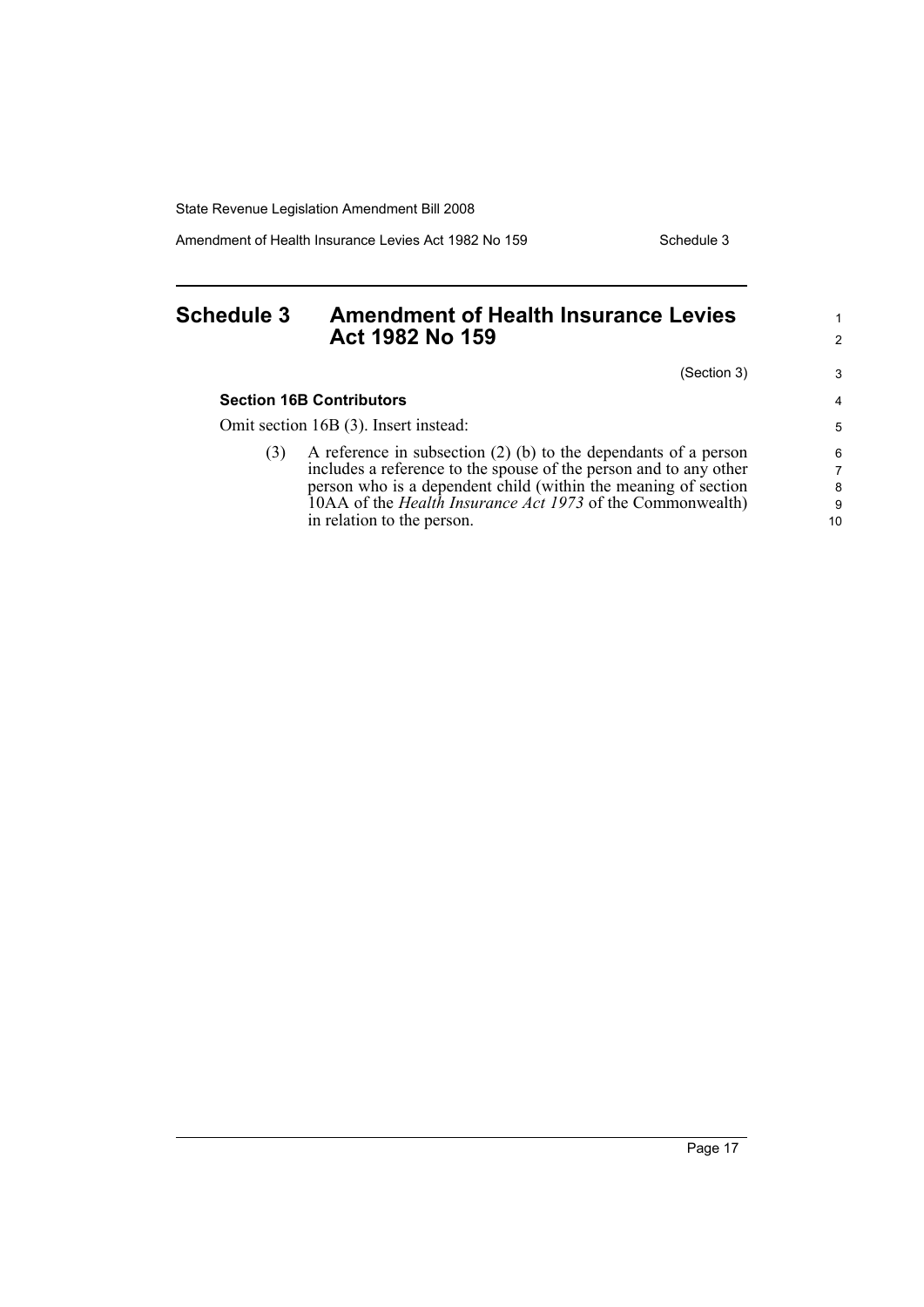Schedule 4 Amendment of Land Tax Management Act 1956 No 26

# <span id="page-31-0"></span>**Schedule 4 Amendment of Land Tax Management Act 1956 No 26**

1 2

|       | (Section 3)                                                                                                                                                                                                                                                                                                                                                                                                                                      | 3                                     |
|-------|--------------------------------------------------------------------------------------------------------------------------------------------------------------------------------------------------------------------------------------------------------------------------------------------------------------------------------------------------------------------------------------------------------------------------------------------------|---------------------------------------|
| [1]   | <b>Section 3 Definitions</b>                                                                                                                                                                                                                                                                                                                                                                                                                     | $\overline{4}$                        |
|       | Omit ", but does not include a single dwelling" from the definition of flat in<br>section $3(1)$ .                                                                                                                                                                                                                                                                                                                                               | 5<br>6                                |
| $[2]$ | Section 3 (1), definition of "Residential unit"                                                                                                                                                                                                                                                                                                                                                                                                  | 7                                     |
|       | Omit paragraph (b). Insert instead:                                                                                                                                                                                                                                                                                                                                                                                                              | 8                                     |
|       | is used and occupied as a principal place of residence, and<br>(b)<br>for no other purpose, by a person who is a joint owner<br>(otherwise than as a trustee) of the parcel of land on which<br>the building is erected and who has entered into an<br>arrangement with the other joint owners of that land under<br>which the person has the exclusive right to occupy that flat<br>(whether jointly with one or more of the co-owners or not). | 9<br>10<br>11<br>12<br>13<br>14<br>15 |
| [3]   | Section 3 (1), definition of "single dwelling"                                                                                                                                                                                                                                                                                                                                                                                                   | 16                                    |
|       | Omit the definition.                                                                                                                                                                                                                                                                                                                                                                                                                             | 17                                    |
| [4]   | Section 3 (3)                                                                                                                                                                                                                                                                                                                                                                                                                                    | 18                                    |
|       | Omit "definitions of <i>flat</i> and <i>single dwelling</i> ".                                                                                                                                                                                                                                                                                                                                                                                   | 19                                    |
|       | Insert instead "definition of flat".                                                                                                                                                                                                                                                                                                                                                                                                             | 20                                    |
| [5]   | Section 9C Reduction in land value for flats on mixed development land<br>or mixed use land                                                                                                                                                                                                                                                                                                                                                      | 21<br>22                              |
|       | Insert "9D or" after "land to which section" in section 9C (7).                                                                                                                                                                                                                                                                                                                                                                                  | 23                                    |
| [6]   | Section 9D Reduction in land value for single dwellings on mixed use<br>land                                                                                                                                                                                                                                                                                                                                                                     | 24<br>25                              |
|       | Omit "9C or" from section 9D (10).                                                                                                                                                                                                                                                                                                                                                                                                               | 26                                    |
| [7]   | Section 9D (11)                                                                                                                                                                                                                                                                                                                                                                                                                                  | 27                                    |
|       | Insert in alphabetical order:                                                                                                                                                                                                                                                                                                                                                                                                                    | 28                                    |
|       | single dwelling has the same meaning as it has in Division 5A of<br>Part 1B of the Valuation of Land Act 1916.                                                                                                                                                                                                                                                                                                                                   | 29<br>30                              |
| [8]   | Section 10 Land exempted from tax                                                                                                                                                                                                                                                                                                                                                                                                                | 31                                    |
|       | Omit "(not being a building society within the meaning of section 10G)" from<br>section 10 (1) (g) (iii).                                                                                                                                                                                                                                                                                                                                        | 32<br>33                              |
|       |                                                                                                                                                                                                                                                                                                                                                                                                                                                  |                                       |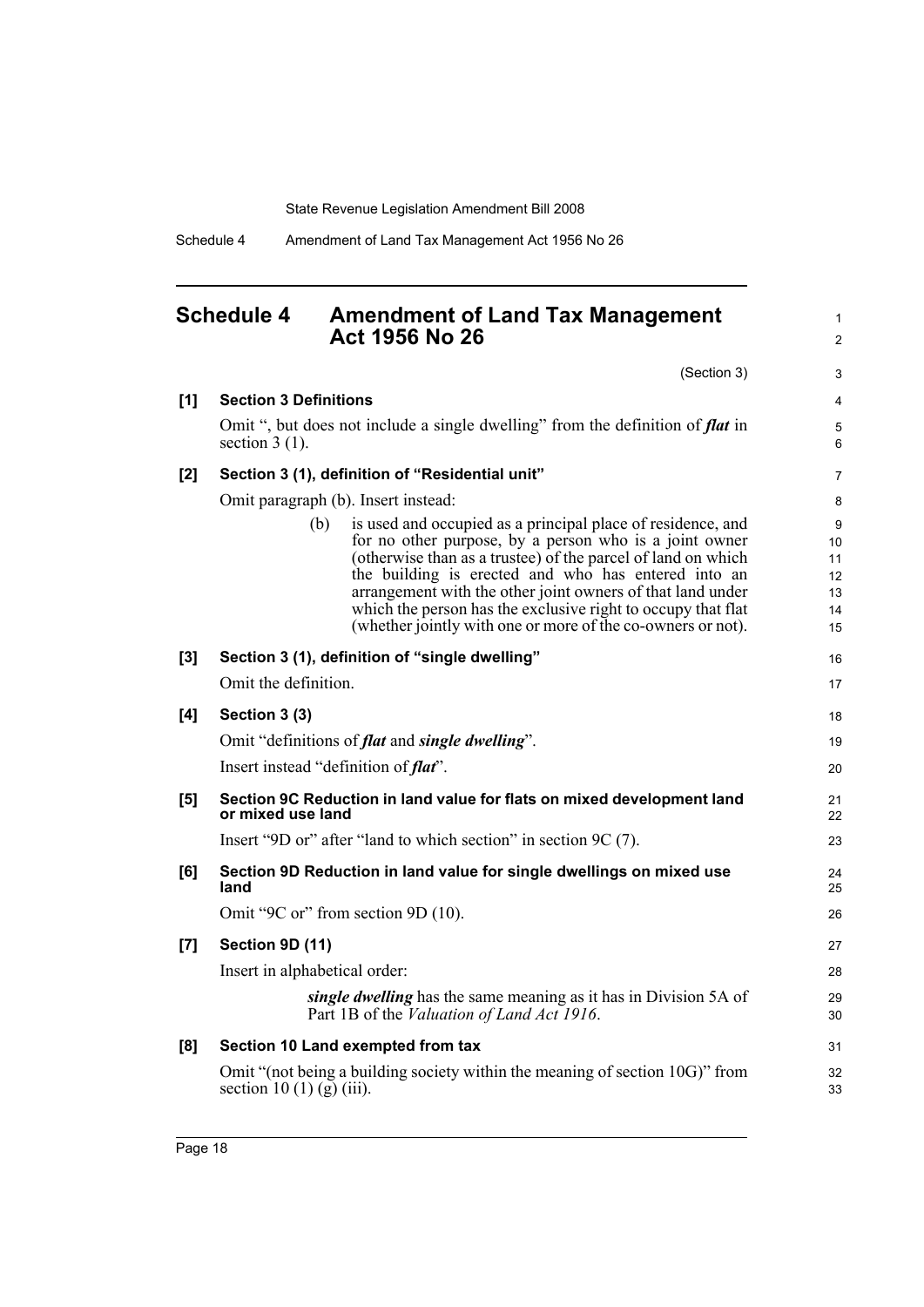| [9]    | Section 10 (4) and (5)       |     |                                                                                                                                                                                                                                                                                                                                              |                                                    |  |  |
|--------|------------------------------|-----|----------------------------------------------------------------------------------------------------------------------------------------------------------------------------------------------------------------------------------------------------------------------------------------------------------------------------------------------|----------------------------------------------------|--|--|
|        |                              |     | Insert after section $10(3)$ :                                                                                                                                                                                                                                                                                                               | $\overline{c}$                                     |  |  |
|        |                              | (4) | Subsection $(1)$ (g) (iii), and the other provisions of this section as<br>they relate to that subparagraph, apply in respect of premises<br>comprised in a strata lot as if those premises were a building<br>erected on the site of the strata lot (and a reference to a building<br>is to be construed as a reference to the strata lot). | 3<br>4<br>$\mathbf 5$<br>$\,6\,$<br>$\overline{7}$ |  |  |
|        |                              | (5) | In this section:                                                                                                                                                                                                                                                                                                                             | 8                                                  |  |  |
|        |                              |     | strata lot means a lot under the Strata Schemes (Freehold<br>Development) Act 1973 or the Strata Schemes (Leasehold<br>Development) Act 1986.                                                                                                                                                                                                | 9<br>10<br>11                                      |  |  |
| $[10]$ |                              |     | Schedule 1A Principal place of residence exemption                                                                                                                                                                                                                                                                                           | 12                                                 |  |  |
|        |                              |     | Insert in alphabetical order in clause $1(1)$ :                                                                                                                                                                                                                                                                                              | 13                                                 |  |  |
|        |                              |     | strata lot means a lot under the Strata Schemes (Freehold<br>Development) Act 1973 or the Strata Schemes (Leasehold<br>Development) Act 1986.                                                                                                                                                                                                | 14<br>15<br>16                                     |  |  |
| $[11]$ |                              |     | Schedule 1A, clause 2 (1) (b)                                                                                                                                                                                                                                                                                                                | 17                                                 |  |  |
|        |                              |     | Omit the paragraph. Insert instead:                                                                                                                                                                                                                                                                                                          | 18                                                 |  |  |
|        |                              |     | a strata lot or, subject to this Schedule, land comprised of<br>(b)<br>2 or more strata lots.                                                                                                                                                                                                                                                | 19<br>20                                           |  |  |
| $[12]$ |                              |     | Schedule 1A, clause 3 (1) (a)<br>Omit "lots within a strata plan". Insert instead "strata lots".                                                                                                                                                                                                                                             | 21<br>22                                           |  |  |
| $[13]$ |                              |     | Schedule 1A, clause 4 (4)                                                                                                                                                                                                                                                                                                                    | 23                                                 |  |  |
|        | Insert after clause $4(3)$ : |     |                                                                                                                                                                                                                                                                                                                                              | 24                                                 |  |  |
|        |                              | (4) | If land is comprised of 2 or more lots or strata lots, the excluded<br>residential occupancy must be located on a lot or strata lot that is<br>also used and occupied by the owner of the land for residential<br>purposes.                                                                                                                  | 25<br>26<br>27<br>28                               |  |  |
| $[14]$ |                              |     | Schedule 1A, clause 10B                                                                                                                                                                                                                                                                                                                      | 29                                                 |  |  |
|        | Insert after clause 10A:     |     |                                                                                                                                                                                                                                                                                                                                              |                                                    |  |  |
|        | 10B                          |     | <b>Concession for multiple-occupancy land</b>                                                                                                                                                                                                                                                                                                | 31                                                 |  |  |
|        |                              | (1) | This clause applies if land owned by one person, or by 2 or more<br>joint owners, is the site of a flat that is used and occupied by the<br>owner, or by one of them, as a principal place of residence, and<br>there is also situated on the land one or more other flats that are                                                          | 32<br>33<br>34<br>35                               |  |  |

Page 19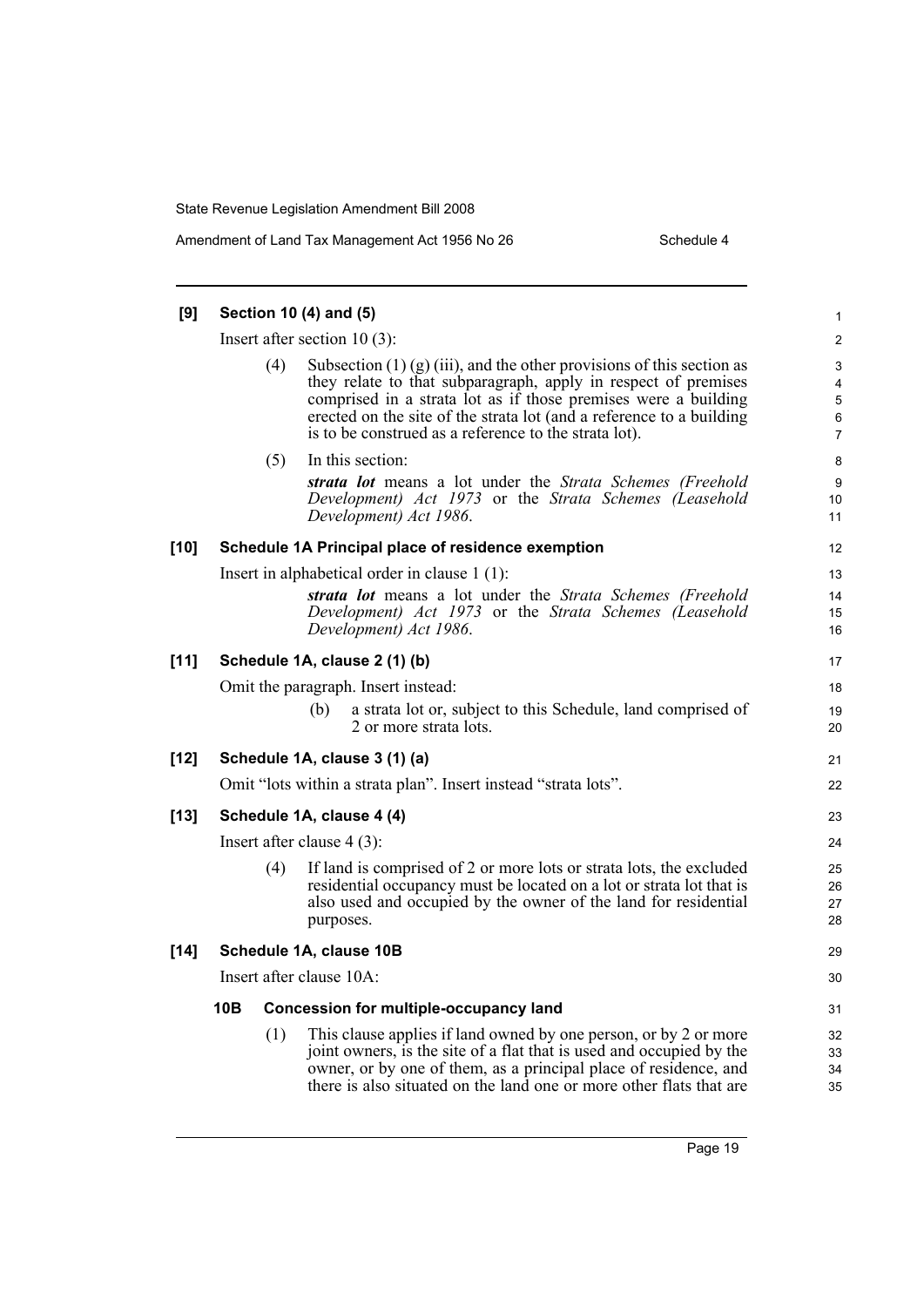used, or adapted for use, as a separate occupation to that of the owner (not being an excluded residential occupancy that may be disregarded under clause 4).

- (2) Section 9C applies in respect of the land as if the land were mixed use land.
- (3) For the purposes of applying Division 5A of Part 1B of the *Valuation of Land Act 1916* to the land, a reference in that Division to that part of the land that is occupied or used for non-residential purposes is to be read as a reference to that part of the land that is adapted for use as a separate occupation to that of the owner (and which is not an excluded residential occupancy that may be disregarded under clause 4).
- (4) This clause does not apply to land comprised of one or more strata lots.

#### **[15] Schedule 1A, clauses 13 and 14**

Insert after clause 12:

#### **13 Application of exemption to residence comprised of 2 or more lots (other than strata lots)**

- (1) The principal place of residence exemption does not extend to a parcel of residential land that is comprised of 2 or more lots of land, and that is used and occupied by the owner of the lots (or by one of them) as a principal place of residence, unless:
	- (a) the lots are adjoining, and
	- (b) the lots are owned by the same person or, if any of the lots are jointly owned, the lots are all jointly owned by the same persons, and
	- (c) the lots are the site of a single residence (excluding any additional residential occupancy that may be disregarded under clause 4).
- (2) For the purposes of this clause:
	- (a) separate lots are not to be regarded as adjoining merely because one lot has a single corner point on its boundary that is common to the boundary of another lot, and
	- (b) separate buildings erected on separate lots are not to be regarded as a single residence if the buildings are separately occupied or capable of being used for separate occupation.
- (3) This clause does not apply to land comprised of 2 or more strata lots.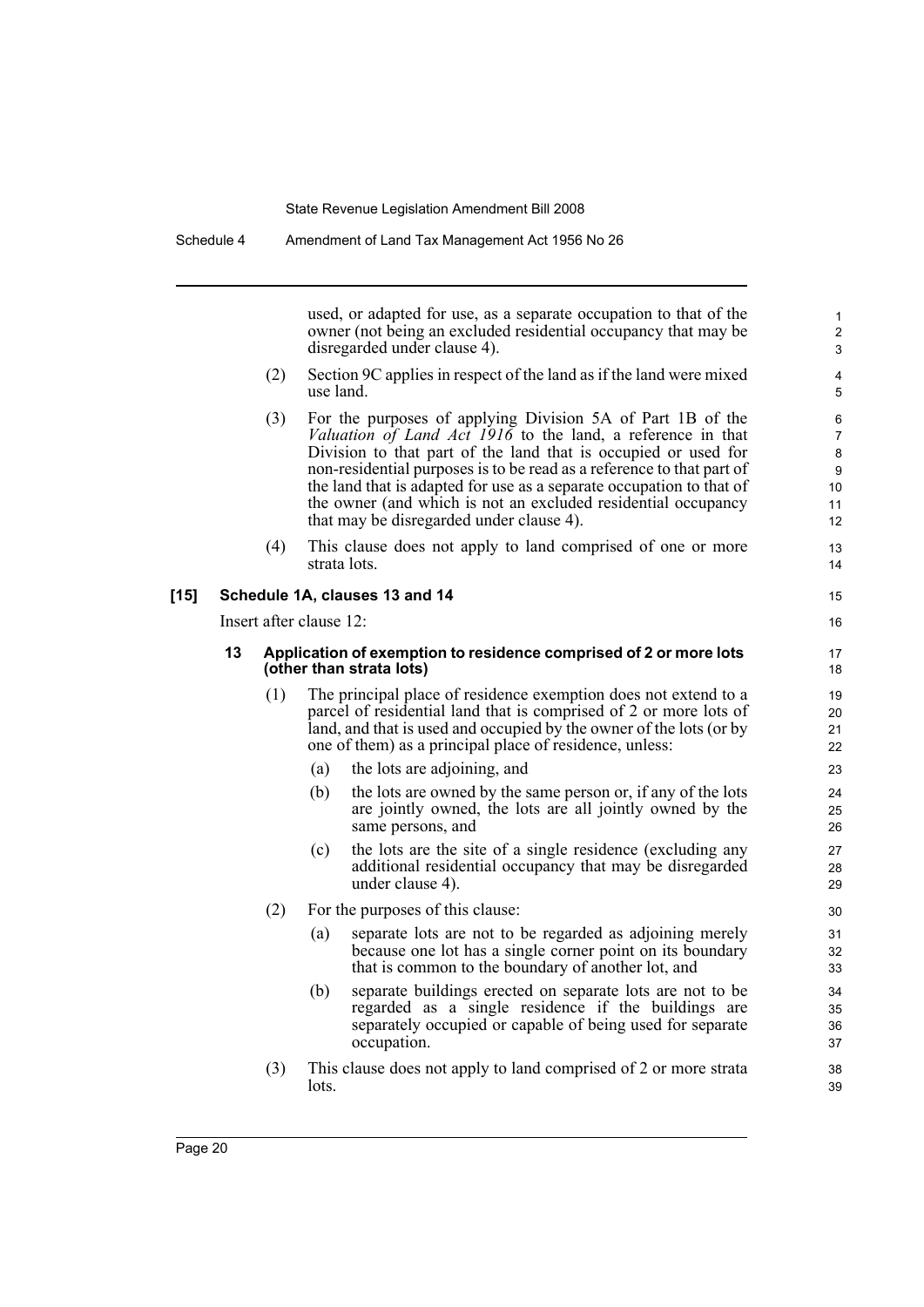|      | 14 |     | Application of exemption to residence comprised of 2 or more lots<br>in a strata plan                                                                                                                                                                                                                                  | 1<br>$\overline{2}$              |
|------|----|-----|------------------------------------------------------------------------------------------------------------------------------------------------------------------------------------------------------------------------------------------------------------------------------------------------------------------------|----------------------------------|
|      |    | (1) | The principal place of residence exemption does not extend to<br>land that is comprised of 2 or more strata lots, and that is used and<br>occupied by the owner of the lots (or by one of them) as a<br>principal place of residence, unless:                                                                          | 3<br>4<br>$\mathbf 5$<br>$\,6\,$ |
|      |    |     | the strata lots (excluding any ancillary lot) have adjoining<br>(a)<br>walls or floors, and                                                                                                                                                                                                                            | $\overline{7}$<br>8              |
|      |    |     | the strata lots are owned by the same person or, if any of<br>(b)<br>the strata lots are jointly owned, the strata lots are all<br>jointly owned by the same persons, and                                                                                                                                              | 9<br>10<br>11                    |
|      |    |     | the strata lots comprise a single residence (excluding any<br>(c)<br>additional residential occupancy that may be disregarded<br>under clause 4).                                                                                                                                                                      | 12<br>13<br>14                   |
|      |    | (2) | For the purposes of this clause, 2 or more strata lots are not to be<br>regarded as comprising a single residence unless there is internal<br>access between all the strata lots (other than any ancillary lot),<br>such as internal connecting doors or internal staircases.                                          | 15<br>16<br>17<br>18             |
|      |    | (3) | In this clause:<br><i>ancillary lot</i> means a strata lot that is used for purposes ancillary<br>to another strata lot and which is not used or adapted for<br>habitation (for example, a garage or storage area).                                                                                                    | 19<br>20<br>21<br>22             |
| [16] |    |     | <b>Schedule 2 Savings and transitional provisions</b>                                                                                                                                                                                                                                                                  | 23                               |
|      |    |     | Insert at the end of clause $1A(1)$ :                                                                                                                                                                                                                                                                                  | 24                               |
|      |    |     | State Revenue Legislation Amendment Act 2008                                                                                                                                                                                                                                                                           | 25                               |
| [17] |    |     | Schedule 2, Part 22                                                                                                                                                                                                                                                                                                    | 26                               |
|      |    |     | Insert after Part 21:                                                                                                                                                                                                                                                                                                  | 27                               |
|      |    |     | Part 22 Provisions consequent on enactment of<br><b>State Revenue Legislation Amendment Act</b><br>2008                                                                                                                                                                                                                | 28<br>29                         |
|      |    |     |                                                                                                                                                                                                                                                                                                                        | 30                               |
|      | 45 |     | <b>Application of amendments</b>                                                                                                                                                                                                                                                                                       | 31                               |
|      |    |     | The amendments made to this Act by the <i>State Revenue</i><br>Legislation Amendment Act 2008 apply in respect of a land tax<br>year commencing on or after the date of commencement of the<br>amendments and do not affect any liability for land tax in respect<br>of any land tax year commencing before that date. | 32<br>33<br>34<br>35<br>36       |
|      |    |     |                                                                                                                                                                                                                                                                                                                        |                                  |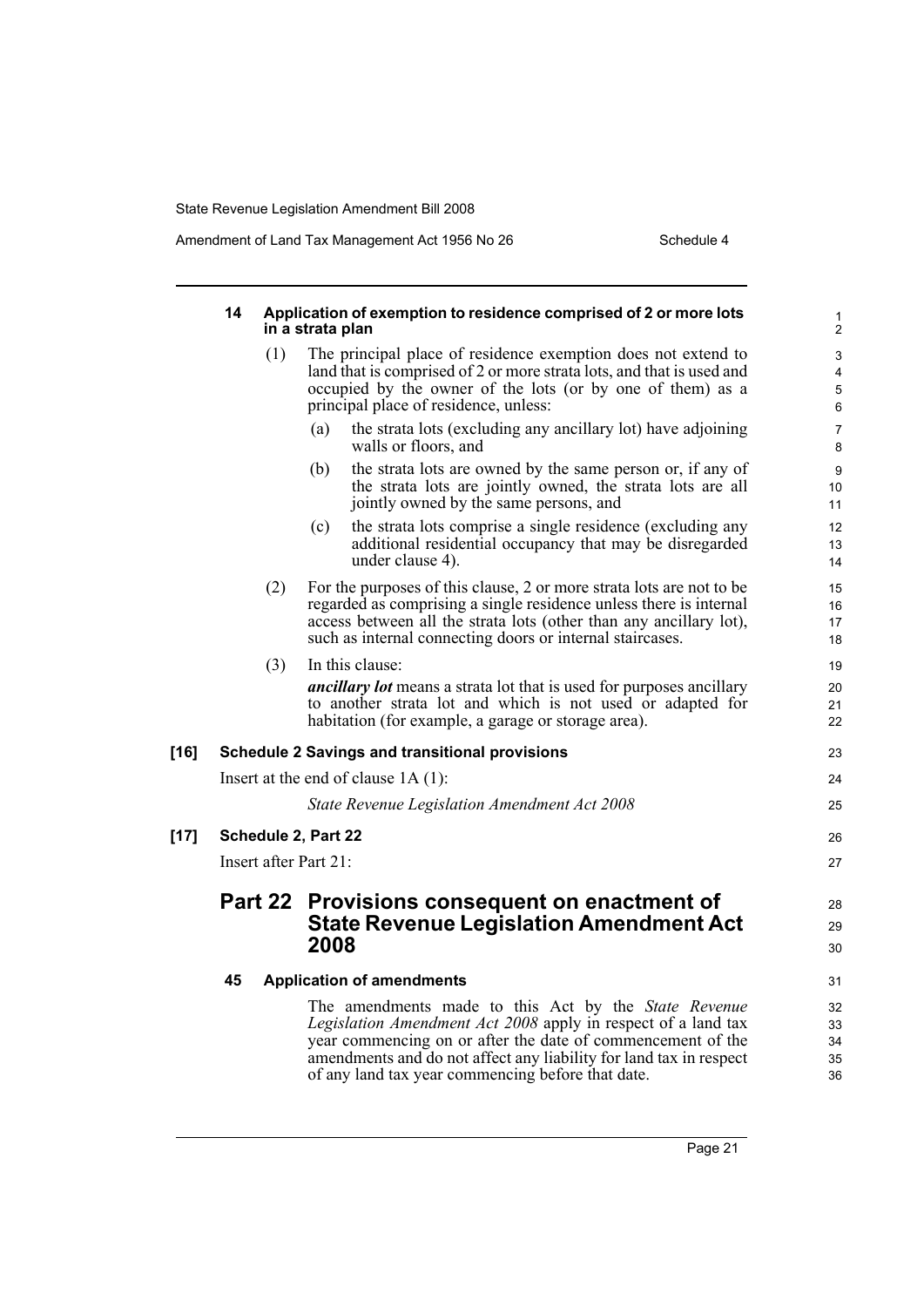Schedule 5 Amendment of Payroll Tax Act 2007 No 21

# <span id="page-35-0"></span>**Schedule 5 Amendment of Payroll Tax Act 2007 No 21**

(Section 3) **[1] Section 48 Non-profit organisations** Omit section 48 (1) (c). Insert instead: (c) a non-profit organisation having as its sole or dominant purpose a charitable, benevolent, philanthropic or patriotic purpose (but not including a school, an educational institution, an educational company or an instrumentality of the State). **[2] Section 70 Groups of corporations** Omit section 70 (2) and the note at the end of the section. **[3] Section 74 Smaller groups subsumed by larger groups** Insert at the end of the section (before the note): (2) If 2 or more members of a group have together a controlling interest in a business (within the meaning of section 72), all the members of the group and the person or persons who carry on the business together constitute a group. **[4] Schedule 1 Calculation of payroll tax liability for financial year commencing 1 July 2007 and subsequent financial years** Insert in alphabetical order in clause 1: *FY* is the number of days in the financial year. **[5] Schedule 1, clauses 4, 5, 8 and 9 (2)** Omit "365" from the formulae, wherever occurring. Insert instead "FY". **[6] Schedule 3 Savings, transitional and other provisions** Insert at the end of clause 1 (1): *State Revenue Legislation Amendment Act 2008* 3 4 5 6 7 8 9 10 11 12 13 14 15 16 17 18 19 20 21 22 23 24 25 26 27

1  $\mathfrak{p}$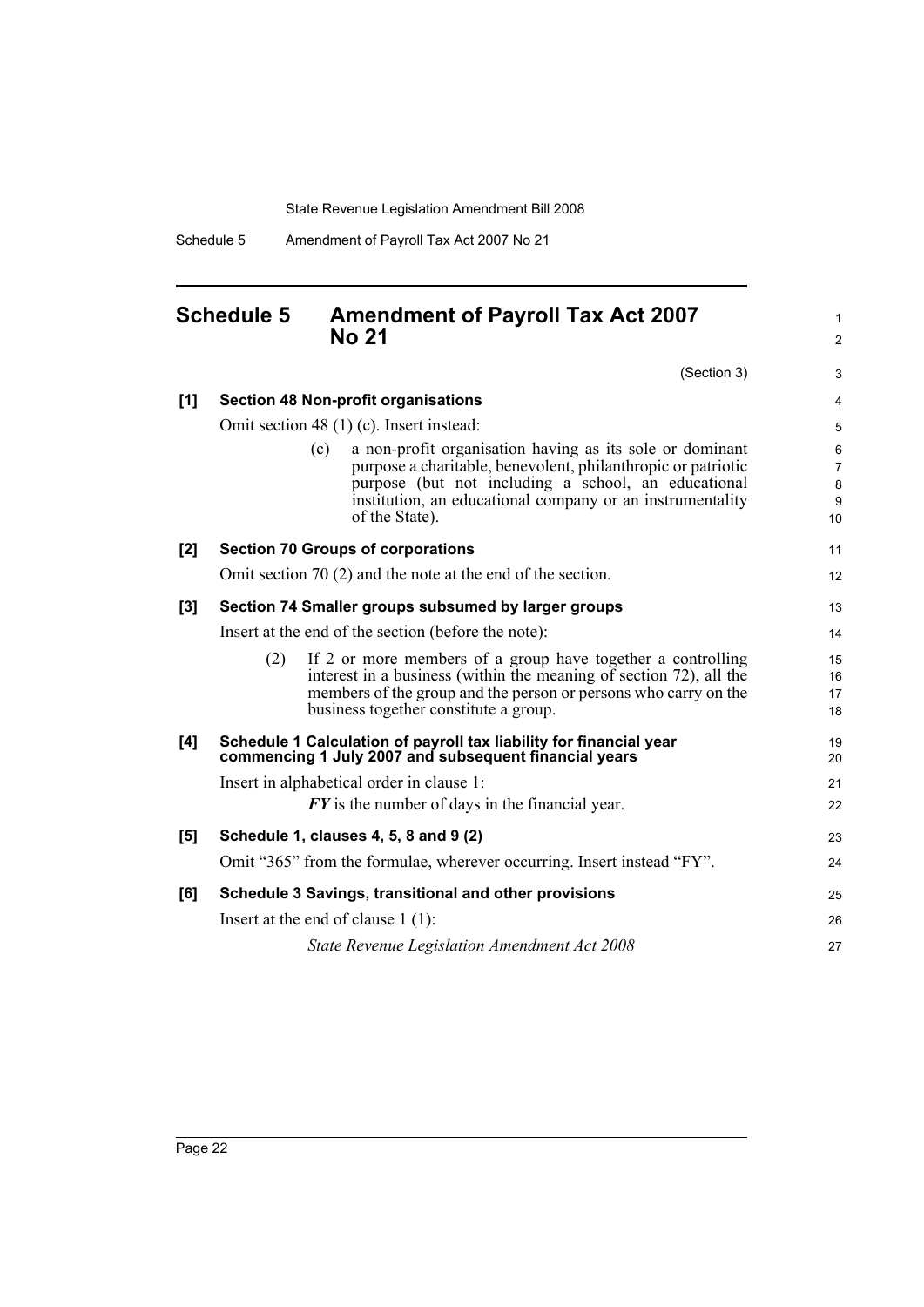Amendment of Payroll Tax Act 2007 No 21 Schedule 5

1 2

3 4 5

### **[7] Schedule 3, Part 3**

Insert after Part 2:

# **Part 3 Provisions consequent on enactment of State Revenue Legislation Amendment Act 2008**

#### **16 Application of amendments**

The amendments made to Schedule 1 by the *State Revenue Legislation Amendment Act 2008* apply to the financial year commencing on 1 July 2007 and any subsequent financial year.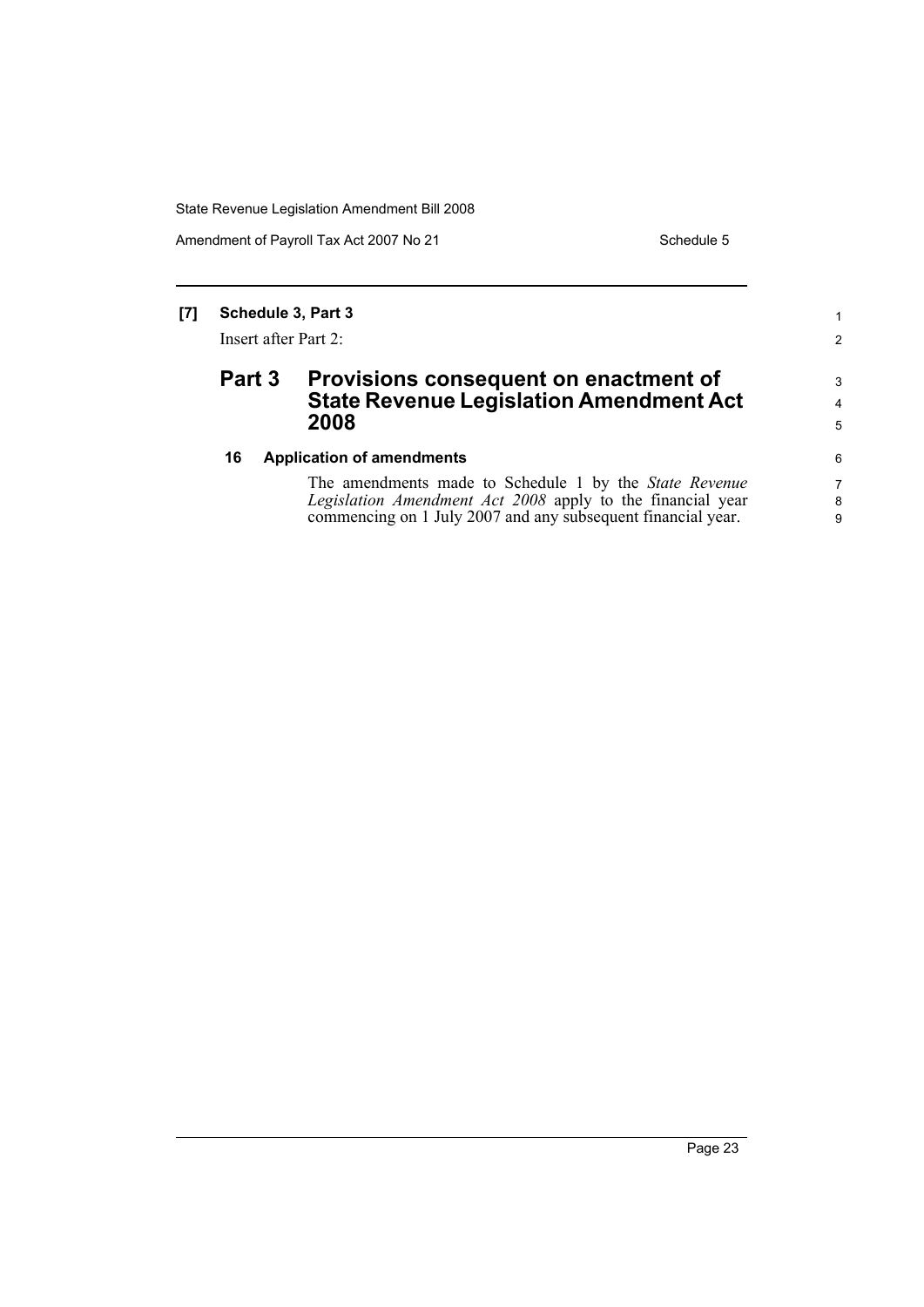# <span id="page-37-0"></span>**Schedule 6 Amendment of Taxation Administration Act 1996 No 97**

1 2

(Section 3) **[1] Section 4 Meaning of "taxation laws"** Omit "*Accommodation Levy Act 1997*", "*Debits Tax Act 1990*" and "*Stamp Duties Act 1920*". **[2] Section 80A Investigations for the purposes of recognised revenue laws** Omit the definition of *recognised revenue law* from section 80A (5). Insert instead: *recognised revenue law* means a law of the Commonwealth, another State or a Territory that: (a) corresponds to a taxation law, or (b) is listed in Schedule 2. **[3] Section 80A (6)** Insert after section 80A (5): (6) The Governor may, by proclamation, amend Schedule 2 by inserting, omitting or amending any matter. **[4] Section 82 Permitted disclosures—to particular persons** Omit "or" from section 82 (b) (iv). **[5] Section 82 (b) (v)** Insert after section 82 (b) (iv): (v) the *Fines Act 1996*, or **[6] Section 82 (k) (xvi)** Omit "or". **[7] Section 82 (k) (xvii)** Insert after section 82 (k) (xvi): (xvii) the Commissioner of NSW Fire Brigades or the Commissioner of the NSW Rural Fire Service, or **[8] Section 97 Review by Supreme Court** Omit section 97 (3). 3 4 5 6 7 8 9 10 11 12 13 14 15 16 17 18 19 20 21 22 23 24 25 26 27 28 29 30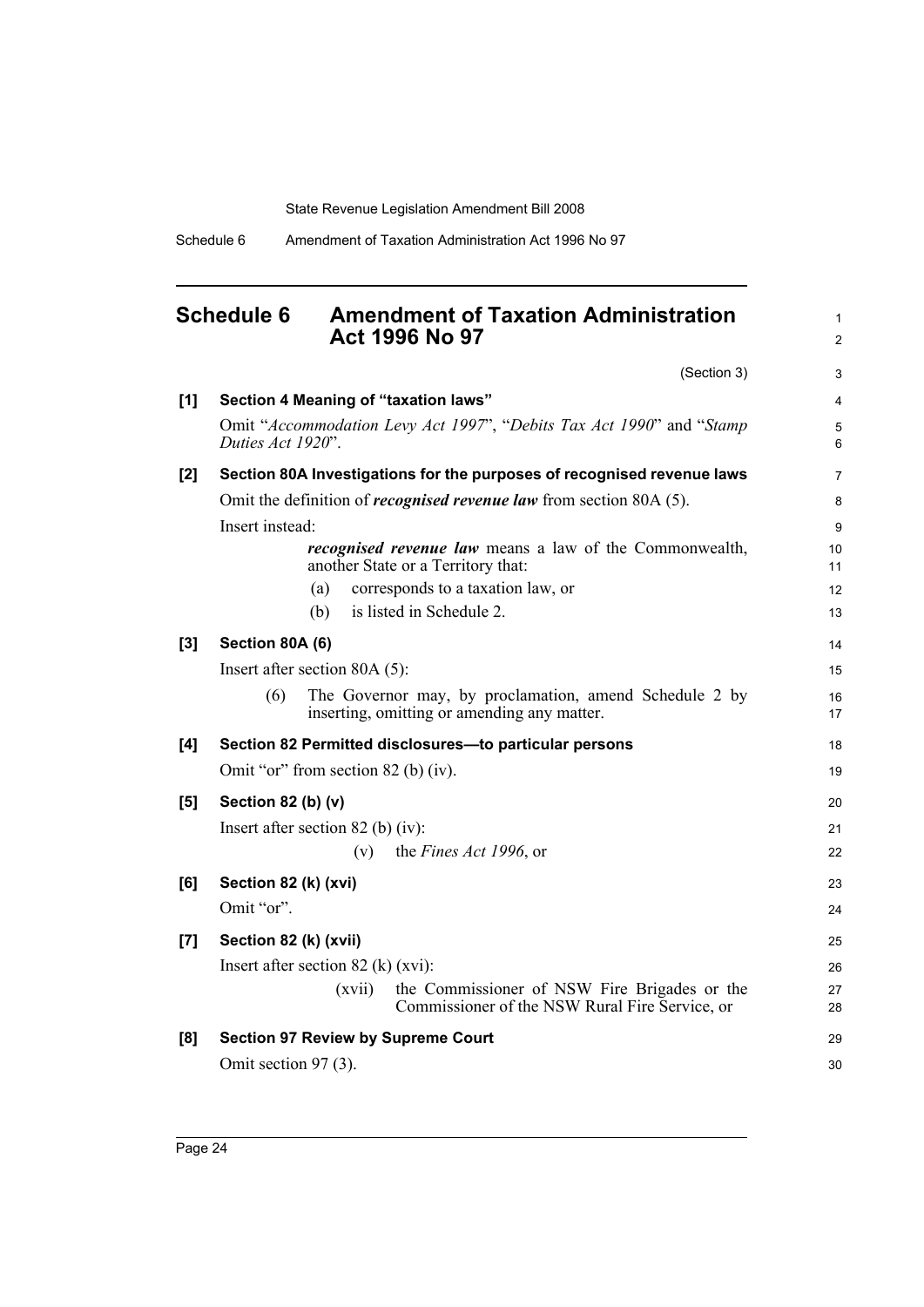| Amendment of Taxation Administration Act 1996 No 97 | Schedule 6 |
|-----------------------------------------------------|------------|
|-----------------------------------------------------|------------|

| [9]    |    |        | <b>Section 125 Proceedings for offences</b>                                                                                                                                                    |
|--------|----|--------|------------------------------------------------------------------------------------------------------------------------------------------------------------------------------------------------|
|        |    |        | Omit "2 years" from section 125 (2). Insert instead "3 years".                                                                                                                                 |
| $[10]$ |    |        | Schedule 1 Savings, transitional and other provisions                                                                                                                                          |
|        |    |        | Insert at the end of clause $1(1)$ :                                                                                                                                                           |
|        |    |        | State Revenue Legislation Amendment Act 2008                                                                                                                                                   |
| $[11]$ |    |        | Schedule 1, Part 7                                                                                                                                                                             |
|        |    |        | Insert after Part 6:                                                                                                                                                                           |
|        |    | Part 7 | <b>Provisions arising from enactment of State</b>                                                                                                                                              |
|        |    |        | <b>Revenue Legislation Amendment Act 2008</b>                                                                                                                                                  |
|        | 34 |        | <b>Application of amendments</b>                                                                                                                                                               |
|        |    | (1)    | The amendments made to section 82 by the State Revenue                                                                                                                                         |
|        |    |        | Legislation Amendment Act 2008 extend to the disclosure, on or<br>after the commencement of the amendments, of information                                                                     |
|        |    |        | obtained under or in relation to the administration of a taxation<br>law before the commencement of those amendments.                                                                          |
|        |    | (2)    | The amendment made to section 125 by the State Revenue                                                                                                                                         |
|        |    |        | Legislation Amendment Act 2008 does not apply in respect of an<br>alleged to have been committed before<br>offence<br>the                                                                      |
|        |    |        | commencement of that amendment (and section 125, as in force<br>immediately before that amendment, continues to apply in                                                                       |
|        |    |        | respect of such an offence).                                                                                                                                                                   |
|        | 35 |        | <b>Repeal of Debits Tax Act 1990</b>                                                                                                                                                           |
|        |    |        | The repeal of the <i>Debits Tax Act 1990</i> does not affect any liability                                                                                                                     |
|        |    |        | for tax under that Act that arose before that repeal, and that Act,<br>and this Act, as in force immediately before the repeal of the                                                          |
|        |    |        | Debits Tax Act 1990, continues to apply in respect of any such<br>liability.                                                                                                                   |
|        | 36 |        | <b>Repeal of Stamp Duties Act 1920</b>                                                                                                                                                         |
|        |    |        | This Act, as in force immediately before the repeal of the <i>Stamp</i><br>Duties Act 1920, continues to apply in respect of any liability for<br>tax under the <i>Stamp Duties Act 1920</i> . |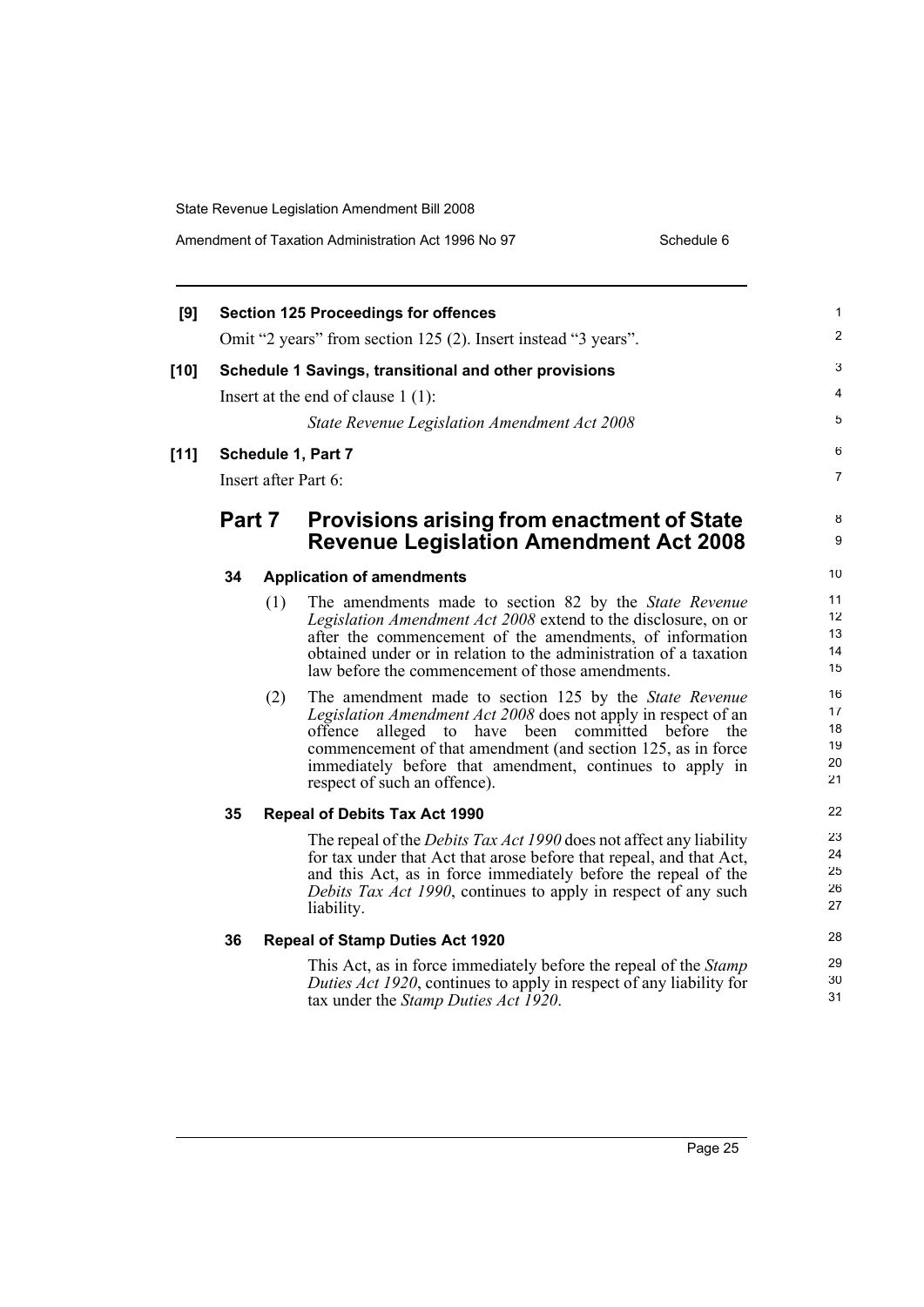Schedule 6 Amendment of Taxation Administration Act 1996 No 97

| $[12]$ | <b>Schedule 2</b><br>Omit the Schedule. Insert instead:                                                   |               | 1<br>$\overline{c}$ |
|--------|-----------------------------------------------------------------------------------------------------------|---------------|---------------------|
|        | <b>Schedule 2</b><br><b>Recognised revenue laws</b>                                                       |               | 3                   |
|        |                                                                                                           | (Section 80A) | 4                   |
|        | <b>Australian Capital Territory</b>                                                                       |               | 5                   |
|        | Rates Act 2004                                                                                            |               | 6                   |
|        | Utilities Act 2000                                                                                        |               | 7                   |
|        | Utilities (Network Facilities Tax) Act 2006                                                               |               | 8                   |
|        | Commonwealth                                                                                              |               | 9                   |
|        | A New Tax System (Goods and Services Tax) Act 1999                                                        |               | 10                  |
|        | A New Tax System (Luxury Car Tax) Act 1999                                                                |               | 11                  |
|        | A New Tax System (Wine Equalisation Tax) Act 1999<br>Fringe Benefits Tax Assessment Act 1986              |               | 12<br>13            |
|        | Fuel Tax Act 2006                                                                                         |               | 14                  |
|        | Income Tax Assessment Act 1936                                                                            |               | 15                  |
|        | Income Tax Assessment Act 1997                                                                            |               | 16                  |
|        | International Tax Agreements Act 1953                                                                     |               | 17                  |
|        | Petroleum Resource Rent Tax Assessment Act 1987                                                           |               | 18                  |
|        | Product Grants and Benefits Administration Act 2000<br>Superannuation Guarantee (Administration) Act 1992 |               | 19<br>20            |
|        | <b>Taxation Administration Act 1953</b>                                                                   |               | 21                  |
|        | Trust Recoupment Tax Assessment Act 1985                                                                  |               | 22                  |
|        | <b>Northern Territory</b>                                                                                 |               | 23                  |
|        | <b>Fuel Subsidies Act</b>                                                                                 |               | 24                  |
|        | Queensland                                                                                                |               | 25                  |
|        | Community Ambulance Cover Act 2003                                                                        |               | 26                  |
|        | Fuel Subsidy Act 1997                                                                                     |               | 27                  |
|        | Tobacco Products (Licensing) Act 1988                                                                     |               | 28                  |
|        | <b>South Australia</b>                                                                                    |               | 29                  |
|        | <b>Petroleum Products Regulation Act 1995</b>                                                             |               | 30                  |
|        | <b>Victoria</b>                                                                                           |               | 31                  |
|        | Business Franchise (Petroleum Products) Act 1979                                                          |               | 32                  |
|        |                                                                                                           |               |                     |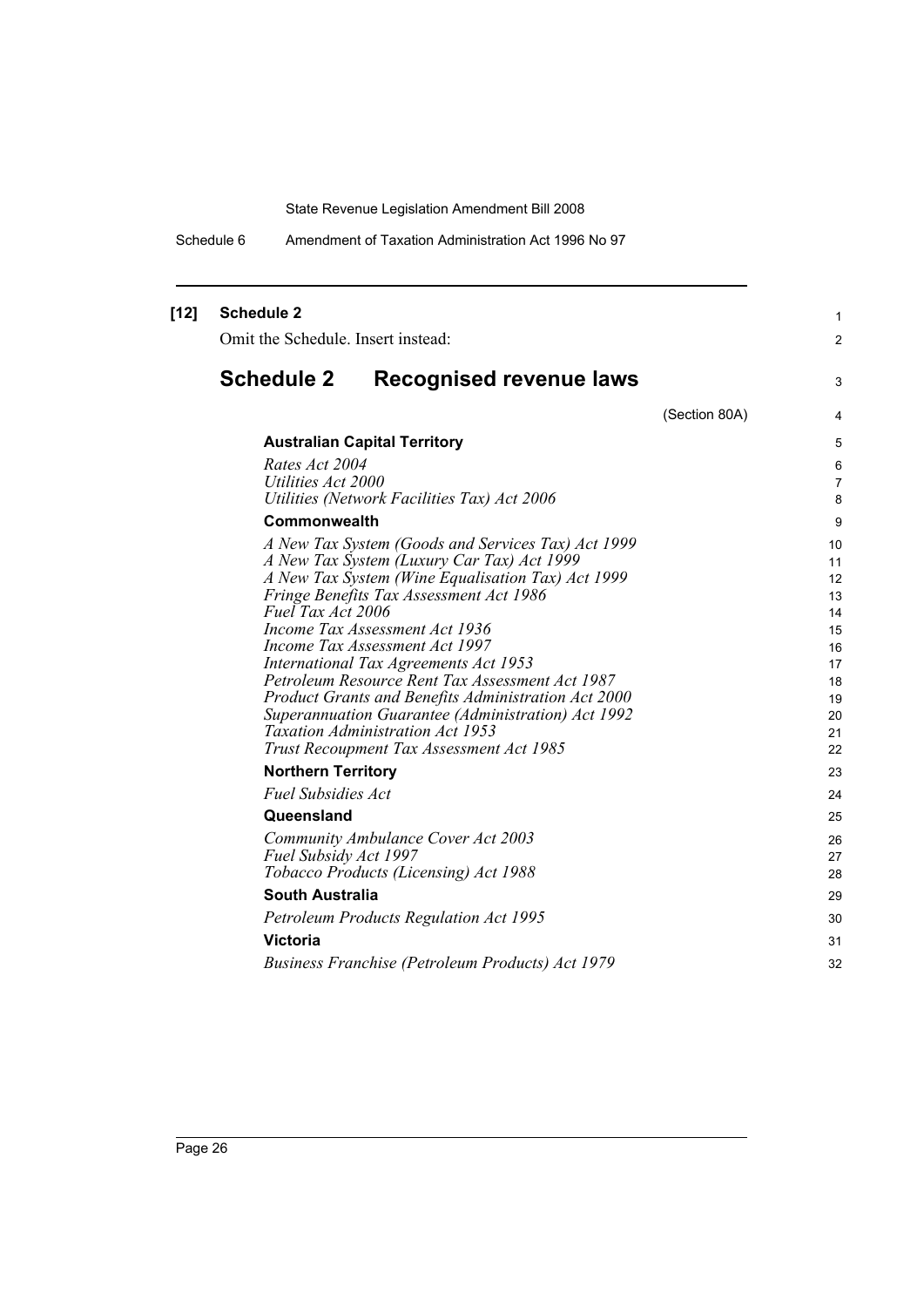Amendment of Unclaimed Money Act 1995 No 75 Schedule 7

<span id="page-40-0"></span>

|     | <b>Schedule 7</b>              |         | <b>Amendment of Unclaimed Money Act</b><br>1995 No 75                                                                                                                                                                                                            | $\mathbf{1}$<br>2    |
|-----|--------------------------------|---------|------------------------------------------------------------------------------------------------------------------------------------------------------------------------------------------------------------------------------------------------------------------|----------------------|
|     |                                |         | (Section 3)                                                                                                                                                                                                                                                      | 3                    |
| [1] | <b>Section 3 Definitions</b>   |         |                                                                                                                                                                                                                                                                  | 4                    |
|     |                                |         | Omit the definitions of <i>Commonwealth RSA Act</i> , <i>retirement savings</i><br>account, RSA provider, superannuation fund and superannuation provider.                                                                                                       | 5<br>6               |
|     | Insert in alphabetical order:  |         |                                                                                                                                                                                                                                                                  | $\overline{7}$       |
|     |                                |         | <i>public sector superannuation provider</i> means a public sector<br>superannuation provider within the meaning of Part 3A.                                                                                                                                     | 8<br>9               |
| [2] |                                |         | Section 3, definition of "officer"                                                                                                                                                                                                                               | 10                   |
|     |                                |         | Insert "public sector" before "superannuation provider" wherever occurring.                                                                                                                                                                                      | 11                   |
| [3] | <b>Section 13A Definitions</b> |         |                                                                                                                                                                                                                                                                  | 12                   |
|     |                                |         | Omit the definitions of approved deposit fund, exempt public sector<br>superannuation scheme, fund, holder, member, regulated superannuation<br>fund, superannuation fund, superannuation provider and trustee.                                                  | 13<br>14<br>15       |
|     | Insert in alphabetical order:  |         |                                                                                                                                                                                                                                                                  | 16                   |
|     |                                | scheme. | <i>member</i> means a member of a public sector superannuation                                                                                                                                                                                                   | 17<br>18             |
|     |                                |         | public sector superannuation provider means a trustee of a<br>public sector superannuation scheme.                                                                                                                                                               | 19<br>20             |
|     |                                |         | <i>public sector superannuation scheme</i> means a State or Territory<br>public sector superannuation scheme (within the meaning of<br>section 18 of the Superannuation (Unclaimed Money and Lost<br>Members) Act 1999 of the Commonwealth) that is established: | 21<br>22<br>23<br>24 |
|     |                                | (a)     | by or under a law of New South Wales, or                                                                                                                                                                                                                         | 25                   |
|     |                                | (b)     | under the authority of the Government of New South<br>Wales or a body constituted by or under a law of New<br>South Wales.                                                                                                                                       | 26<br>27<br>28       |
|     |                                |         | <i>trustee</i> means:                                                                                                                                                                                                                                            | 29                   |
|     |                                | (a)     | in relation to a public sector superannuation scheme that is<br>an STC scheme within the meaning of the Superannuation<br>Administration Act 1996, the SAS Trustee Corporation,<br>and                                                                           | 30<br>31<br>32<br>33 |
|     |                                | (b)     | in relation to any other public sector superannuation<br>scheme, the trustee of the scheme within the meaning of                                                                                                                                                 | 34<br>35             |

section 10 (1) of the Commonwealth Superannuation Act.

36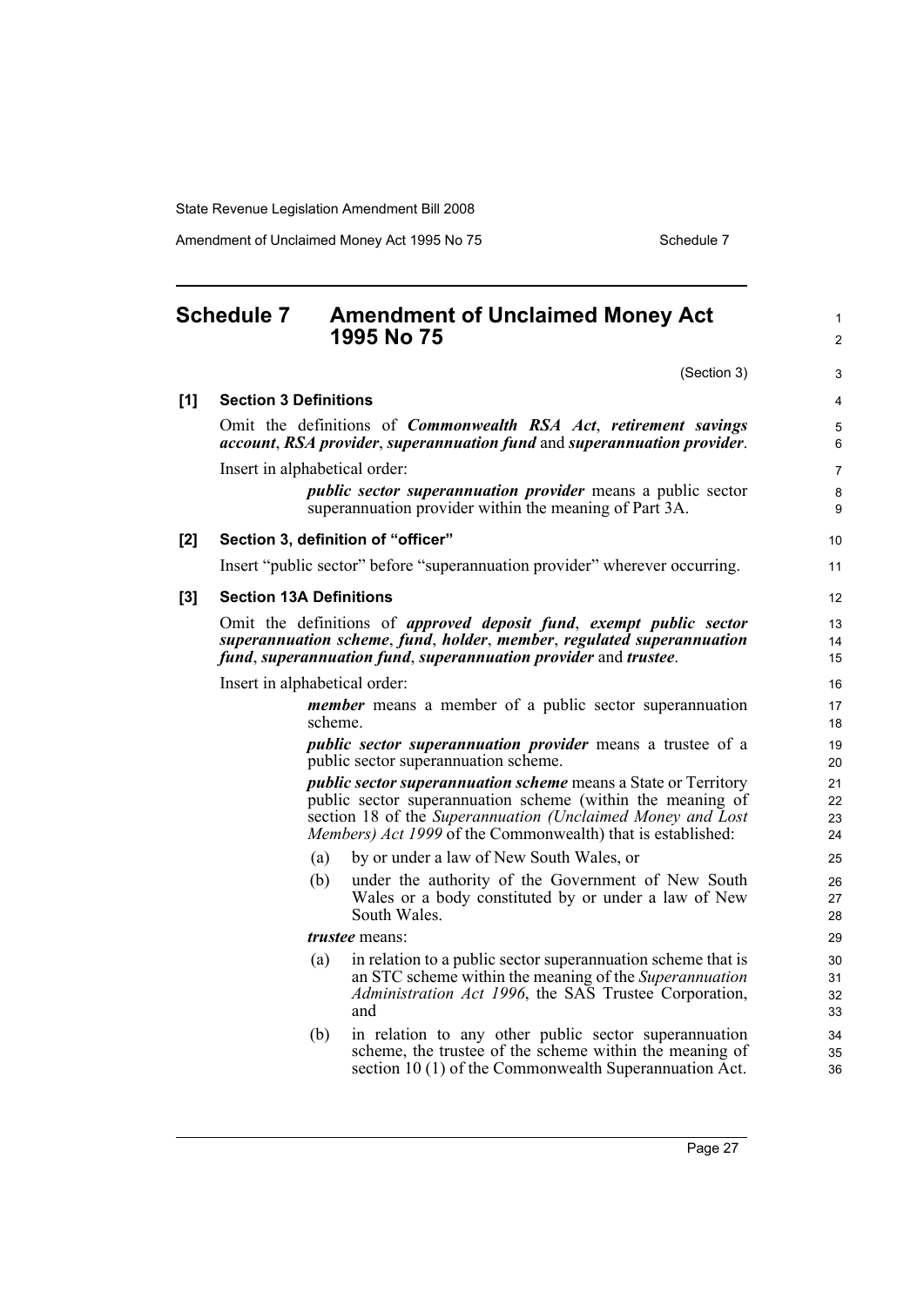| [4]    | Section 13A, definition of "beneficiary"                                                                                                                                                                                   | $\mathbf{1}$         |
|--------|----------------------------------------------------------------------------------------------------------------------------------------------------------------------------------------------------------------------------|----------------------|
|        | Omit "superannuation fund".                                                                                                                                                                                                | $\overline{2}$       |
|        | Insert instead "public sector superannuation scheme".                                                                                                                                                                      | 3                    |
| [5]    | Sections 13B, 13C, 13E, 13F, 13H, 13I and 27-29                                                                                                                                                                            | $\overline{4}$       |
|        | Omit "superannuation provider" and "superannuation provider's" wherever<br>occurring.                                                                                                                                      | 5<br>6               |
|        | Insert instead "public sector superannuation provider" and "public sector<br>superannuation provider's" respectively.                                                                                                      | 7<br>8               |
| [6]    | Section 13B Return and payment of unclaimed superannuation benefits<br>to Chief Commissioner                                                                                                                               | 9<br>10              |
|        | Omit "the fund" wherever occurring in section 13B (6).                                                                                                                                                                     | 11                   |
|        | Insert instead "the public sector superannuation scheme".                                                                                                                                                                  | 12                   |
| $[7]$  | Section 13I Discharge of liability                                                                                                                                                                                         | 13                   |
|        | Omit "his or her capacity as". Insert instead "its capacity as a".                                                                                                                                                         | 14                   |
| [8]    | Section 13J Public sector superannuation provider not in breach of trust                                                                                                                                                   | 15                   |
|        | Omit "trustee of a superannuation fund".                                                                                                                                                                                   | 16                   |
|        | Insert instead "public sector superannuation provider".                                                                                                                                                                    | 17                   |
| [9]    | <b>Section 13K</b>                                                                                                                                                                                                         | 18                   |
|        | Omit the section. Insert instead:                                                                                                                                                                                          | 19                   |
|        | 13K<br>Part applies to NSW public sector superannuation schemes                                                                                                                                                            | 20                   |
|        | This Part applies to a public sector superannuation scheme of<br>New South Wales and the provisions of this Part apply to the<br>scheme and to the trustee of the scheme despite any provision of<br>any other Act or law. | 21<br>22<br>23<br>24 |
| $[10]$ | Section 13L Extra-territorial operation                                                                                                                                                                                    | 25                   |
|        | Omit the section.                                                                                                                                                                                                          | 26                   |
| $[11]$ | Section 27 Application of certain provisions of Taxation Administration<br><b>Act 1996</b>                                                                                                                                 | 27<br>28             |
|        | Omit "(other than sections 60, 63, 81–85, 111 and $126-128$ )" from section<br>$27(1)$ .                                                                                                                                   | 29<br>30             |
|        | Insert instead "(other than the excluded provisions)".                                                                                                                                                                     | 31                   |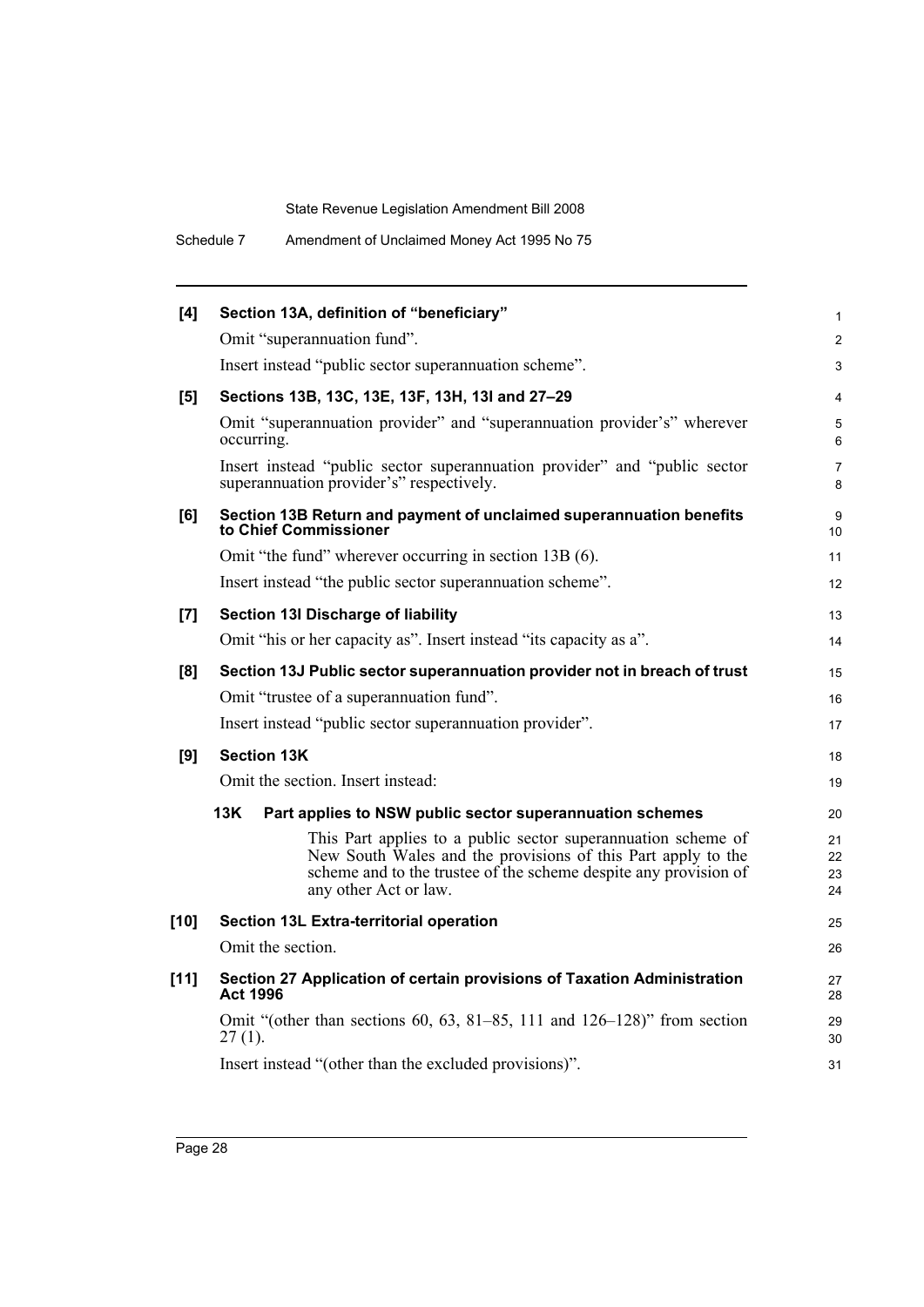| Amendment of Unclaimed Money Act 1995 No 75 | Schedule 7 |
|---------------------------------------------|------------|
|---------------------------------------------|------------|

| $[12]$ |                                                     | <b>Section 27 (2)</b> |                                                                                                                                                                                                                      | 1                    |
|--------|-----------------------------------------------------|-----------------------|----------------------------------------------------------------------------------------------------------------------------------------------------------------------------------------------------------------------|----------------------|
|        |                                                     |                       | Omit "or RSA benefit".                                                                                                                                                                                               | 2                    |
| $[13]$ |                                                     | <b>Section 27 (2)</b> |                                                                                                                                                                                                                      | 3                    |
|        | Omit "of the fund or a retirement savings account". |                       |                                                                                                                                                                                                                      | 4                    |
|        | Insert instead "of the scheme".                     |                       |                                                                                                                                                                                                                      | 5                    |
| $[14]$ | <b>Section 27 (4)</b>                               |                       |                                                                                                                                                                                                                      | 6                    |
|        | Insert after section $27(3)$ :                      |                       |                                                                                                                                                                                                                      |                      |
|        |                                                     | (4)                   | For the purposes of this section, the <i>excluded provisions</i> are the<br>following provisions of the Taxation Administration Act 1996:                                                                            | 8<br>9               |
|        |                                                     |                       | Division 2 of Part 7,<br>(a)                                                                                                                                                                                         | 10                   |
|        |                                                     |                       | sections 60 and 63,<br>(b)                                                                                                                                                                                           | 11                   |
|        |                                                     |                       | Divisions 2A and 3 of Part 9,<br>(c)                                                                                                                                                                                 | 12                   |
|        |                                                     |                       | Division 5 of Part 10,<br>(d)                                                                                                                                                                                        | 13                   |
|        |                                                     |                       | sections 111 and 126–128.<br>(e)                                                                                                                                                                                     | 14                   |
| $[15]$ |                                                     |                       | Schedule 2 Savings, transitional and other provisions                                                                                                                                                                | 15                   |
|        | Insert at the end of clause $1(1)$ :                |                       |                                                                                                                                                                                                                      | 16                   |
|        |                                                     |                       | State Revenue Legislation Amendment Act 2008                                                                                                                                                                         | 17                   |
| $[16]$ | Schedule 2, Part 7                                  |                       |                                                                                                                                                                                                                      |                      |
|        | Insert after Part 6:                                |                       |                                                                                                                                                                                                                      |                      |
|        | Part 7                                              |                       | Provisions consequent on enactment of<br><b>State Revenue Legislation Amendment Act</b><br>2008                                                                                                                      | 20<br>21<br>22       |
|        | 13                                                  |                       | <b>Application of amendments</b>                                                                                                                                                                                     | 23                   |
|        |                                                     | (1)                   | The amendments made to this Act by the State Revenue<br>Legislation Amendment Act 2008 (other than the amendments to<br>section 27) are taken to have effect on and from 1 July 2007.                                | 24<br>25<br>26       |
|        |                                                     | (2)                   | This Act, as in force immediately before 1 July 2007, continues<br>to apply in respect of any unclaimed superannuation benefits in a<br>fund managed or provided by a superannuation provider before<br>1 July 2007. | 27<br>28<br>29<br>30 |